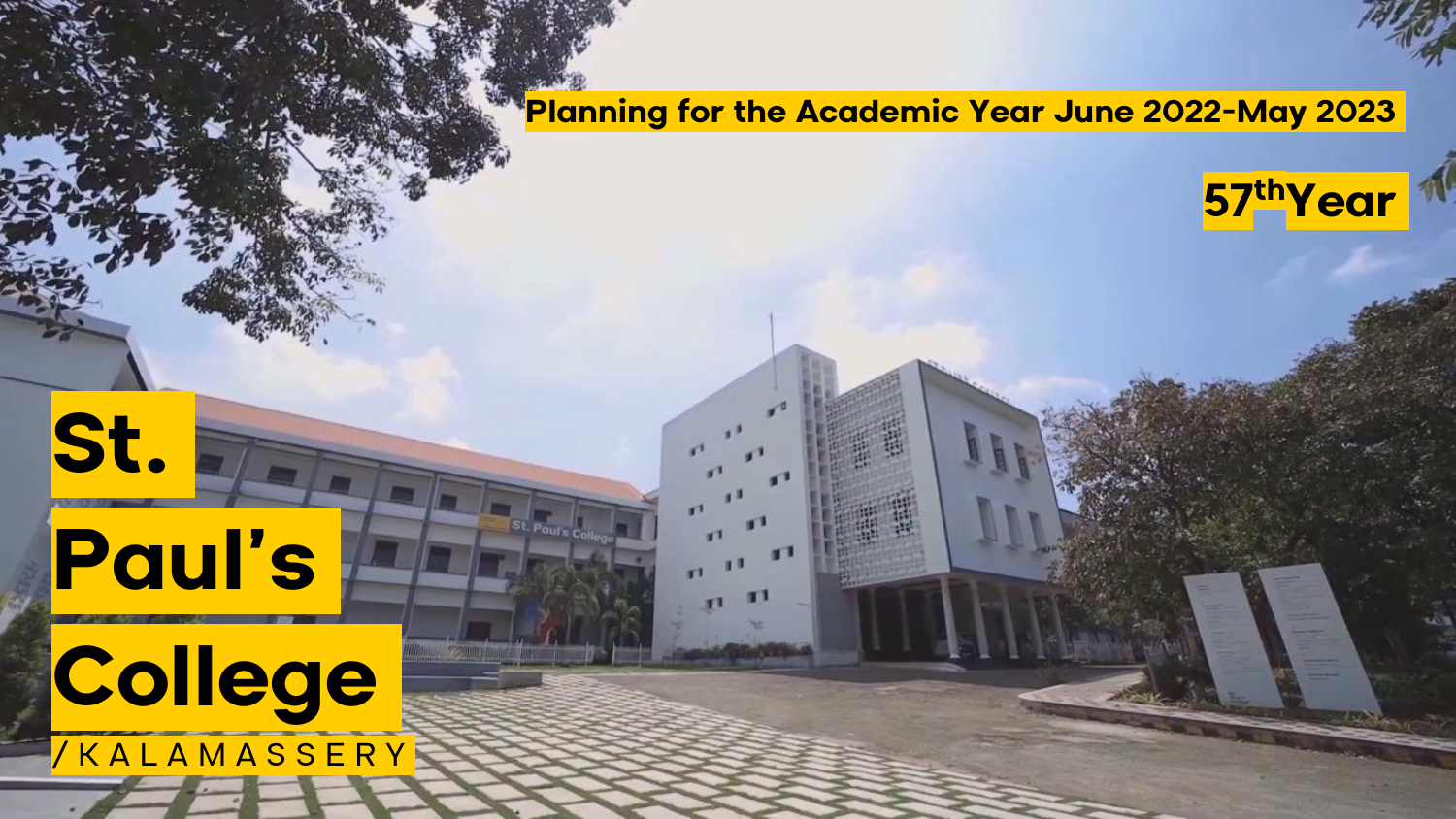# **Roles & Responsibilities for the Academic Year 2022 – '23**

 $\breve{\mathcal{M}}$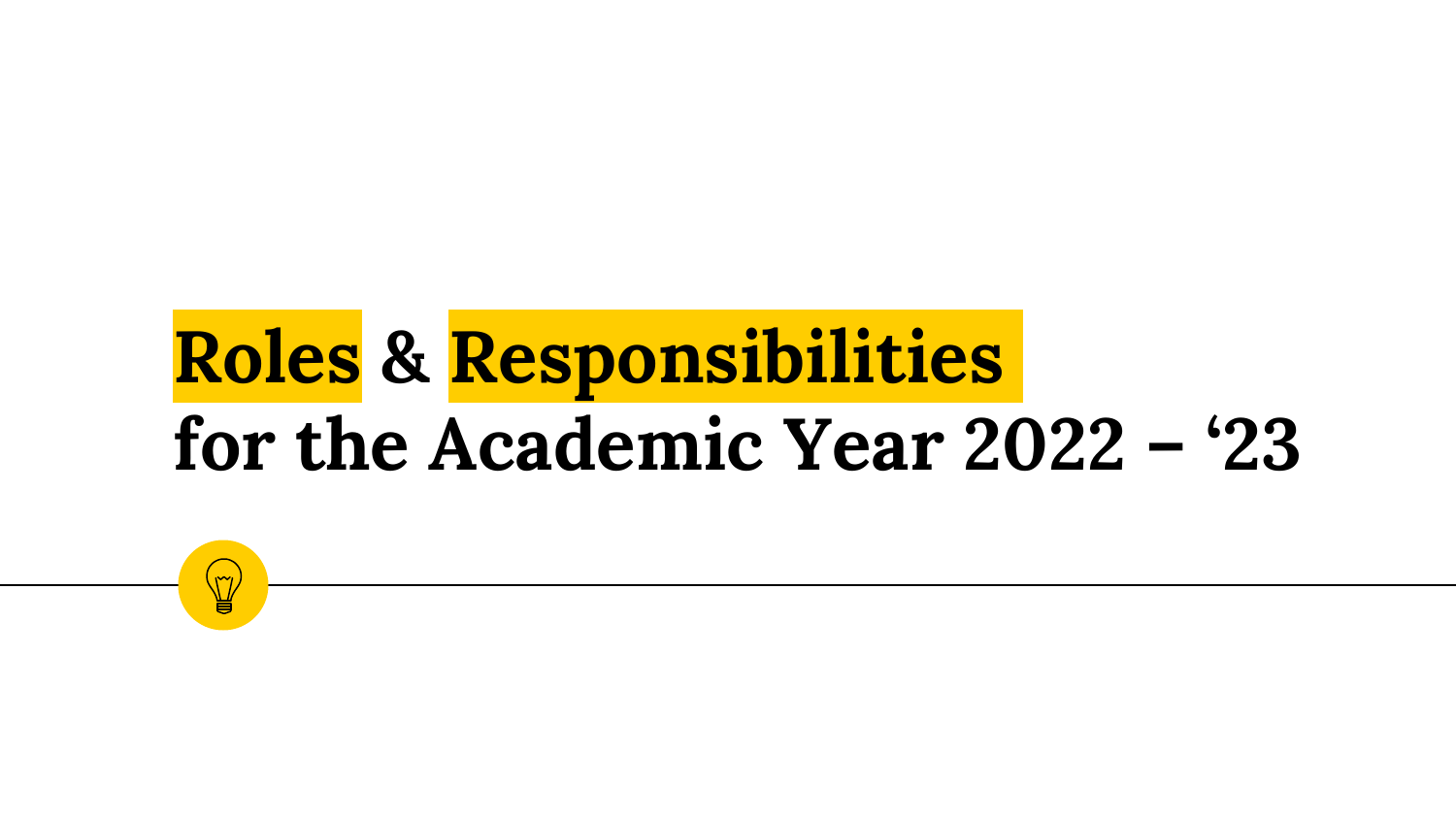

# **St. Paul's College Trust**

#### **CHAIRMAN**

**Archbishop of Verapoly** Most Rev. Dr. Joseph Kalathiparambil

#### **EX-OFFICIO TRUSTEES**

| Vicar General                    | Chancellor                     | <b>Financial Administrator</b>    |  |
|----------------------------------|--------------------------------|-----------------------------------|--|
| V. Rev. Msgr. Mathew Kallinkal   | V. Rev. Fr. Ebigin Arackal     | V. Rev. Fr. Mathew Sojan Maliekal |  |
| <b>EXECUTIVE TRUSTEE</b>         | <b>JOINT EXECUTIVE TRUSTEE</b> |                                   |  |
| Manager                          | <b>Director</b>                |                                   |  |
| Rev. Fr. Varghese Valiyaparambil | Rev. Fr. Felix Chullickal      |                                   |  |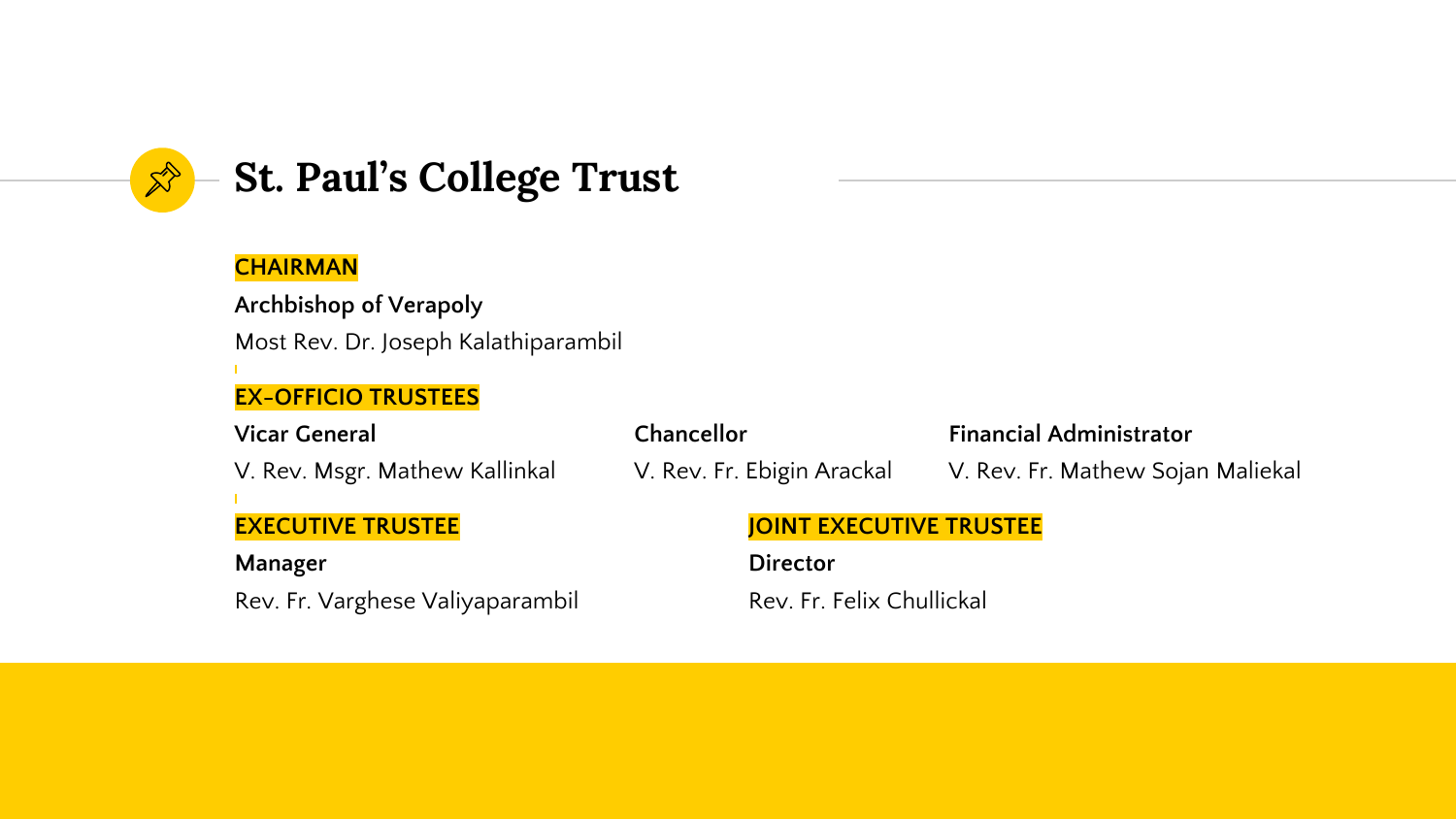

| <b>Members</b> | <b>Category</b>           | <b>Names</b>                                     |  |  |
|----------------|---------------------------|--------------------------------------------------|--|--|
| Chairman       |                           | Fr. Varghese Valiyaparambil                      |  |  |
| Vice-Chairman  | Management                | Fr. Felix Chullickal                             |  |  |
| <b>Members</b> |                           | Fr. Raphael Stinil Chanassery                    |  |  |
|                |                           | Fr. Christy David Pathiala                       |  |  |
|                |                           | Fr. Xavier Sebastian Padiyaramparambil           |  |  |
| Secretary      | Principal                 | Dr. Savitha K. S.                                |  |  |
| <b>Members</b> | <b>University Nominee</b> | Dr. Babu Michael                                 |  |  |
|                | <b>Academic Experts</b>   |                                                  |  |  |
|                |                           | Dr. R. Sasidharan, Former VC, CUSAT              |  |  |
|                |                           | Dr. V. M. Victor George, Former Registrar, KUFOS |  |  |
|                |                           | Dr. Simon Koombayil, Director, AMI               |  |  |
|                | <b>Industrial Expert</b>  | Dr. Anil Joseph Vadakumthala                     |  |  |
|                | <b>Teachers</b>           | Mr. Jose Xavier                                  |  |  |
|                |                           | Dr. Pramada Ramachandran                         |  |  |
|                | Superintendent            | Mr. Antony Diaclous                              |  |  |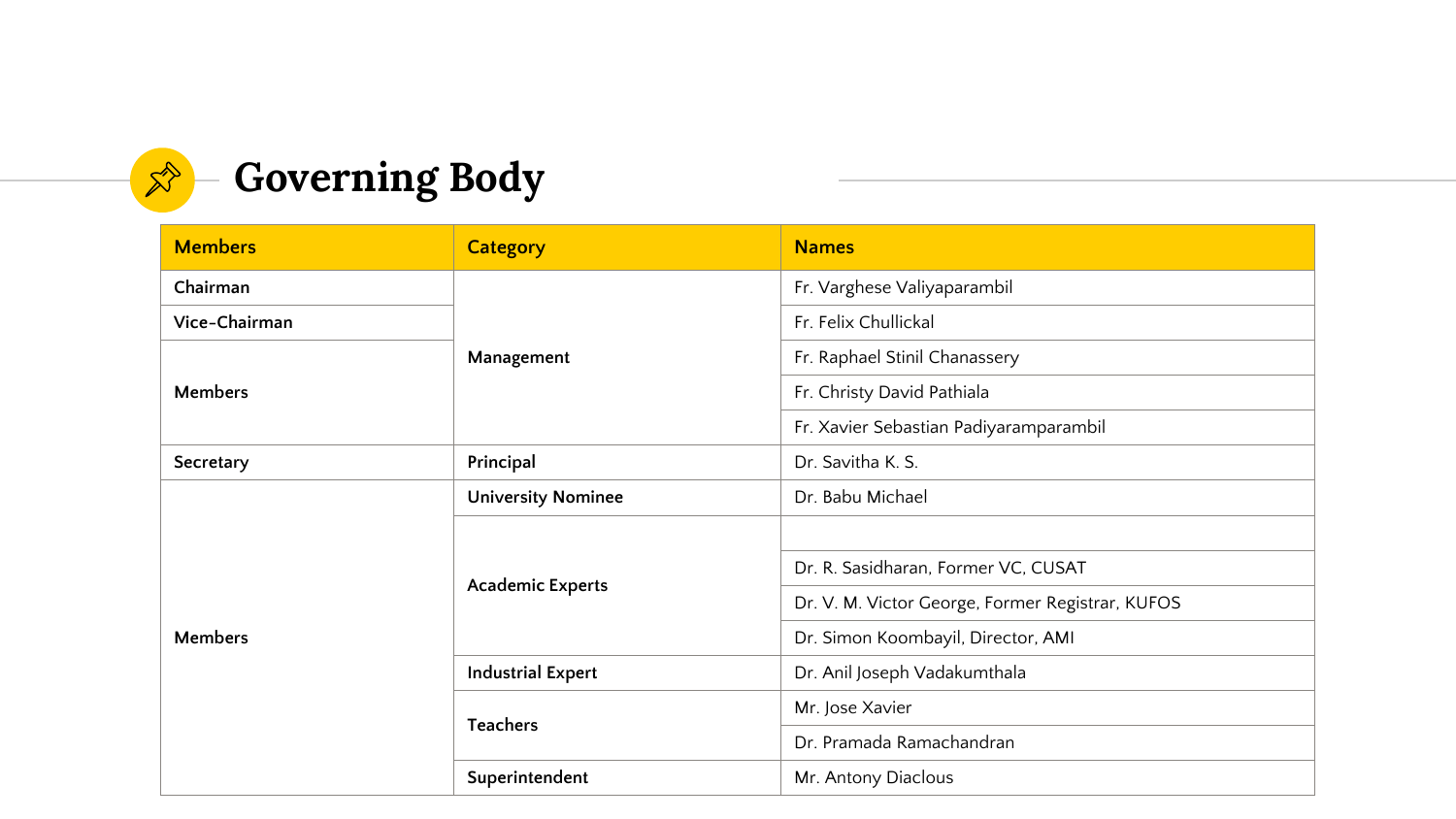

### **PRINCIPAL**

**Dr. Savitha K. S. VICE PRINCIPALS**

**Mr. Jose Xavier Dr. Pramada Ramachandran**

**ACADEMIC COORINATOR**

**Ms. Lincy N. L.**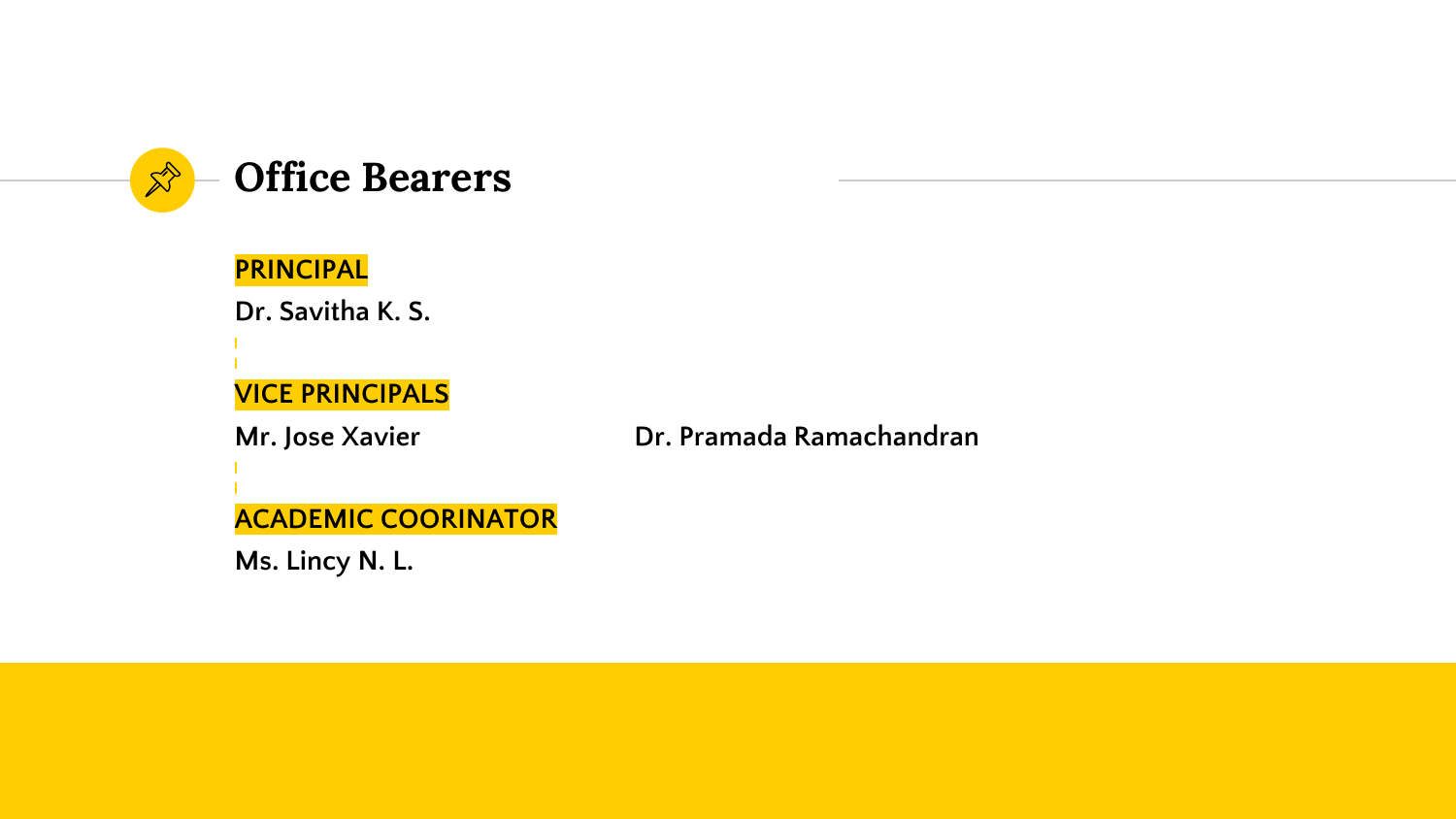

## **Executive Committee**

- **Chairman & Manager**
- **Vice Chairman & Director**
- **Assistant Manager**
- **Principal (Coordinator)**
- **Vice Principals**
- **Academic Coordinator**
- **Controller of Examination**
- **Deans**
- **Public Relation Officer**
- **Superintendent**
- **Staff Secretary (Teaching Staff)**
- **Staff Secretary (Non-Teaching Staff)**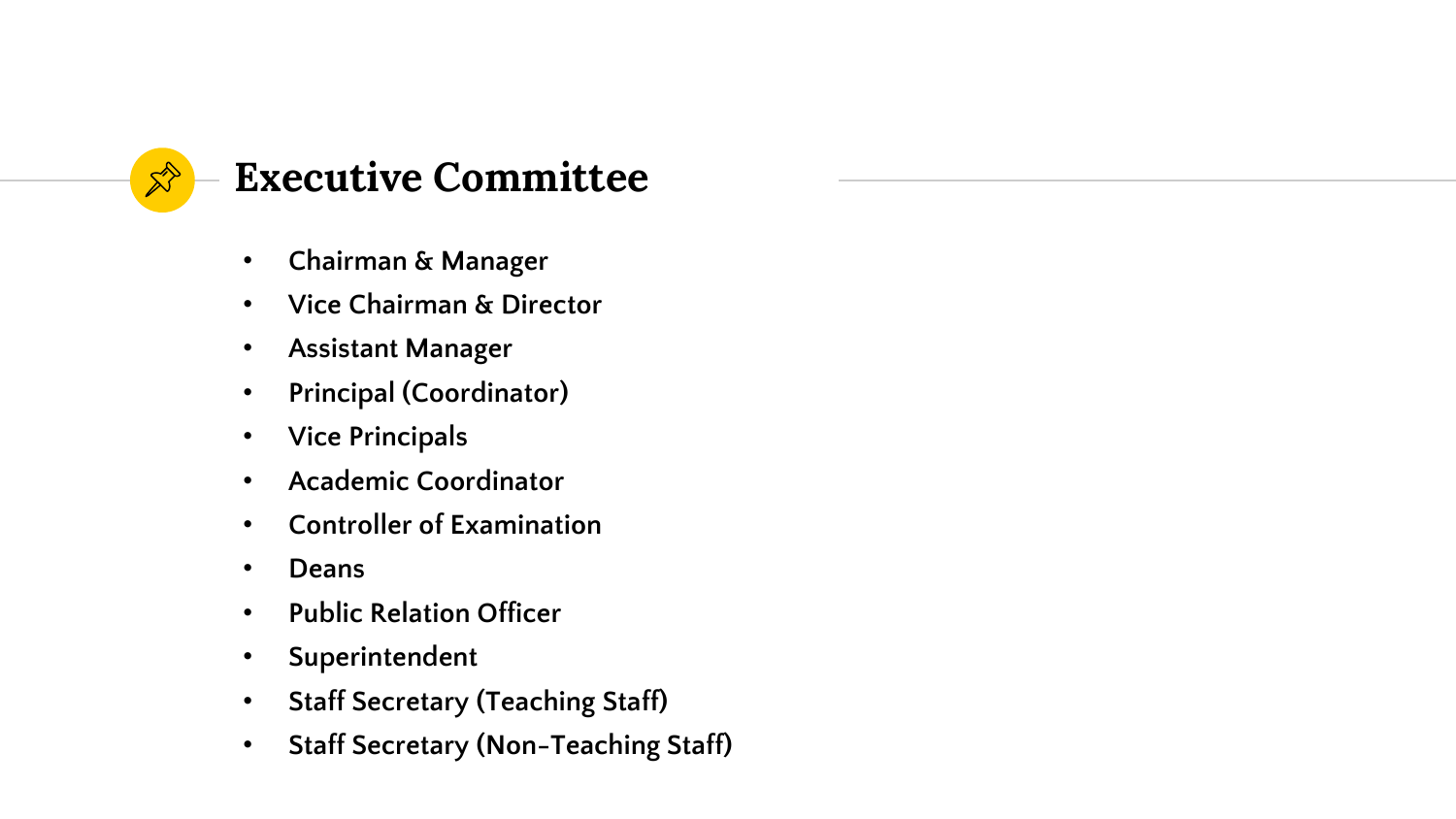

- **Principal (Coordinator)**
- **Heads of the Departments**
- **2 Elected Teaching Staff Members**
- **Librarian**
- **Representative of Administrative Staff**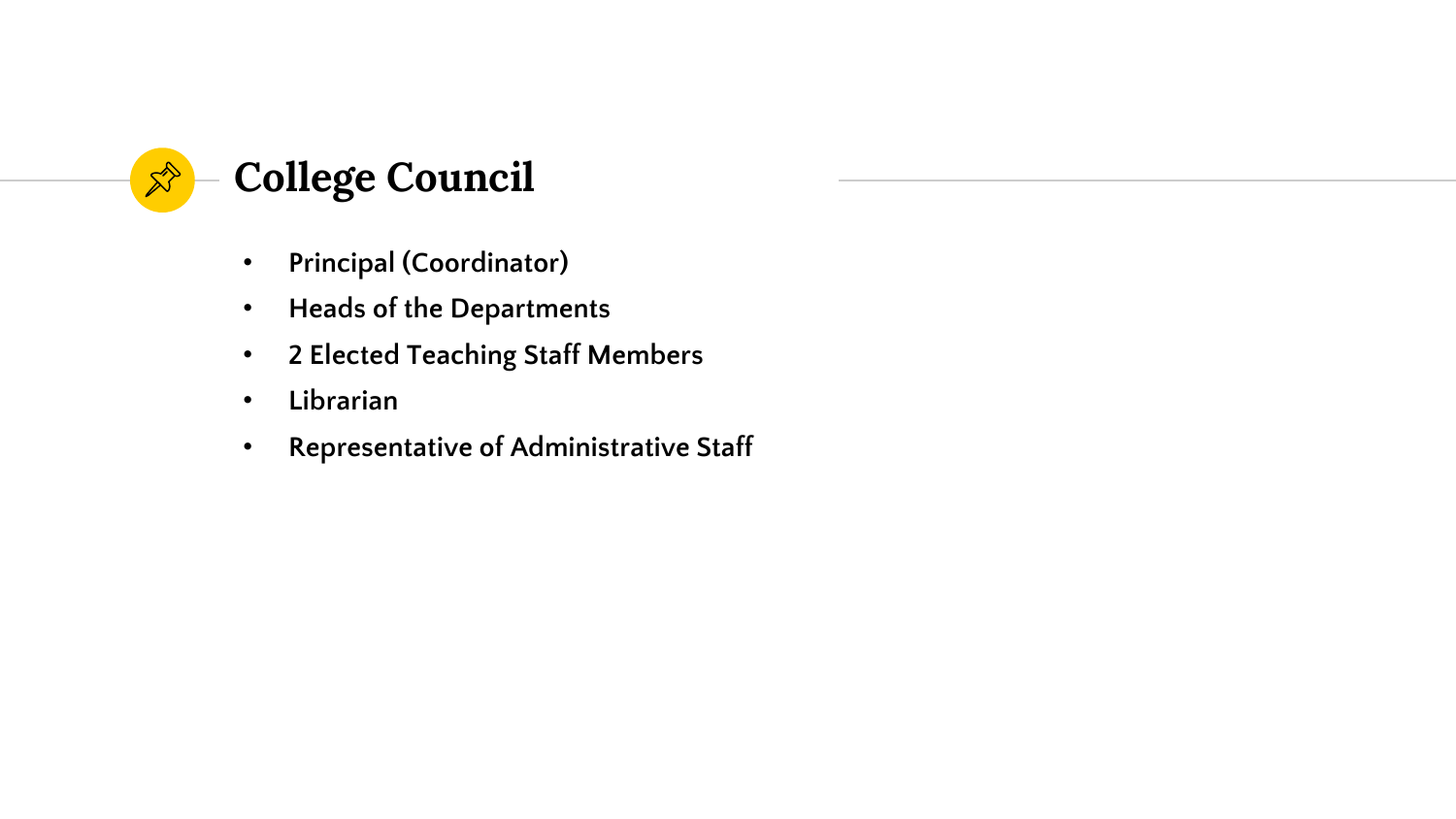

- **Executive Committee**
- **College Council**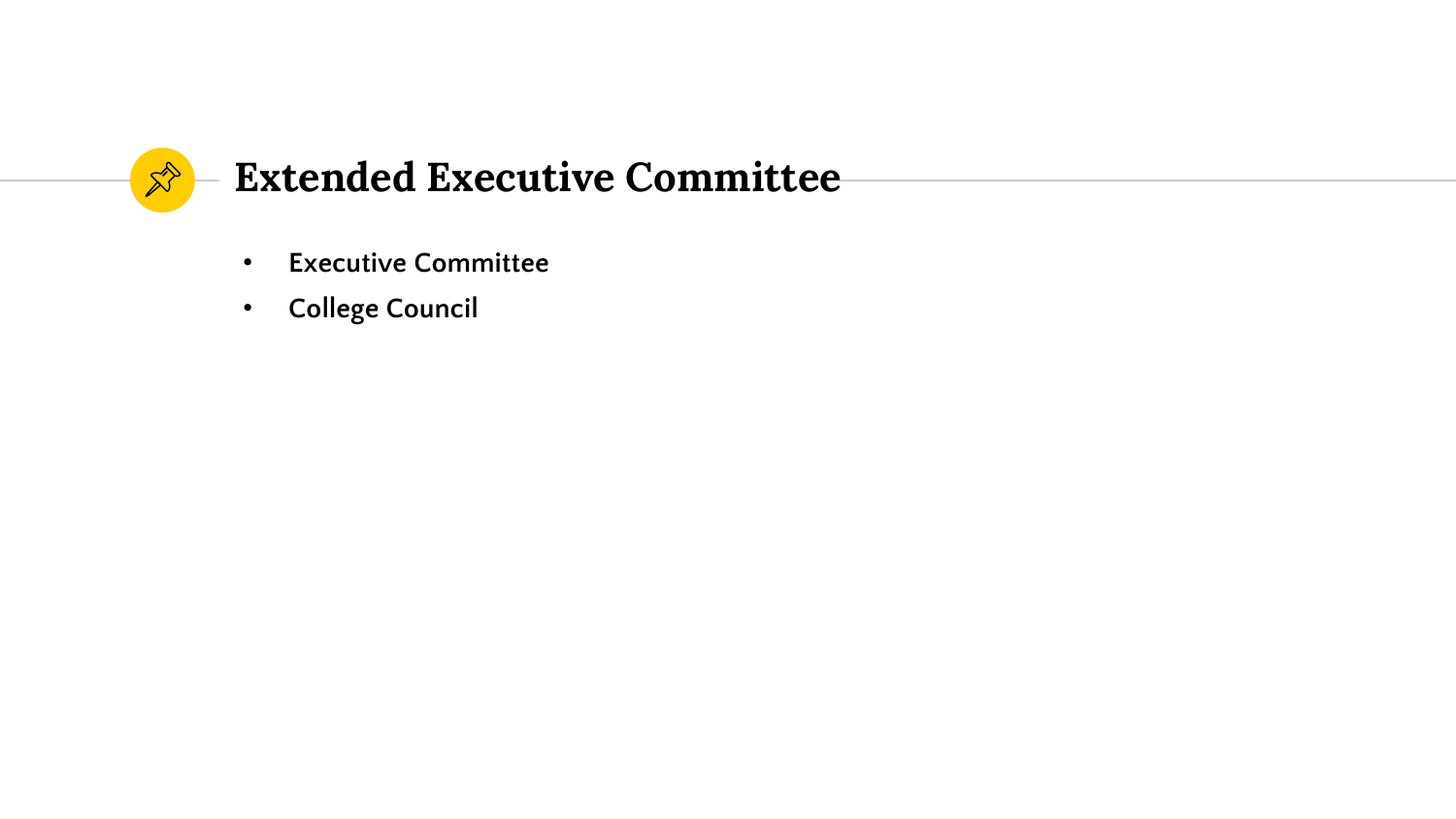# $\mathbb{X}^{\triangleright}$

# **Finance Management Committee**

- **Chairman & Manager**
- **Bursar (Coordinator)**
- **Principal**
- **Dean, Resource Mobilization**
- **Office Administrator & Accountant**
- **Head Accountant**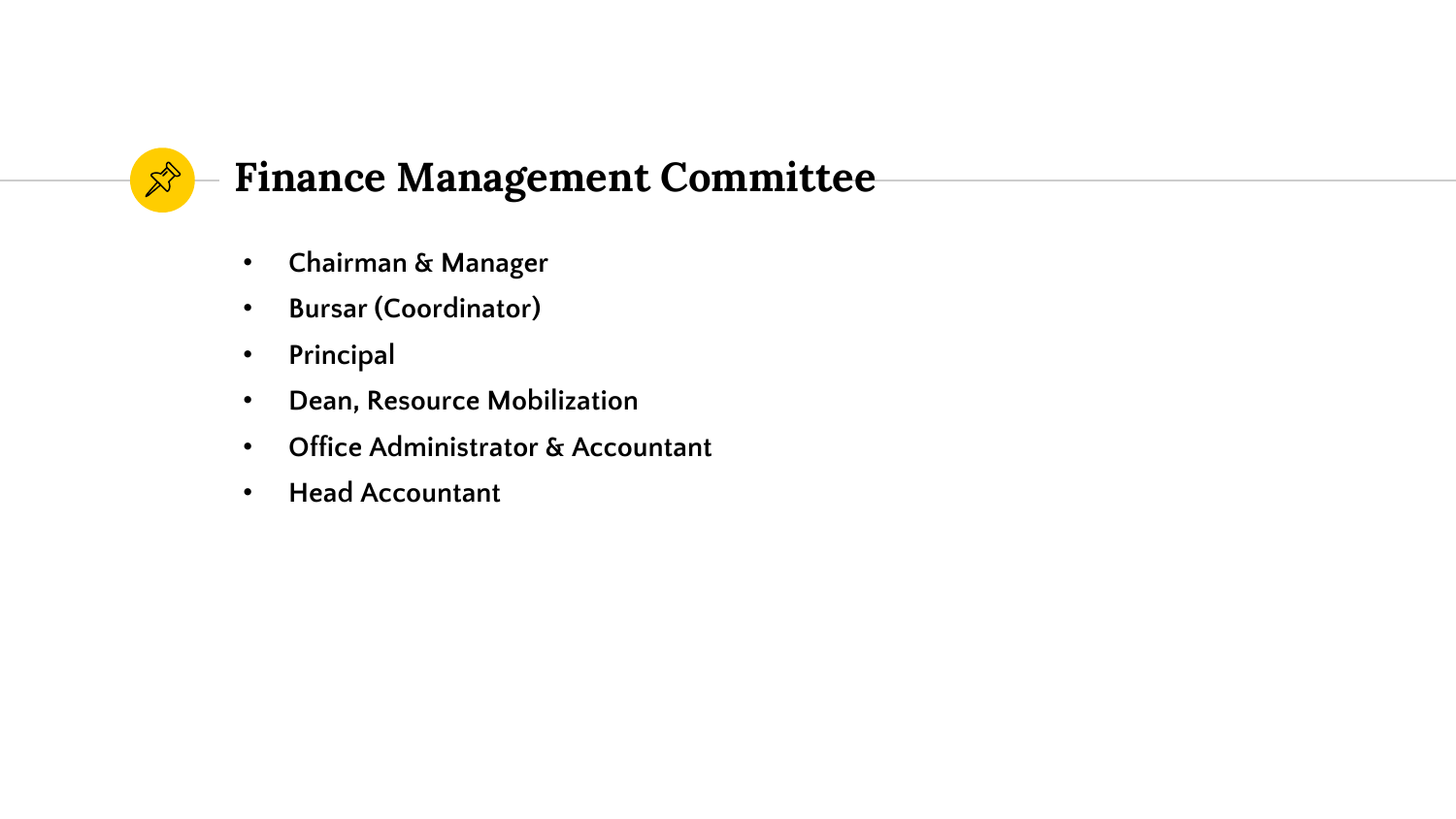

- **Bursar (Coordinator)**
- **Principal**
- **Finance Officer of the Affiliating University**
- **Dean, Resource Mobilization**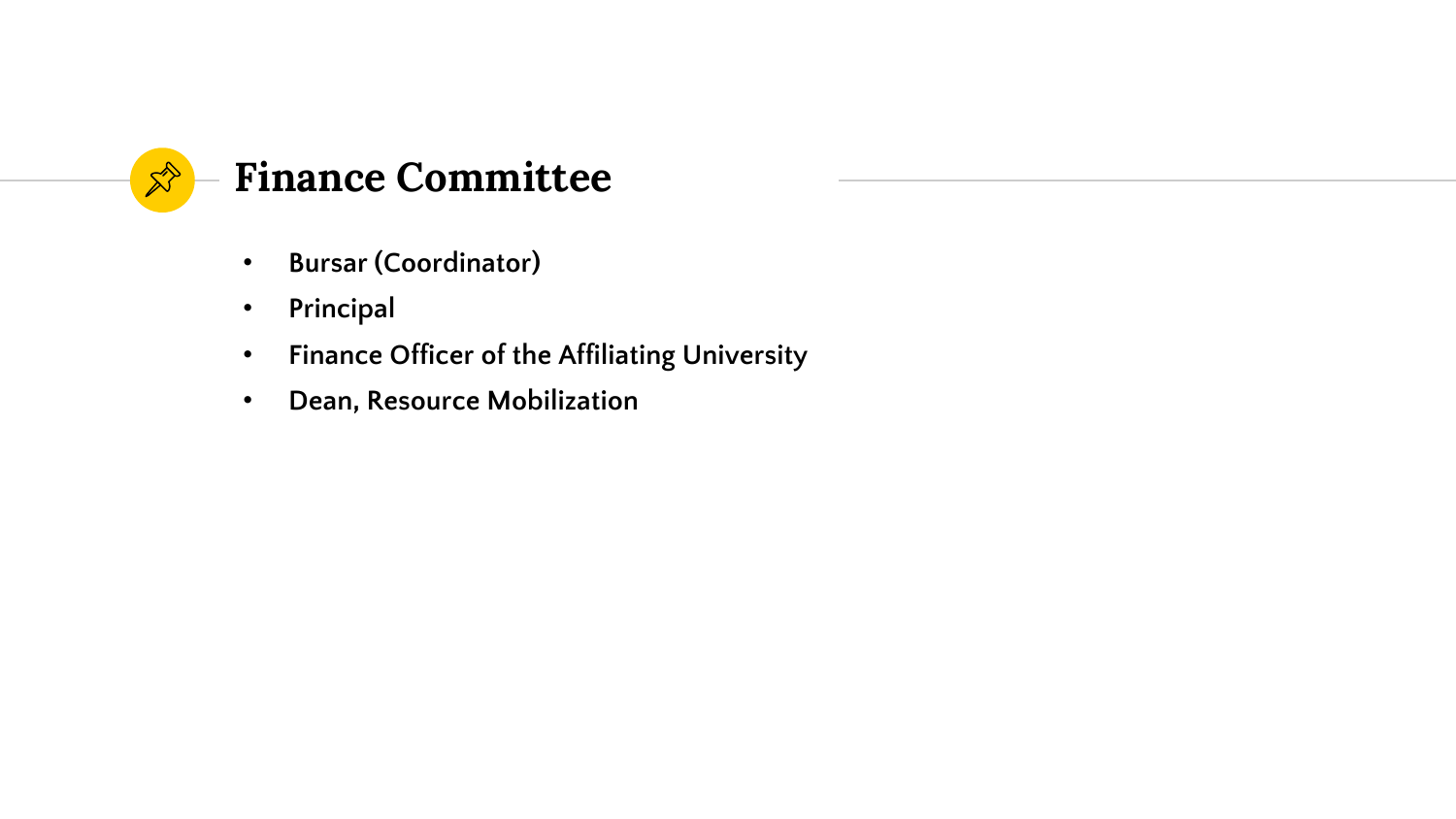

- **DEAN, QUALITY ASSURANCE Mr. Siby K. M.**
- **DEAN, ACADEMICS Dr. Asha E. Thomas**
- **DEAN, RESEARCH Dr. Manju K. Menon**
- 
- 
- 
- **DEAN, INTERNATION AFFAIRS Dr. Salia Rex**
- **DEAN, RESOURCE MOBILIZATION Dr. Sumitha Franklin**
- **DEAN, STUDENT AFFAIRS Dr. Poornima N.**
- **DEAN, TRAININIG & DEVELOPMENT Mr. Justine George**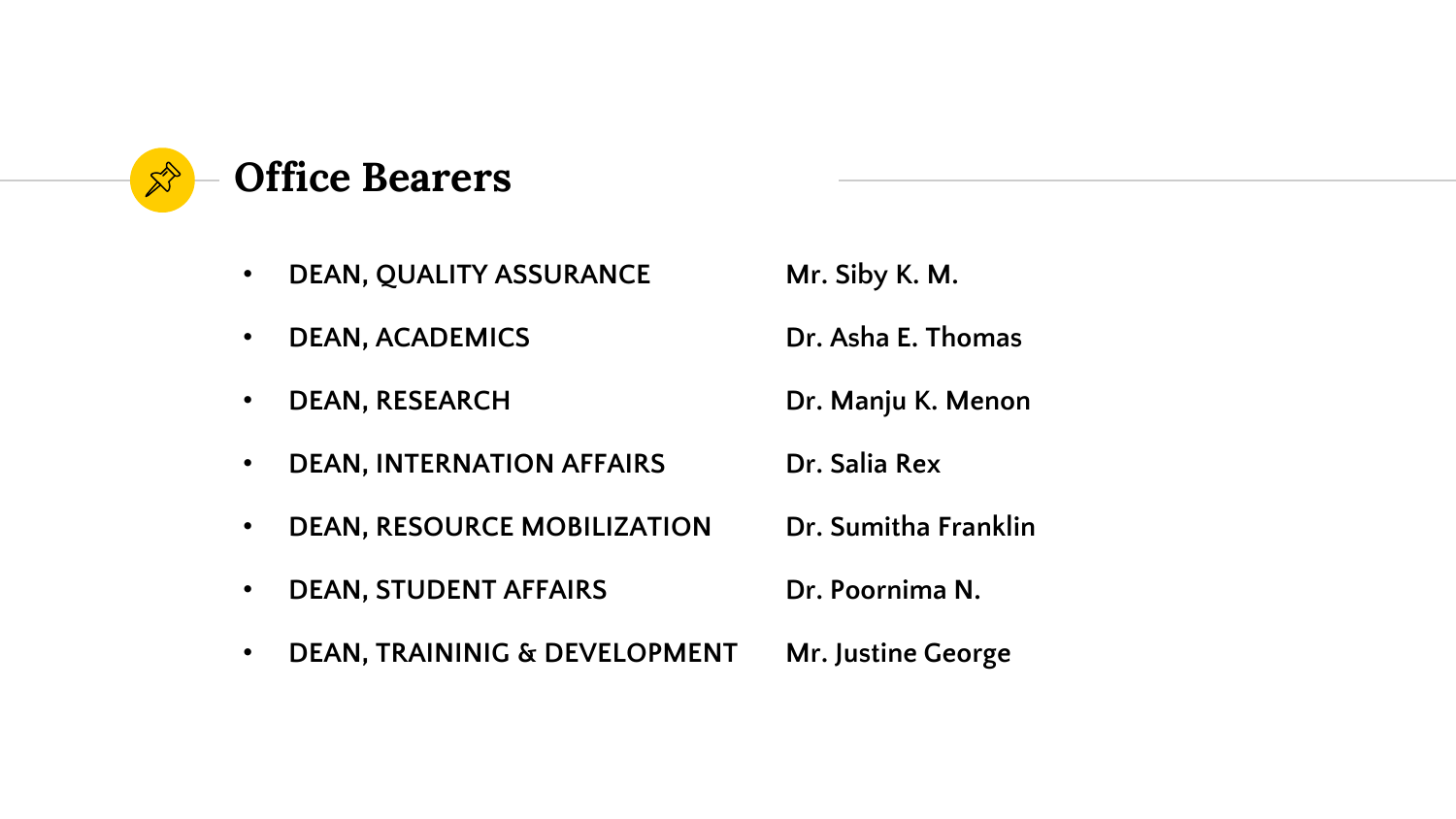

# **Head of the Departments**

#### **ARTS**

**ENGLISH (MODEL I) Ms. Anila Teresa**

**ENGLISH (MODEL II)** Ms. Lima Sunny

**MANAGEMENT**

**BUSINESS ADMINISTRATION Ms. Reshma Mariam Mohan**

**COMMERCE**

**ECONOMICS Dr. Sumitha Franklin**

**COMMERCE Dr. Asha E. Thomas** 

**COMMERCE SF Ms. Deepti** Gopinath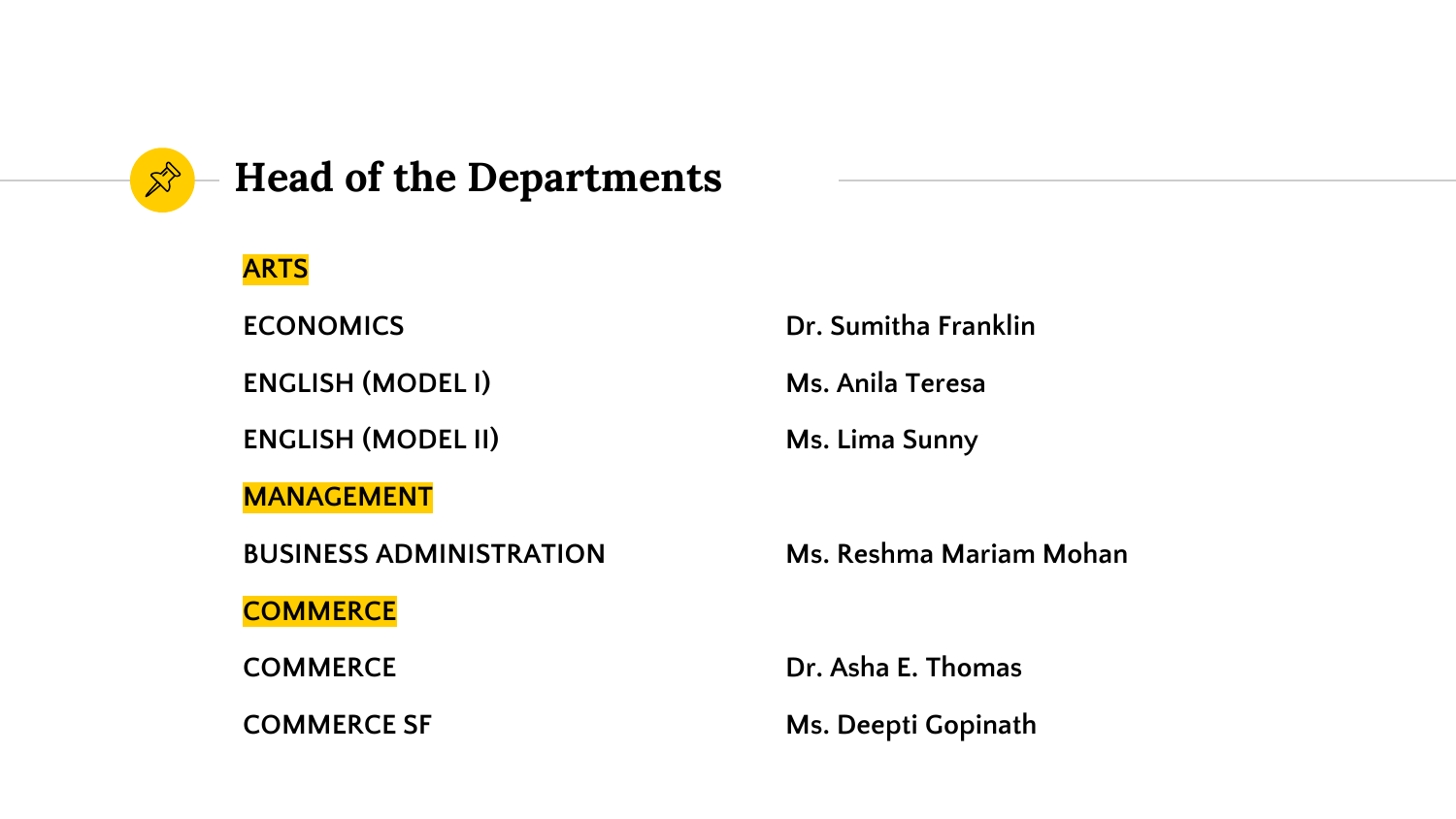

# **Head of the Departments**

**LANGUAGES HINDI MALAYALAM SCIENCE CHEMISTRY SF Dr. Minju Joy COMPUTER SCIENCE Ms. Lincy N. L. MATHEMATICS** Dr. Manju K. Menon **PHYSICS** Dr. Poornima N.

**CHEMISTRY Dr. Treasa Sunitha George**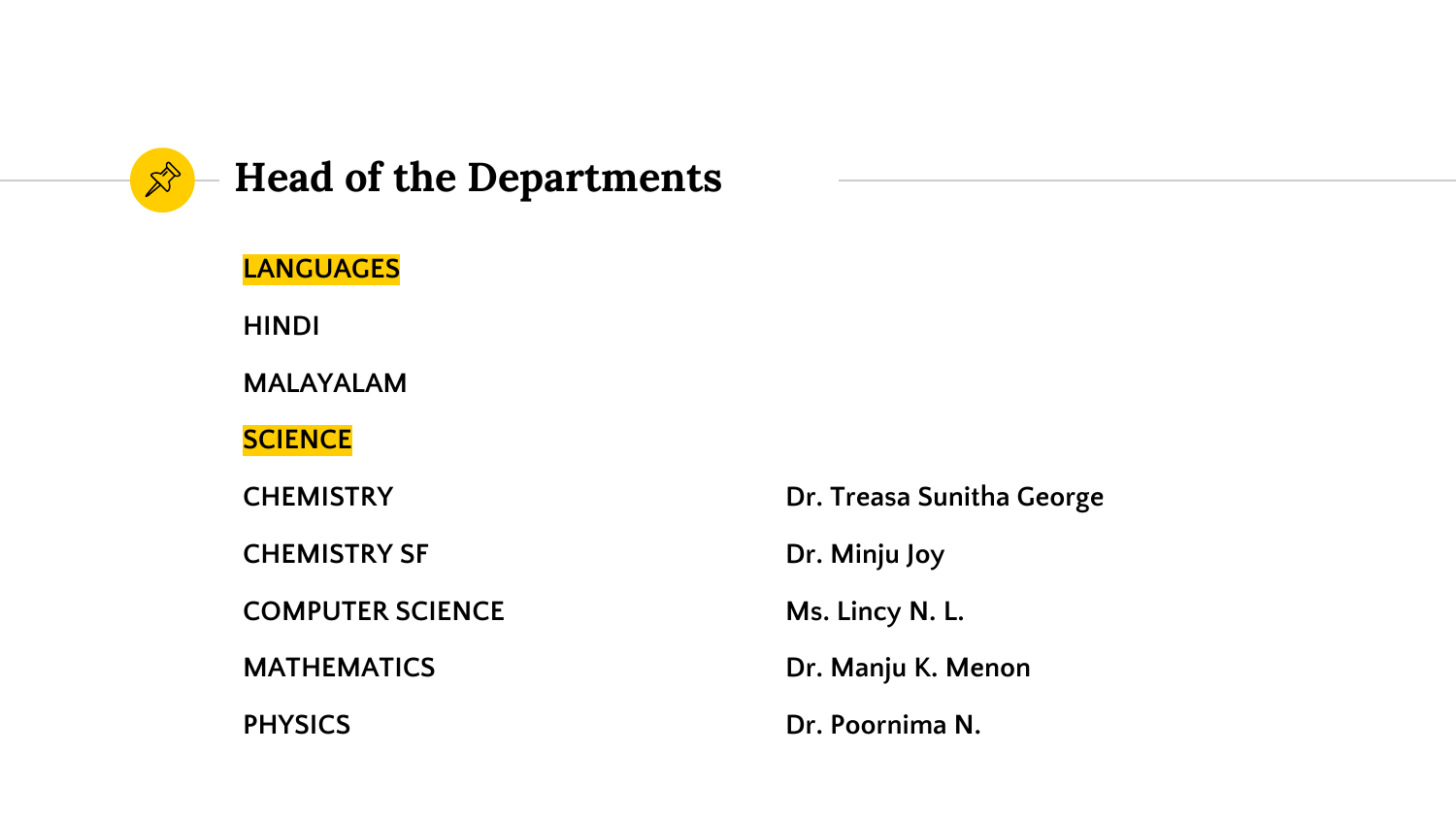

# **Head of the Departments**

#### **VOCATIONAL**

**BANKING & FINANCIAL SERVICES Ms. Marymol John**

**BROADCASTING & JOURNALISM Fr. Raphael Stinil Chanassery**

**LOGISTICS MANAGEMENT** Ms. Sreedevi Malapurath

**TOURISM & HOSPITALITY MANAGEMENT Mr. Raj Kumar Varman**

**PHYSICAL EDUCATION**

**PHYSICAL EDUCATION Mr. Jose Xavier**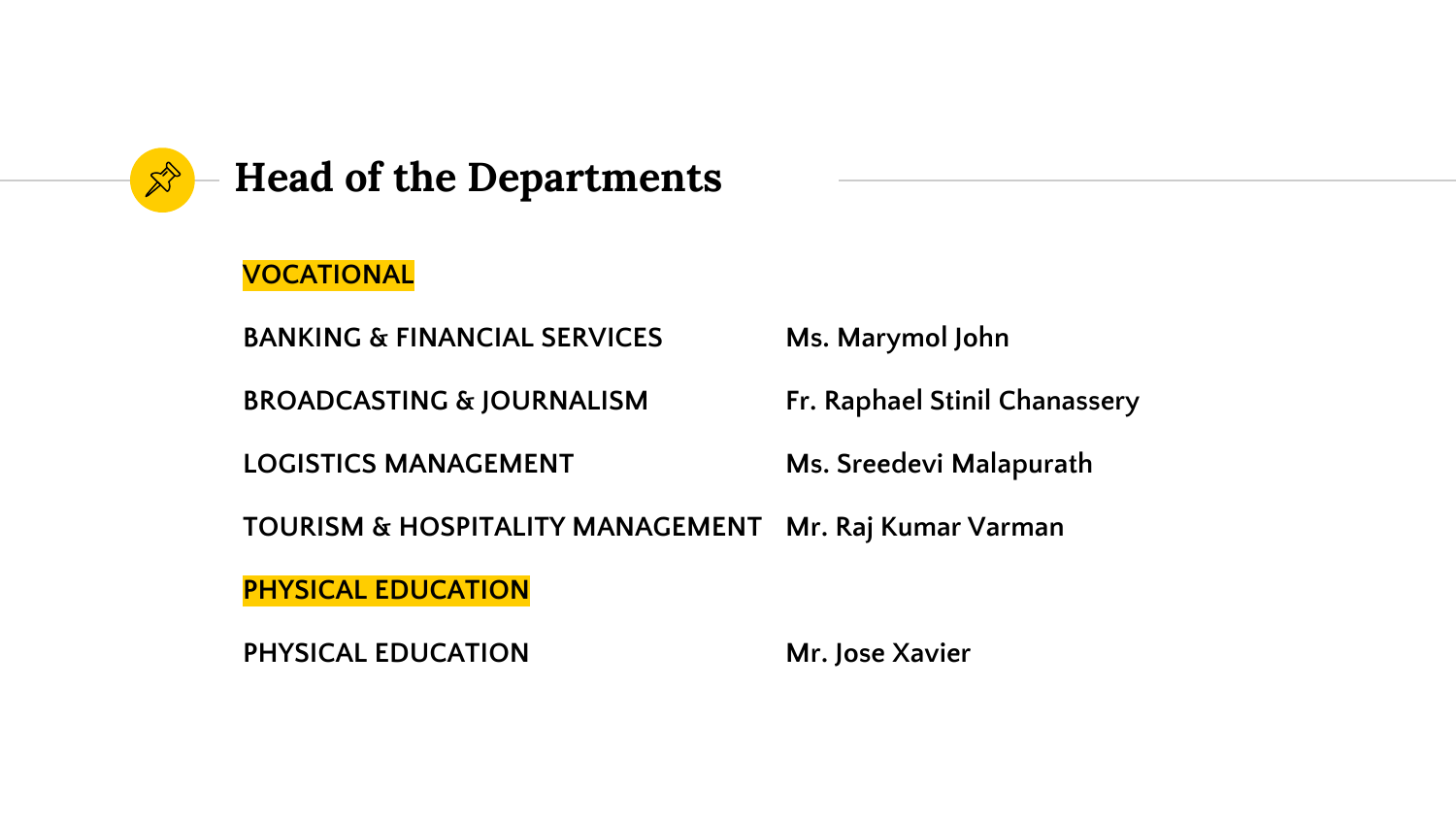

**PROGRAMME COORDINATORS**

**FINANCE & TAXATION (PG) Dr. Asha E. Thomas**

**FINANCE & TAXATION (UG)** Mr. Gibin Jacob

**COMPUTER APPLICATION Ms. Teresa Stephen**

**COOPERATION Mr. Shiju C. R.**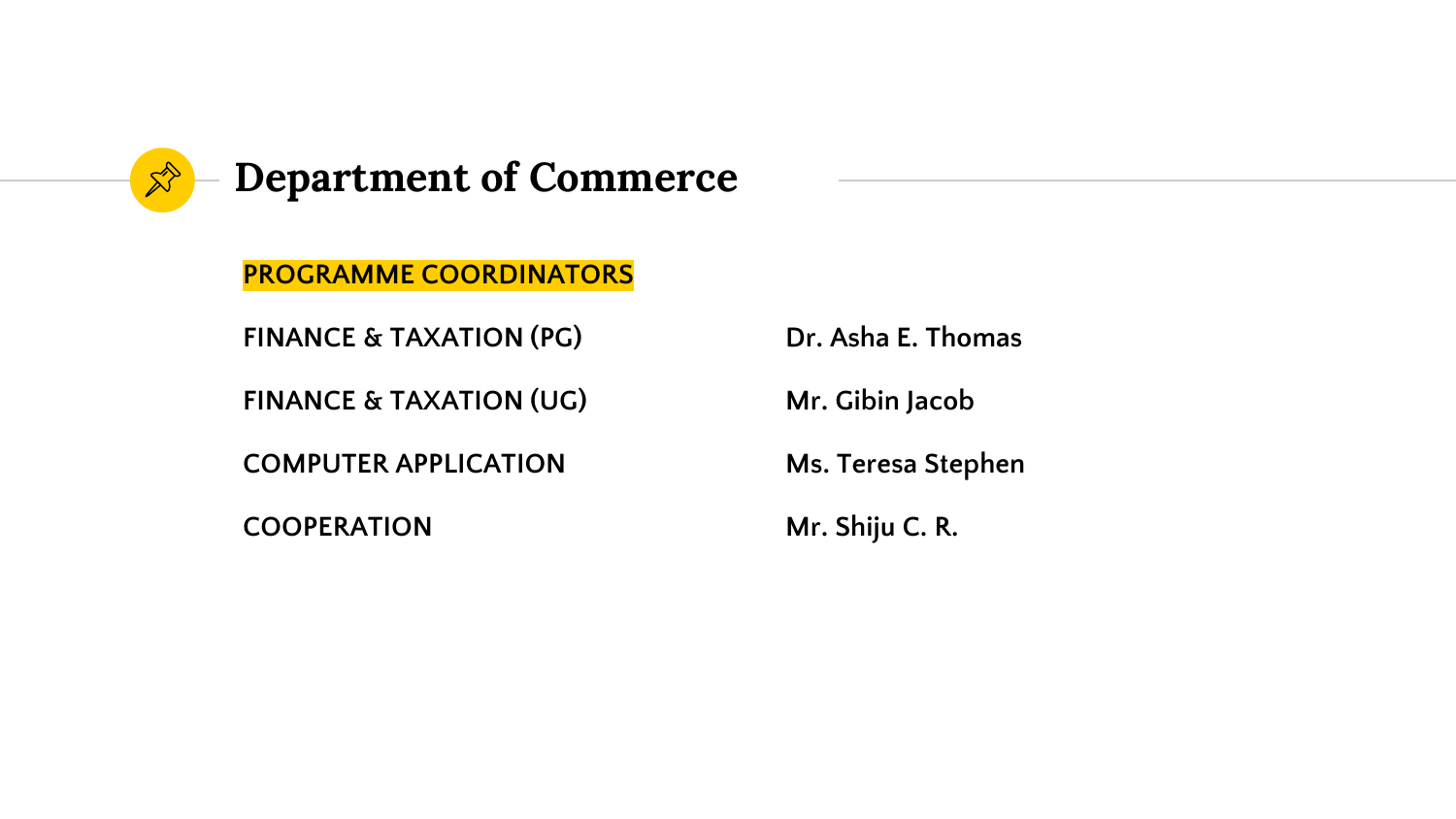

### **IEDC / IIC**

**Mr. Justine George**

**B. VOC. PROGRAMMES** 

**Mr. Stalin P. C.**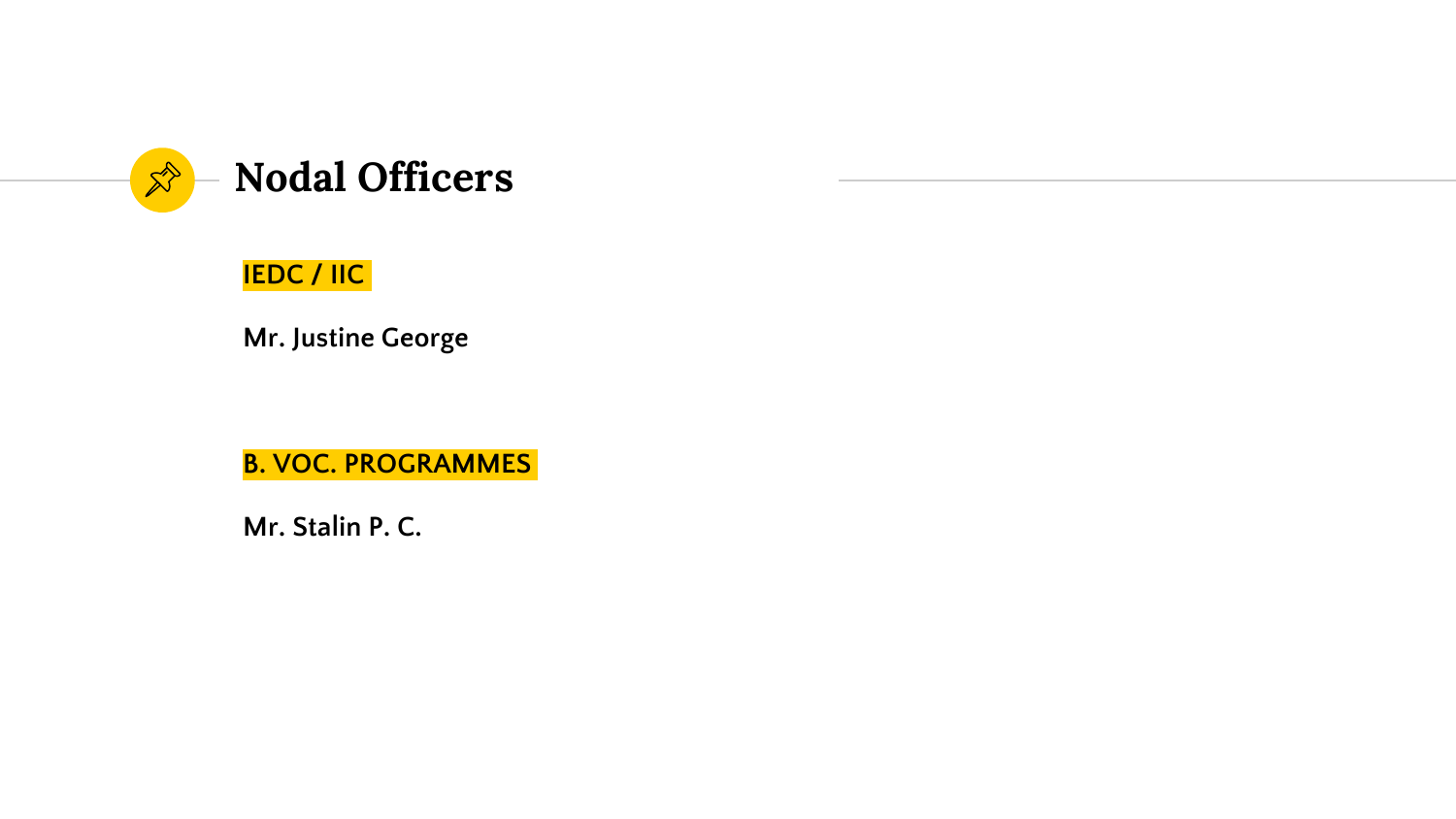

**CONTROLLER OF EXAMINATIONS DEPUTY CONTROLLER OF EXAMINATIONS Mr. Texin Joseph Ms. Amala Mathew ASSISTANT CONTROLLER OF EXAMINATIONS Ms. Mary Vijila Mr. Sam Thomas**

**SUPPORTING COORDINATORS All Staff Members**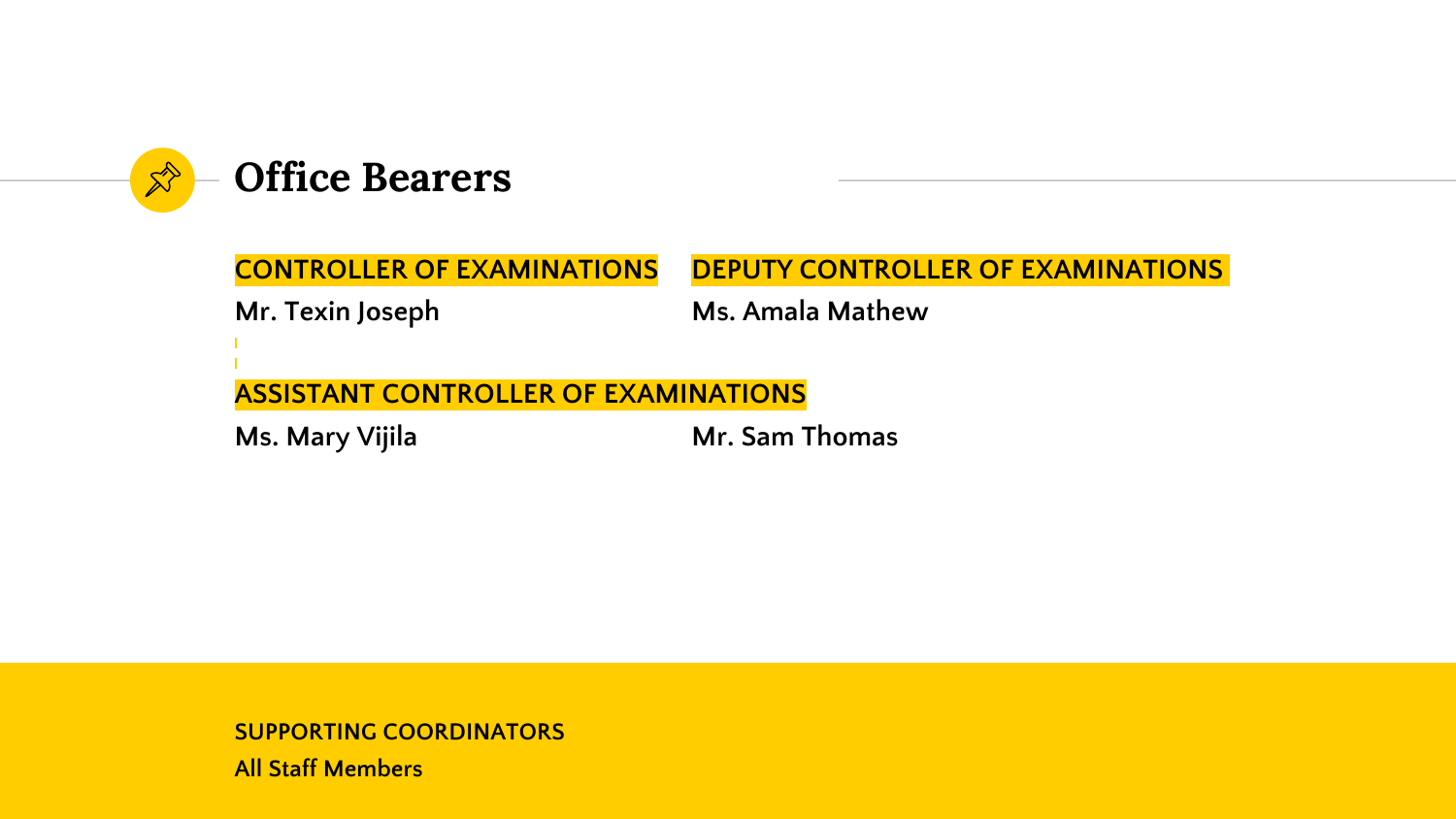

## **Internal Examination Committee**

**INTERNAL EXAMINATION COORDINATORS**

**Mr. Gibin Jacob Ms. Remyamol K. P.**

**INTERNAL MARK UPLOADING TEAM**

**Ms. Jixy George Ms. Smiji A. J.** 

**SUPPORTING COORDINATORS All Staff Members**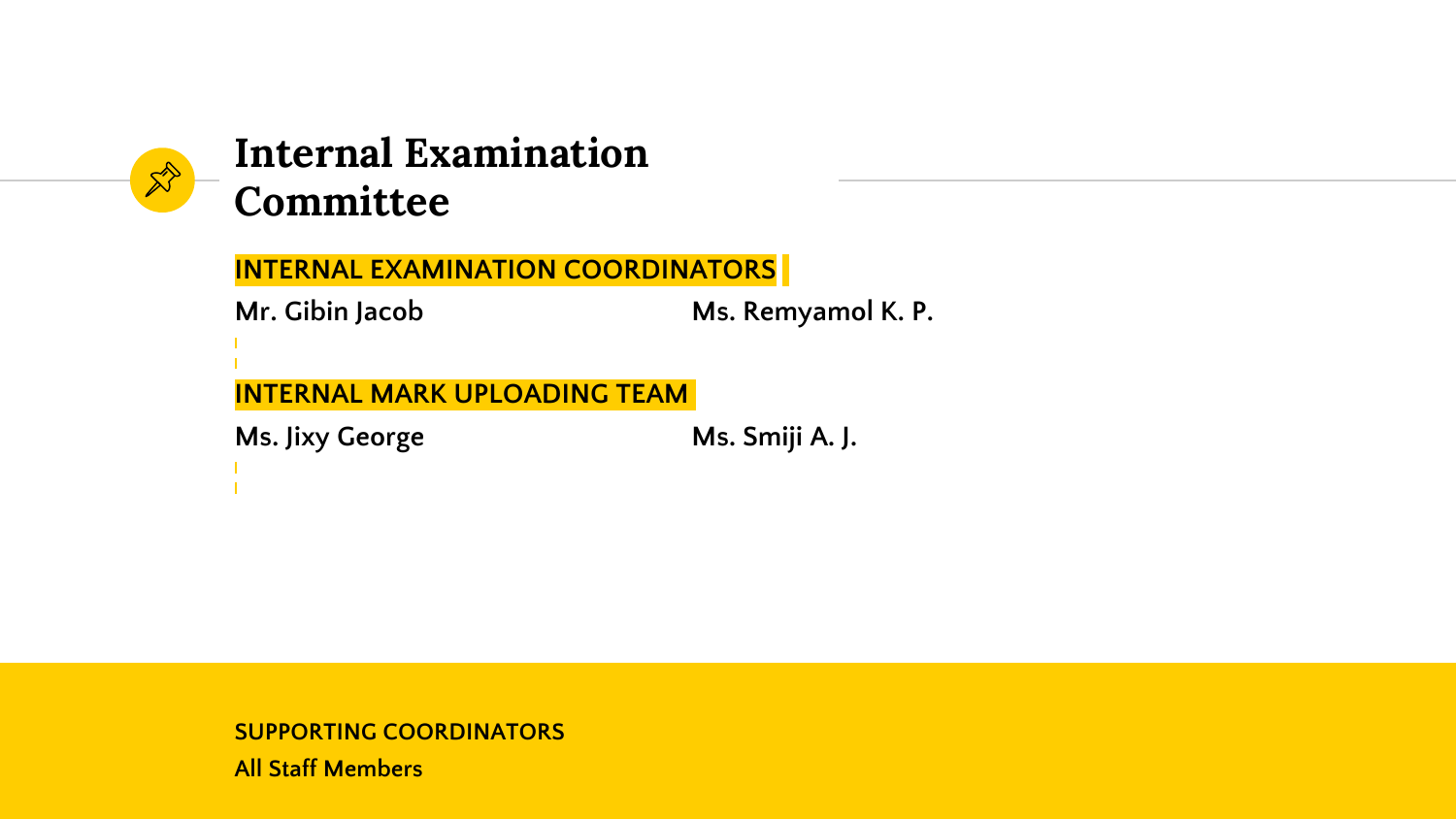

## **Participative Management Structure**

**HoDs have to appoint the following posts at the department level**

| No | <b>Area of Participation</b>         | <b>Staff</b> | <b>II PG</b> | I PG | <b>III UG</b> | II UG | I UG |
|----|--------------------------------------|--------------|--------------|------|---------------|-------|------|
|    | Secretaries (To be elected)          |              |              |      |               |       |      |
|    | <b>Treasurers / UGC Coordinators</b> |              |              |      |               |       |      |
|    | <b>DQAC Coordinators</b>             |              |              |      |               |       |      |
|    | <b>Arts/Program Coordinators</b>     |              |              |      |               |       |      |
|    | <b>Sports Coordinators</b>           |              |              |      |               |       |      |
|    | <b>Examination Coordinators</b>      |              |              |      |               |       |      |
|    | <b>Social Outreach Coordinators</b>  |              |              |      |               |       |      |
|    | <b>Placement-Career Coordinators</b> |              |              |      |               |       |      |
| 9  | <b>IEDC/IIC Coordinators</b>         |              |              |      |               |       |      |
| 10 | e-Governance Coordinators            |              |              |      |               |       |      |
|    | <b>Media Coordinators</b>            |              |              |      |               |       |      |
|    | <b>Green Coordinators</b>            |              |              |      |               |       |      |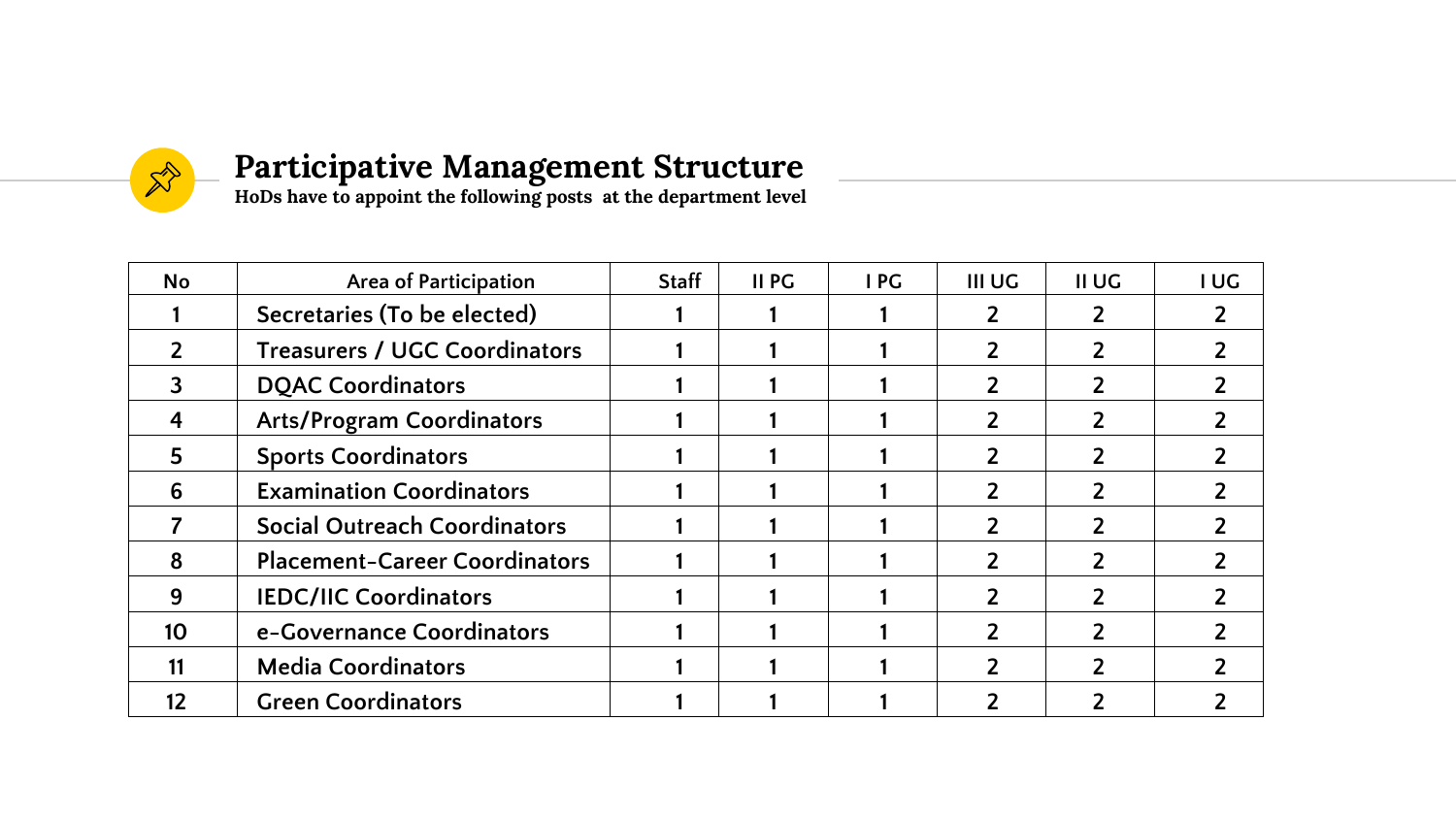

# *Office of Dean* **Academics**

**Dr. Asha E. Thomas Ms. Lincy N. L.** 

#### **DEAN DEPUTY DEAN**

**ASSISTANT COORDINATORS**

**Mr. Jollychan James Guest I - Maths**

#### **SUPPORTING COORDINATORS**

**E-Governance**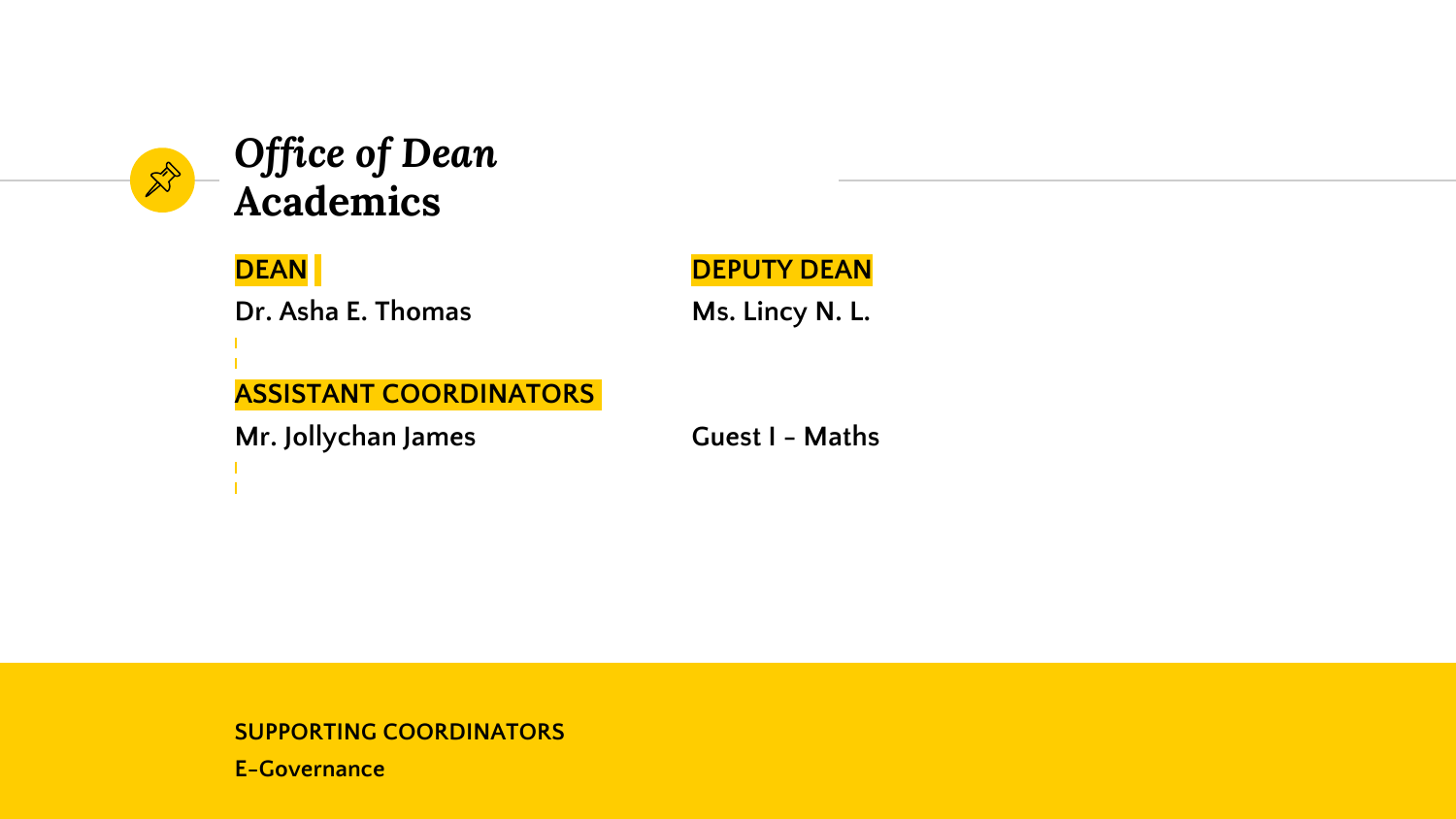# *Office of Dean* **Quality Assurance**

| <b>DEAN</b>                         | <b>DEPUTY DEAN</b> | <b>INSTITUTIONAL QUALITY ADVISOR</b> |
|-------------------------------------|--------------------|--------------------------------------|
| Mr. Siby K. M.                      | Ms. Deepa George   | Dr. Asha E. Thomas                   |
| (also holds the position of         |                    |                                      |
| <b>IQAC &amp; NAAC Coordinator)</b> |                    |                                      |
|                                     |                    |                                      |
|                                     |                    |                                      |
| <b>ASSISTANT COORDINATORS</b>       |                    |                                      |
| Ms. Jisna Jaison T.                 | Ms. Hency George   |                                      |

**SUPPORTING COORDINATORS Secretaries / DQAC**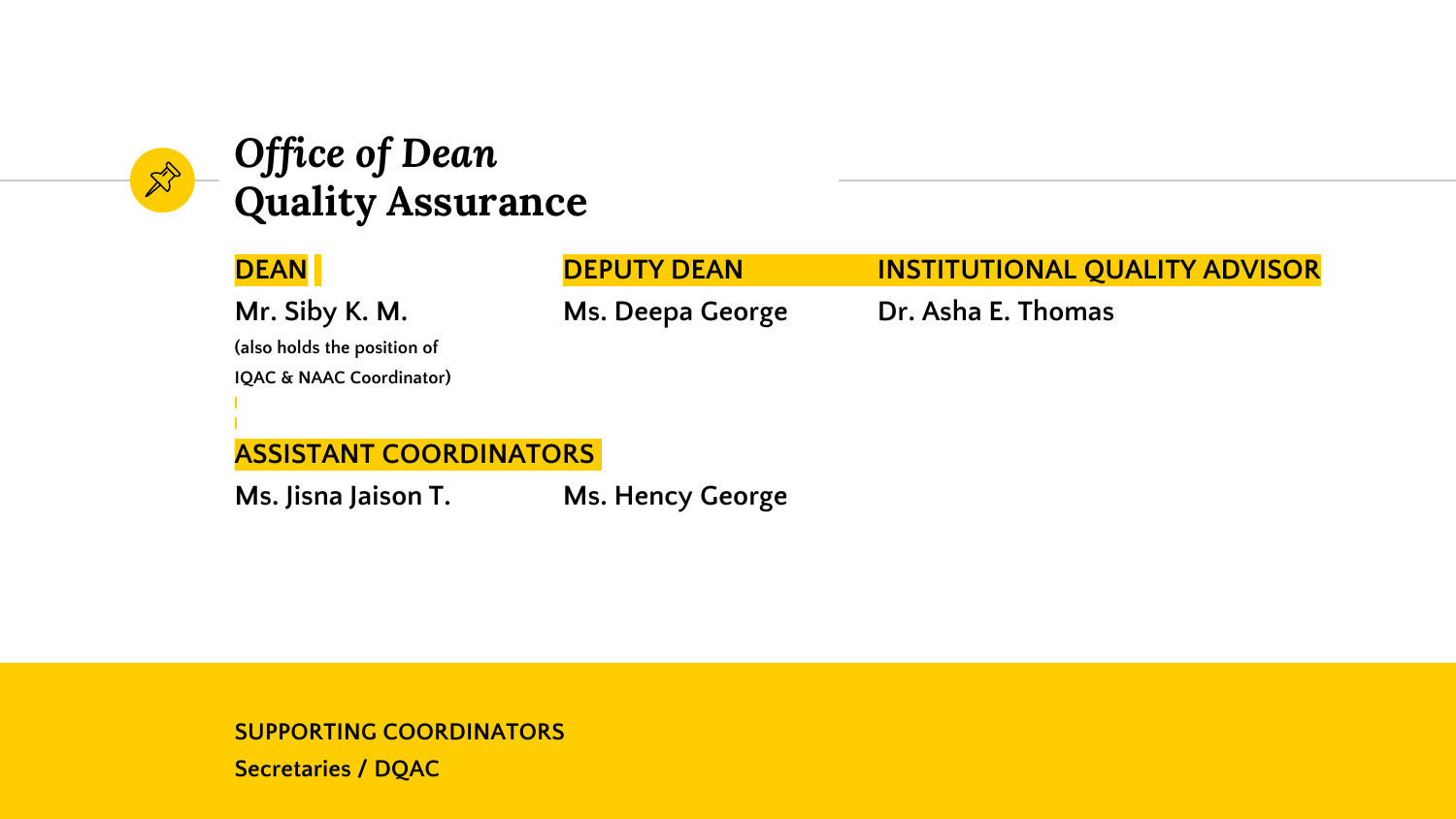

# *Office of Dean* **Research**

**Dr. Manju K. Menon Dr. Minju Joy** 

**DEAN DEPUTY DEAN** 

**ASSISTANT COORDINATORS**

**Guest I - Commerce Guest - Statistics**

#### **SUPPORTING COORDINATORS**

**Green Initiative**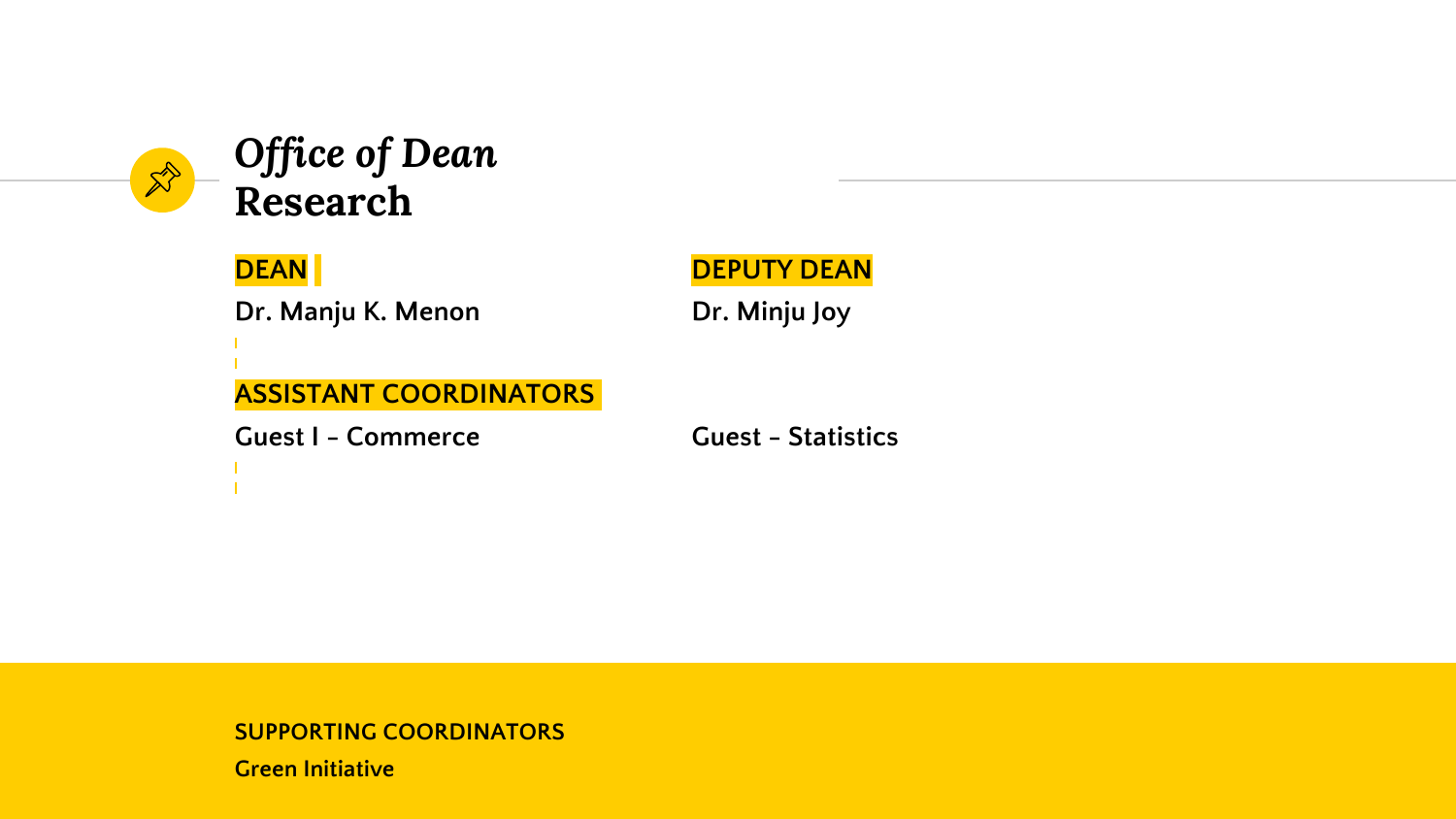

# *Office of Dean* **International Affairs**

#### **DEAN DEPUTY DEAN**

**Dr. Salia Rex 19. Mr. Raj Kumar Varman** 

### **ASSISTANT COORDINATORS**

#### **Ms. Mary Vijila Ms. Anu Varghese**

#### **SUPPORTING COORDINATORS**

**Placement & Career**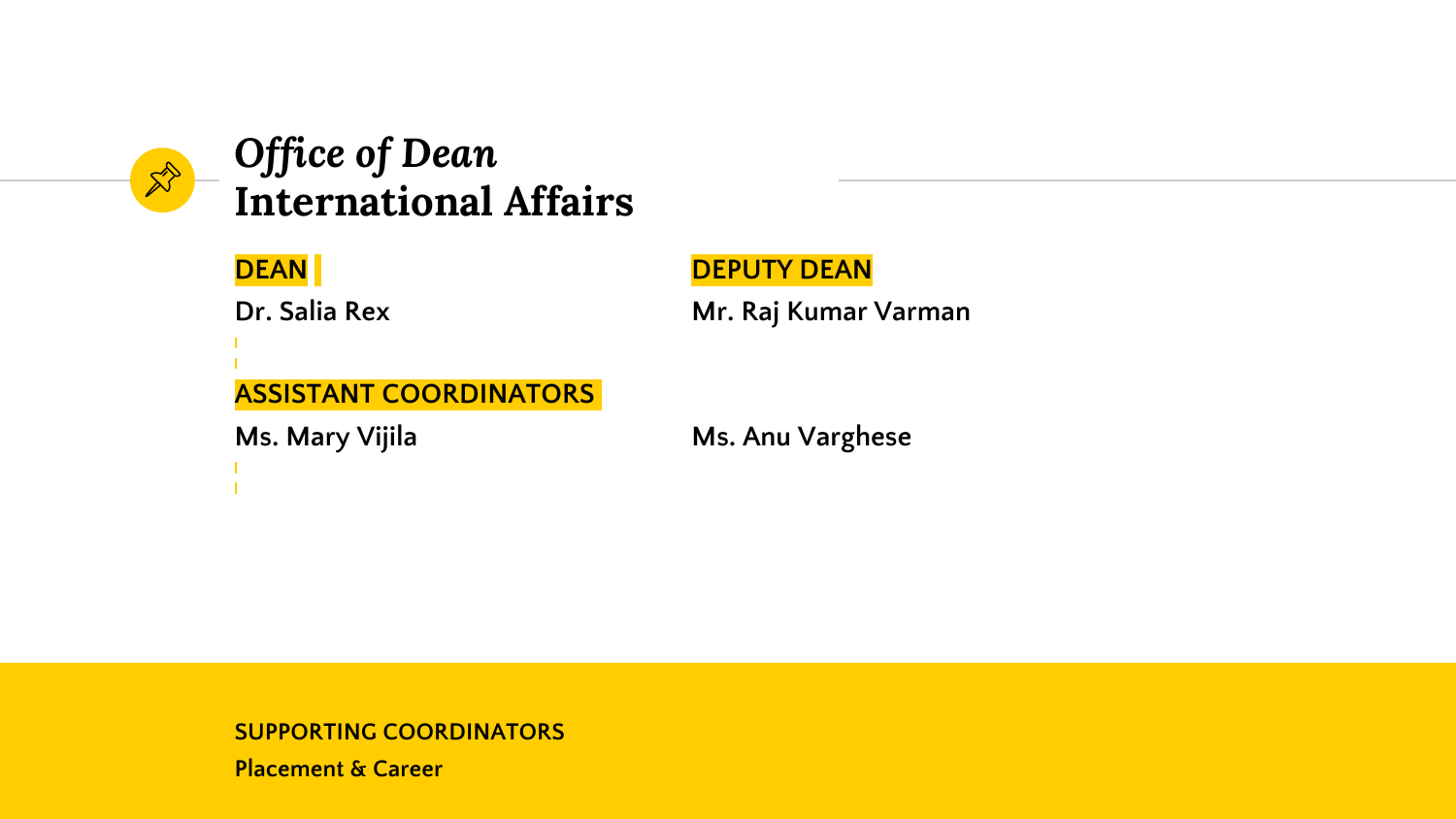

# *Office of Dean* **Resource Mobilization / UGC**

#### **DEAN DEPUTY DEAN**

**Dr. Sumitha Franklin Ms. Reshma Mariam Mohan**

**ASSISTANT COORDINATORS**

**Mr. John Mathew Ms. Prathibha G. Rao**

**SUPPORTING COORDINATORS**

**Tresurers**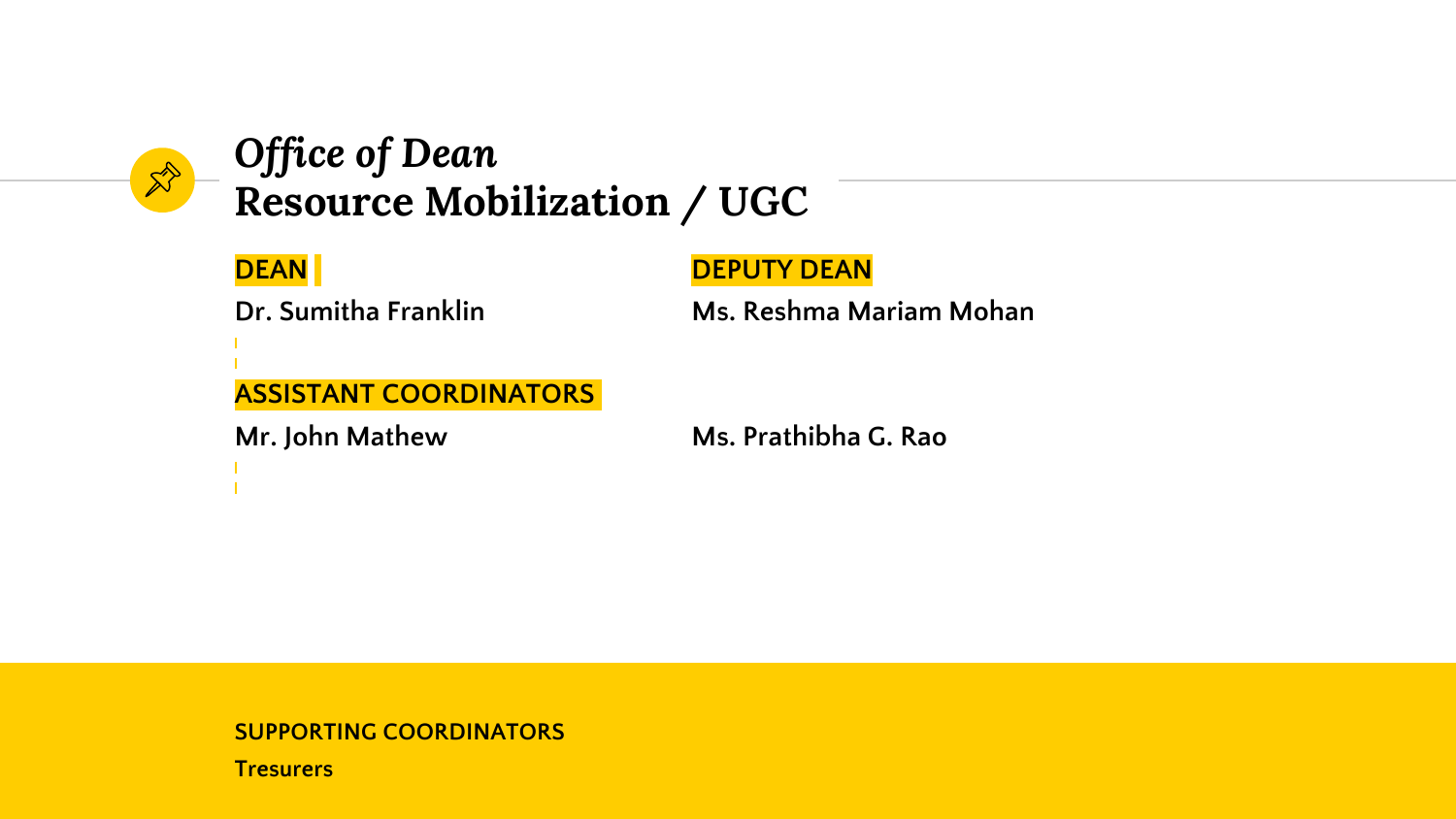

# *Office of Dean* **Student Affairs**

| <b>DEAN</b>                   | <b>DEPUTY DEAN</b> | <b>STAFF ADVISOR</b>  |  |  |
|-------------------------------|--------------------|-----------------------|--|--|
| Dr. Poornima N.               | Ms. Anila Treasa   | Mr. Binil Kumar M. R. |  |  |
|                               |                    |                       |  |  |
| <b>ASSISTANT COORDINATORS</b> |                    |                       |  |  |
| Ms. Maya K.                   | Ms. Niya Joy       |                       |  |  |

**SUPPORTING COORDINATORS**

**Arts & Programme**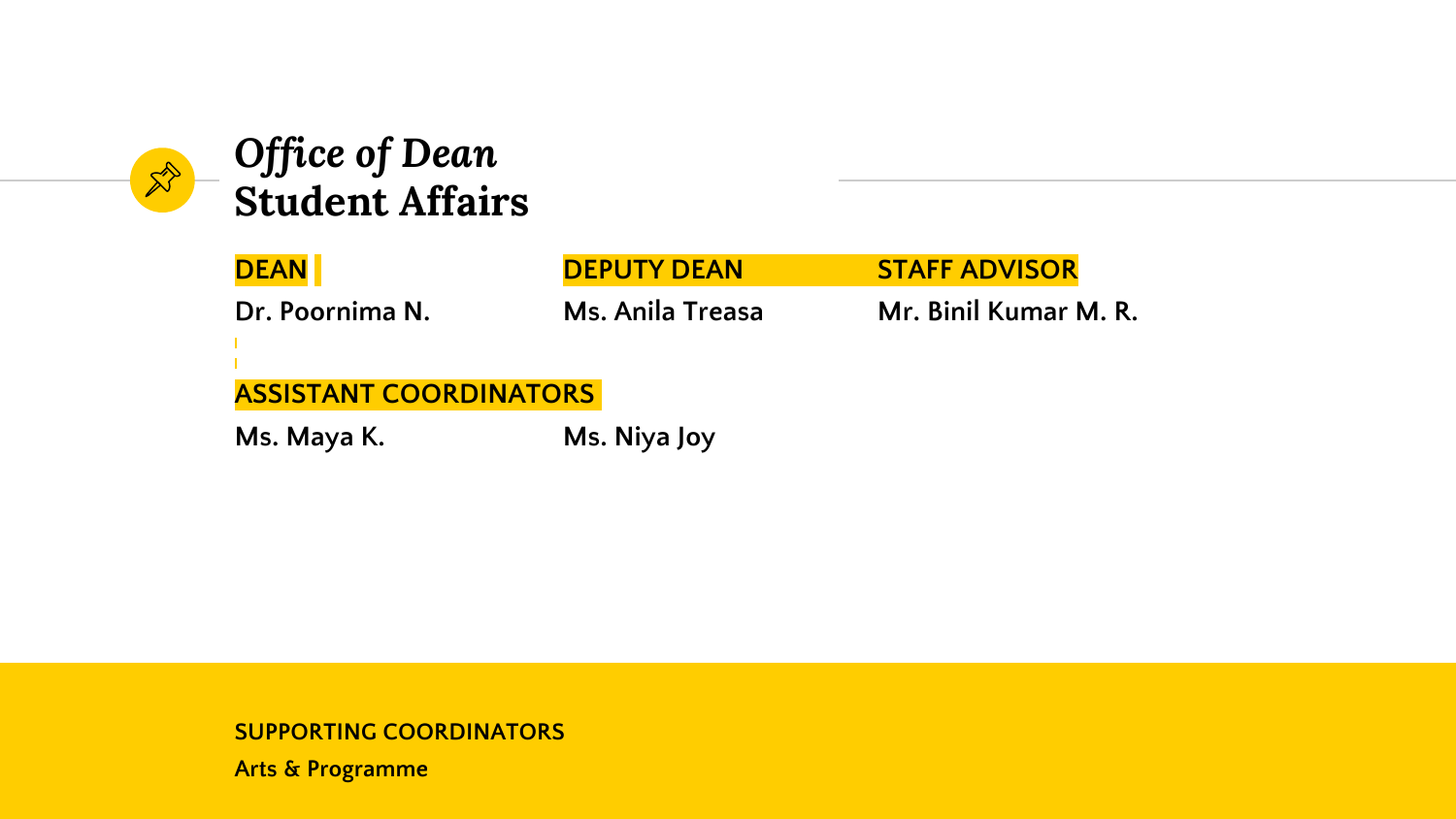

# *Office of Dean* **Training & Development**

| <b>DEAN</b>                   | <b>DEPUTY DEAN</b>     |
|-------------------------------|------------------------|
| Mr. Justine George            | Ms. Ancy C. A.         |
|                               |                        |
| <b>ASSISTANT COORDINATORS</b> |                        |
| Ms. Nisha V. M.               | Ms. Priyanka E. Thambi |
|                               |                        |

**SUPPORTING COORDINATORS IEDC & IIC**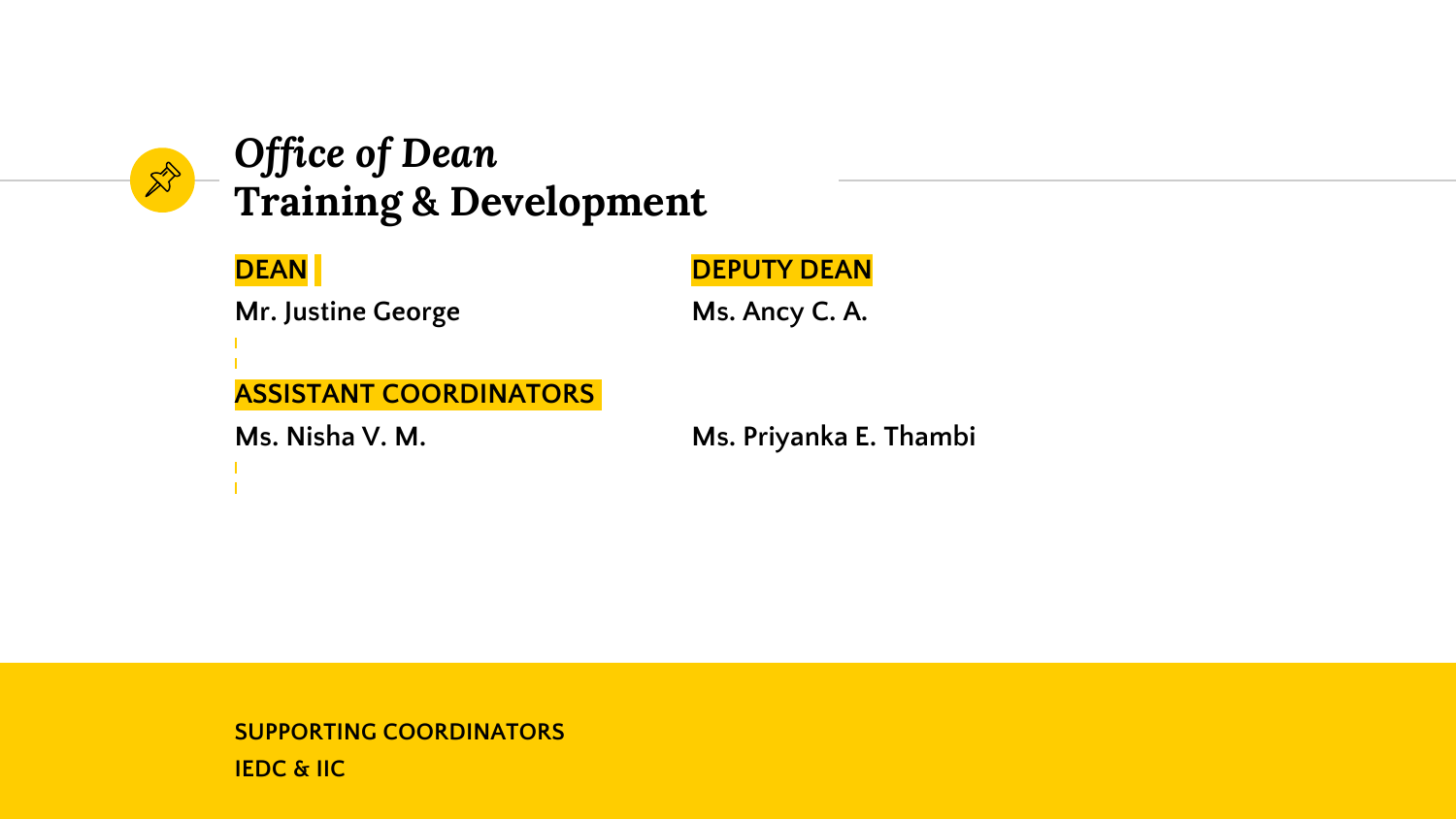

**PUBLIC RELATION OFFICER Ms. Niya Joy**

**ASSISTANT PROs Ms. Jisna Johnson**

**DEPUTY PRO** Mr. John Mathew

**Guest – Politics**

**Mr. George Bright P. J.**

**GRAPHIC DESIGNER**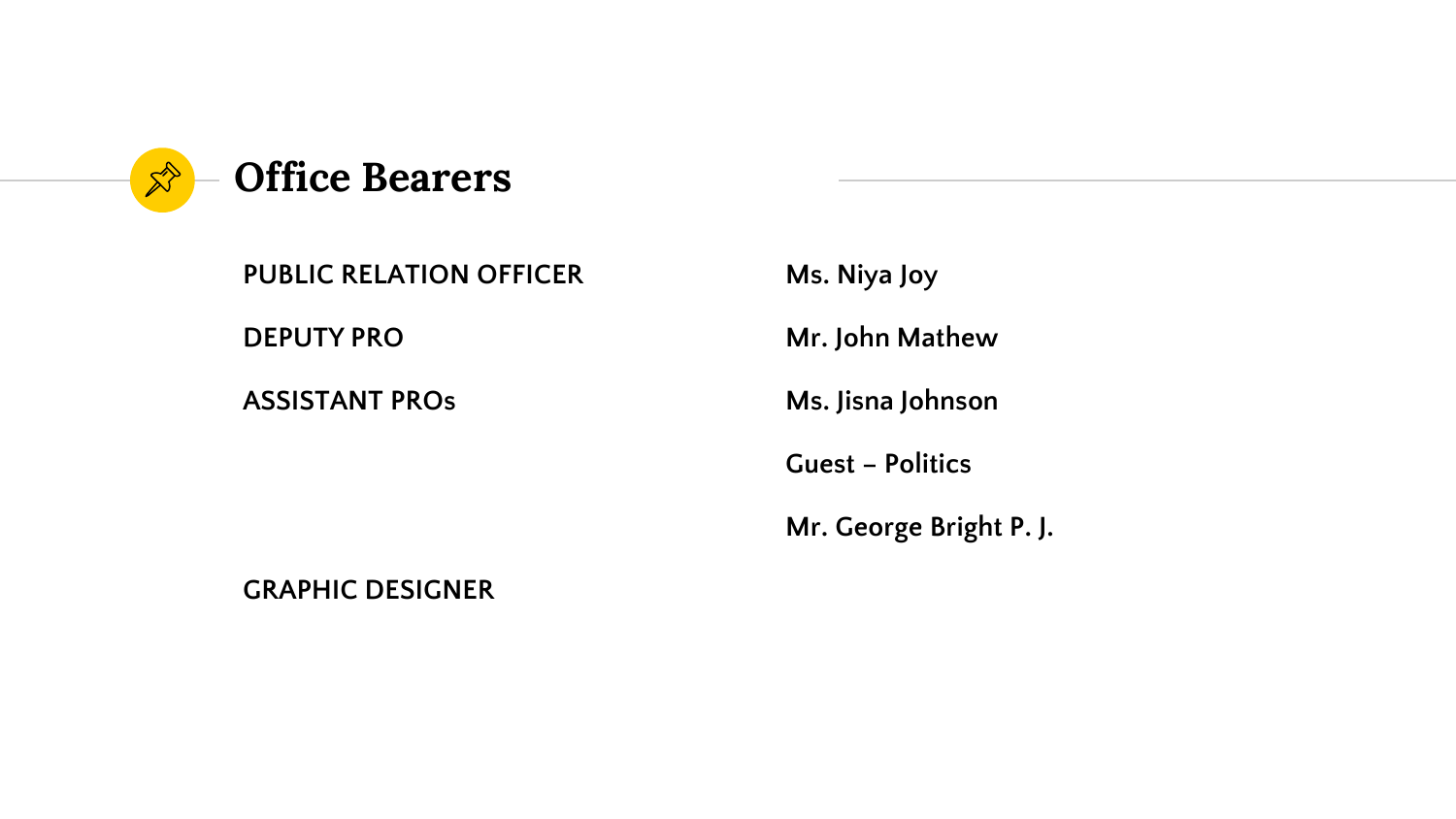

**TEACHING STAFF**

**STAFF SECRETARY Mr. John Mathew**

**STAFF JOINT SECRETARY Ms. Priyanka Presannan**

**NON-TEACHING STAFF**

**STAFF SECRETARY Mr. Ajeesh Joseph**

**STAFF JOINT SECRETARY Mr. George Bright P. J.** 

**REGENT BROTHER Bro. Emmanuel Bestin Mendez**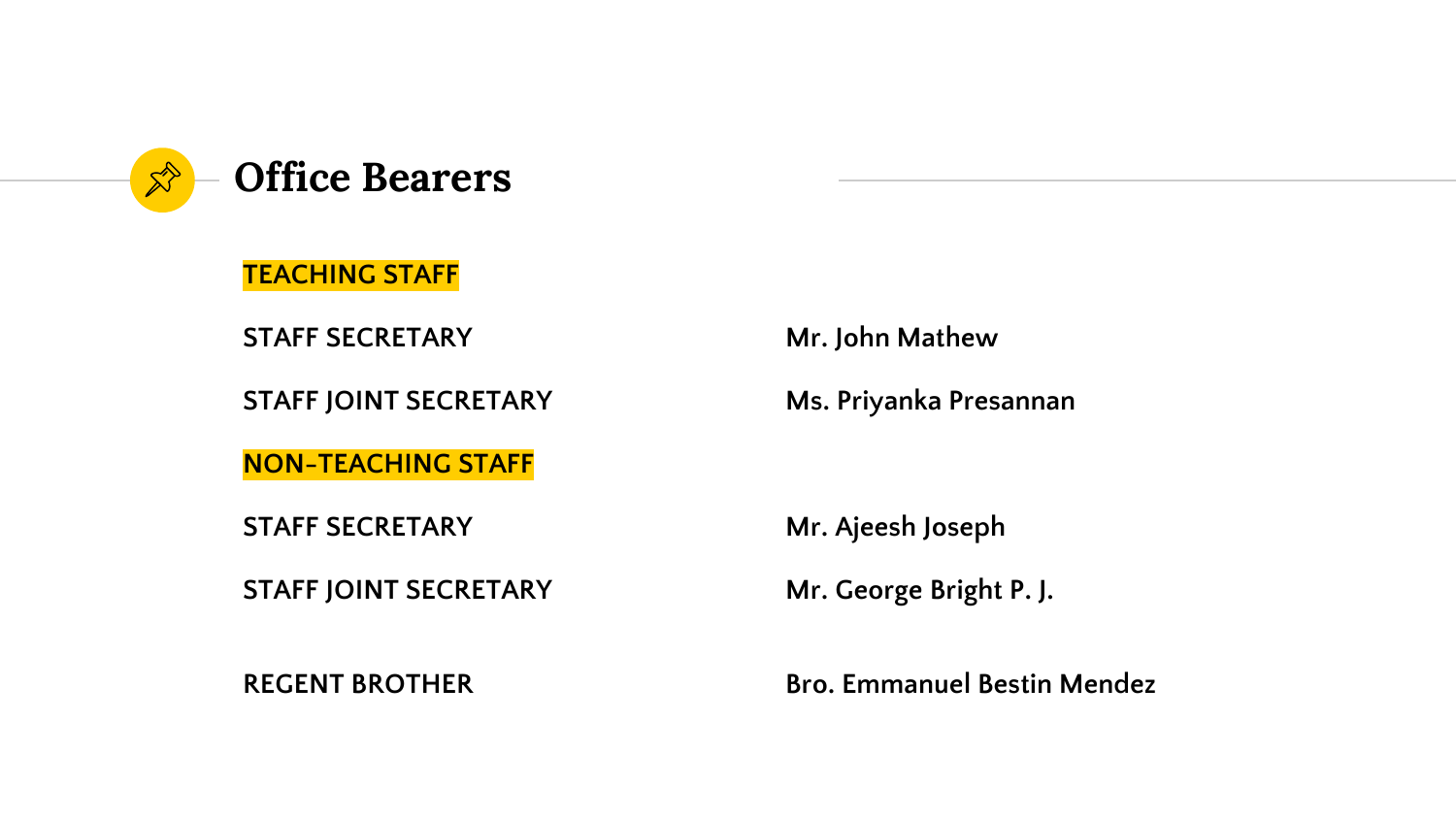

- **All Members of Office of Dean, Quality Assurance**
- **Mr. Texin Joseph (Coordinator)**
- **Ms. Nisha V. M.**
- **Ms. Reshma Mariam Mohan**
- **Ms. Anu Varghese**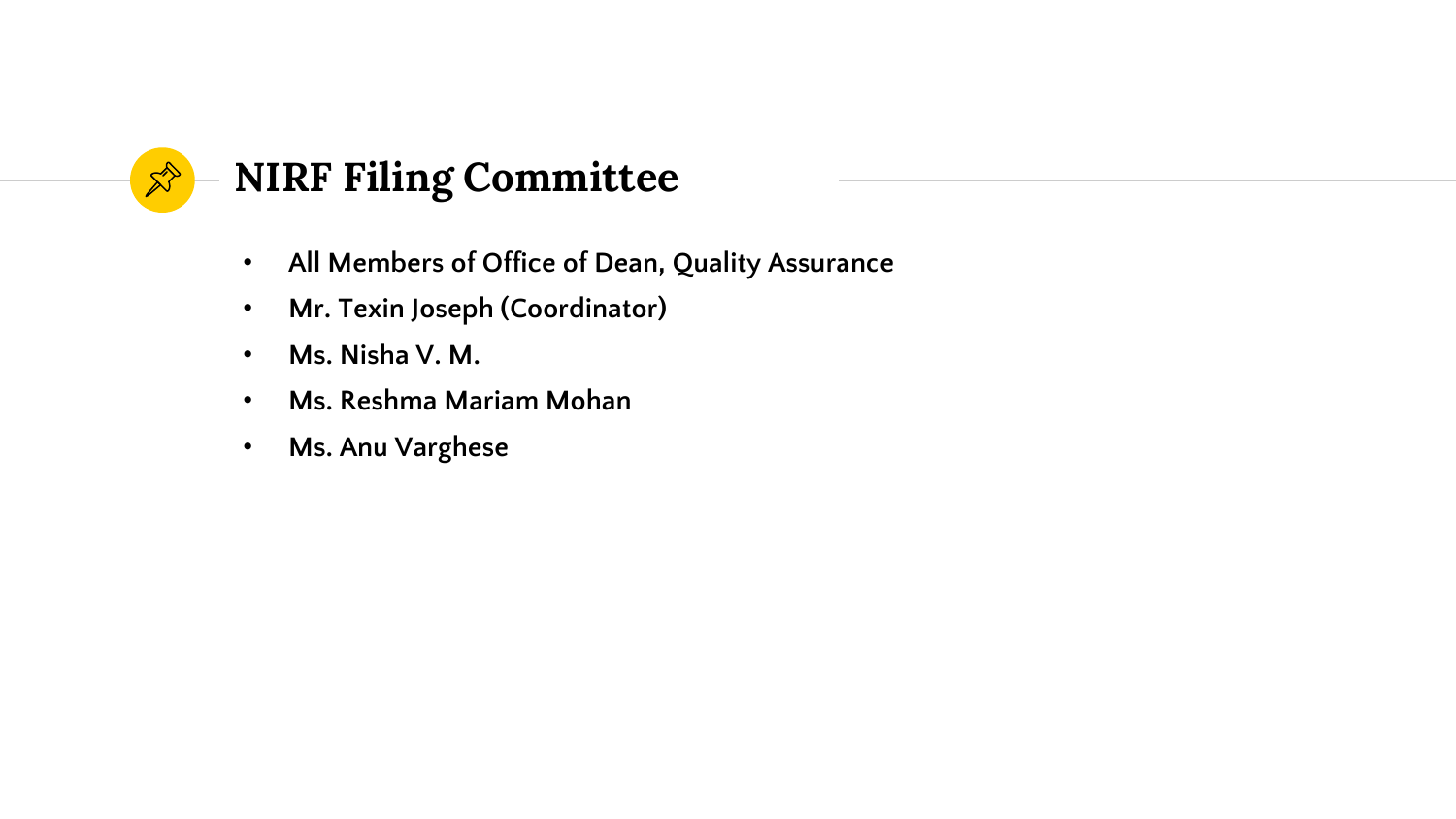

- **All Members of the Office of Dean, Quality Assurance**
- **Ms. Teresa Stephen (Coordinator)**
- **Ms. Meera Jacob**
- **Mr. Shalbin K. Alex**
- **Ms. Reshma Joseph**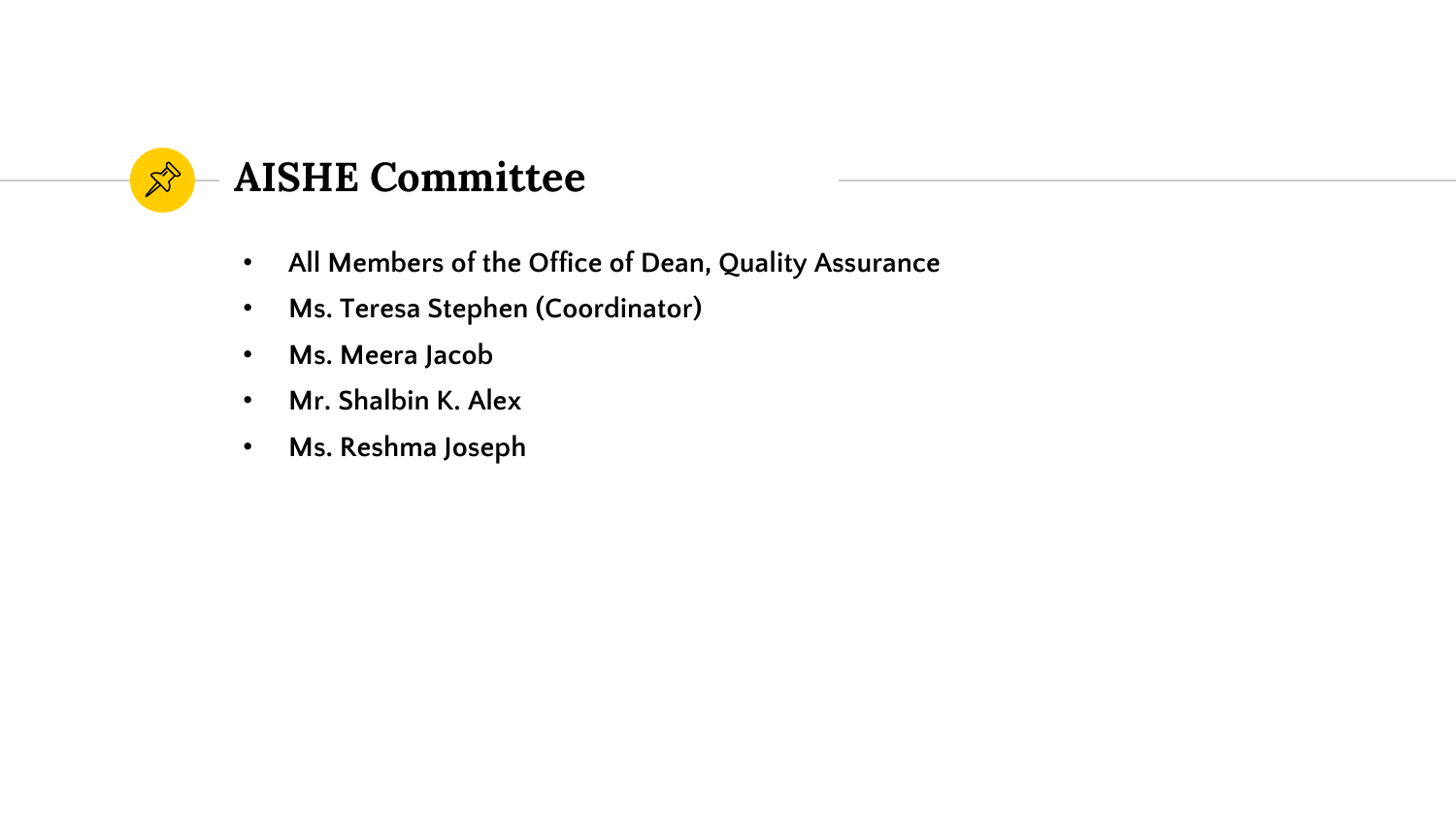

- **Dr. Manju K. Menon (Coordinator)**
- **Dr. Poornima N.**
- **Dr. Varun V. Varghese**
- **Dr. Treasa Sunitha George**
- **Dr. Priyesh K. V.**
- **Mr. Gibin Jacob**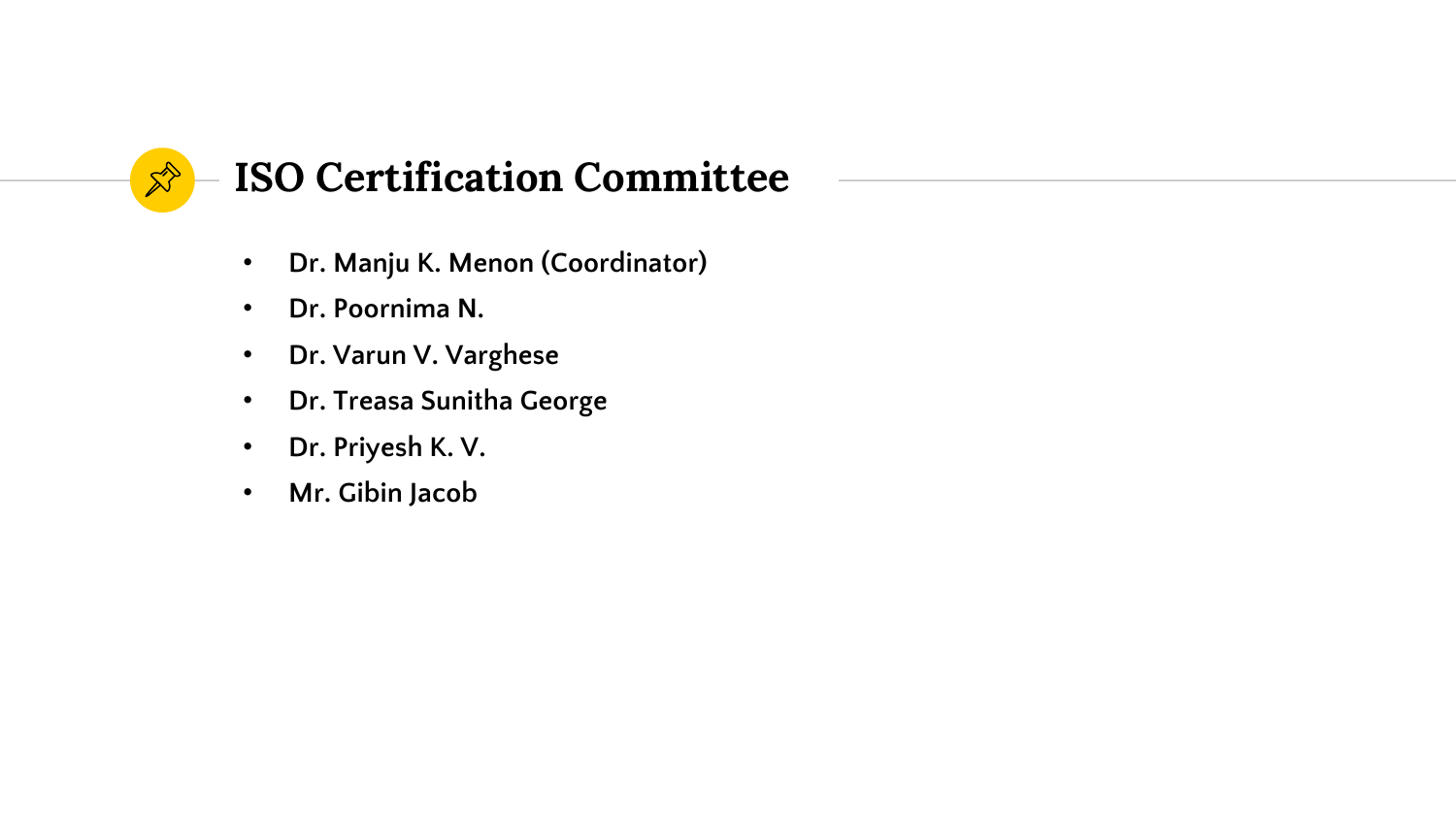

- **ADMINISTRATIVE OFFICER Mr. George Stephen**
- **JUNIOR SUPERINTENDENT Mr. Antony Diaclous M. J.**
- **HEAD ACCOUNTANT Mr. Jackson T. J.**
- **LD CLERK (E-GRANTS) Mr. Ajeesh Joseph**
- **LD COMPUTER ASSISTANT Ms. Reshma Joseph**
- **OFFICE ATTENDANTS Ms. Christeena Baby**
- - **Ms. Mary Laijy C. G.**
	- **Mr. Denoy John**
	- **Mr. Fabin Jose**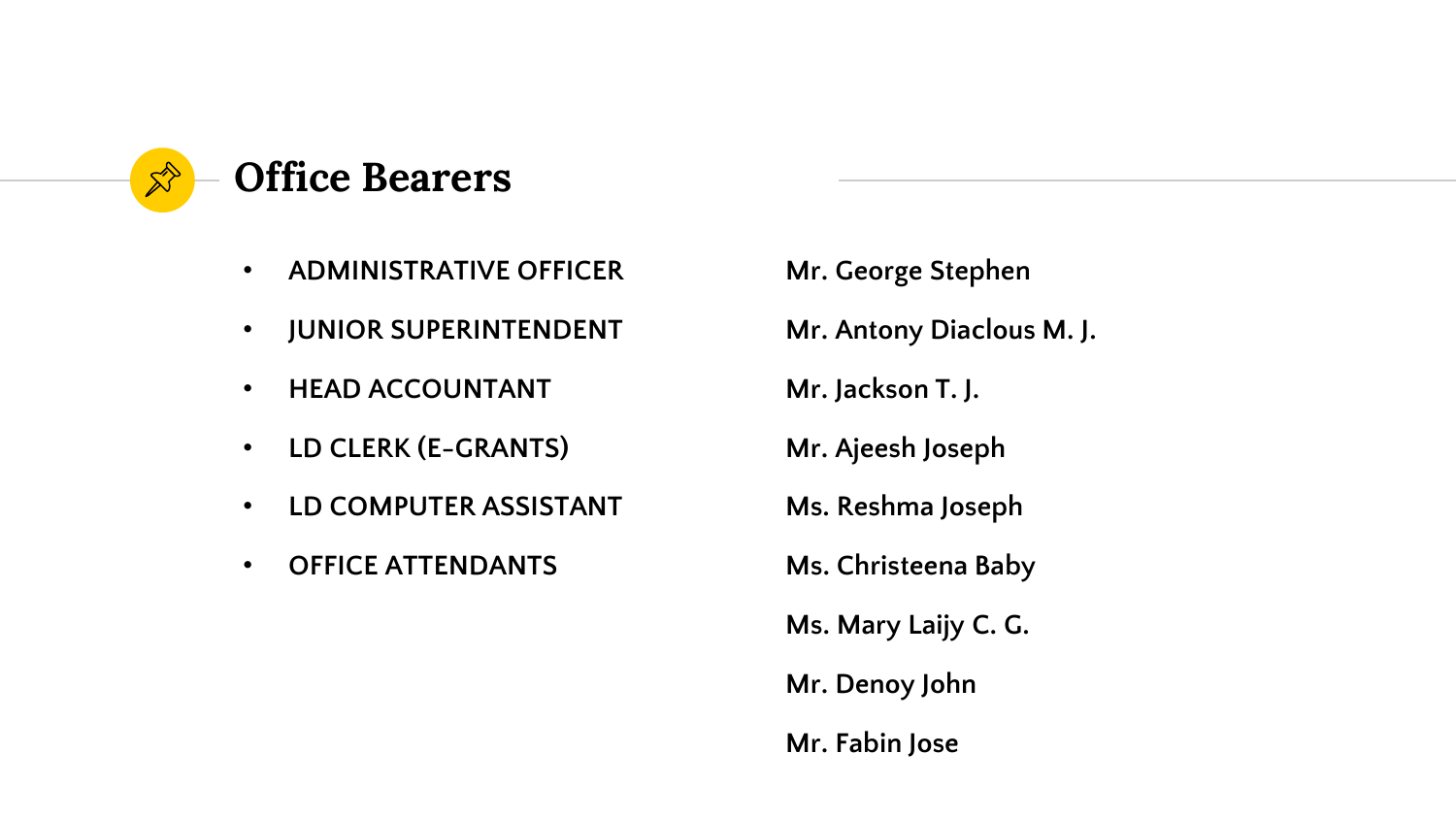

- **UGC LIBRARIAN Dr. Binu P. C.**
- **LIBRARY ASSISTANTS Mr. Lijan Sebastian**

- 
- **LAB ASSISTANTS Mr. Arun Augustine**

**Mr. George Bright P. J.**

• **MECHANIC Mr. Frederik Sandyavu Livera**

**Mr. Nithin N P**

**Mr. Shalbin K Alex**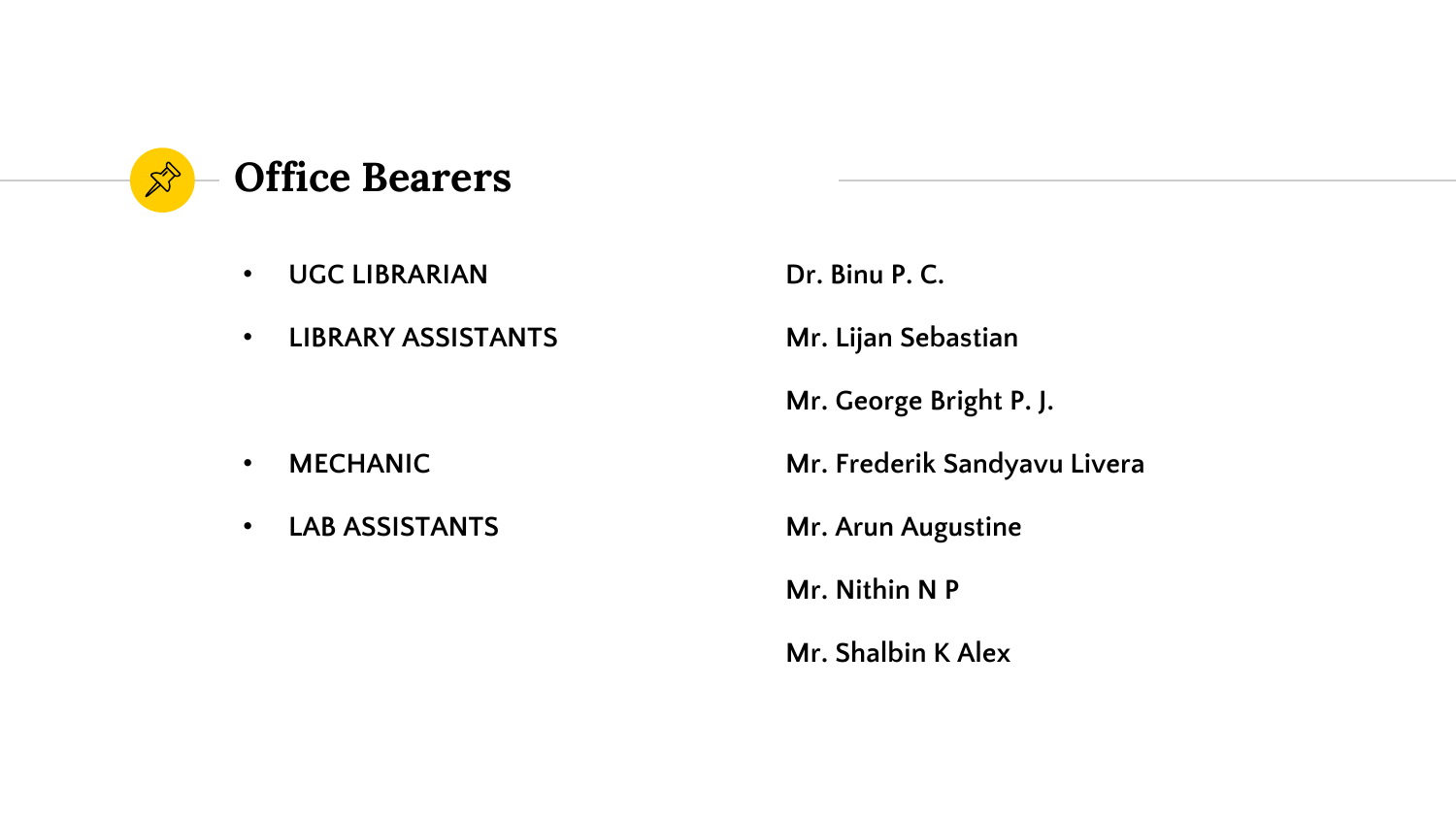

- **SENIOR CONSULTANT Mr. Alwaris P. G.**
- 

- **LAB ASSISTANT Mr. Don Dominic**
- **HOUSEKEEPING STAFF Mrs. Rosy Martin**

• **LIBRARY ASSISTANT Mr. Joseph Manishad M. M.**

**Ms. Zenith Shibu**

• **MECHANIC Mr. Sebastian T. J.**

**Mrs. Mini Kunjumon**

**Mrs. Mary Reena**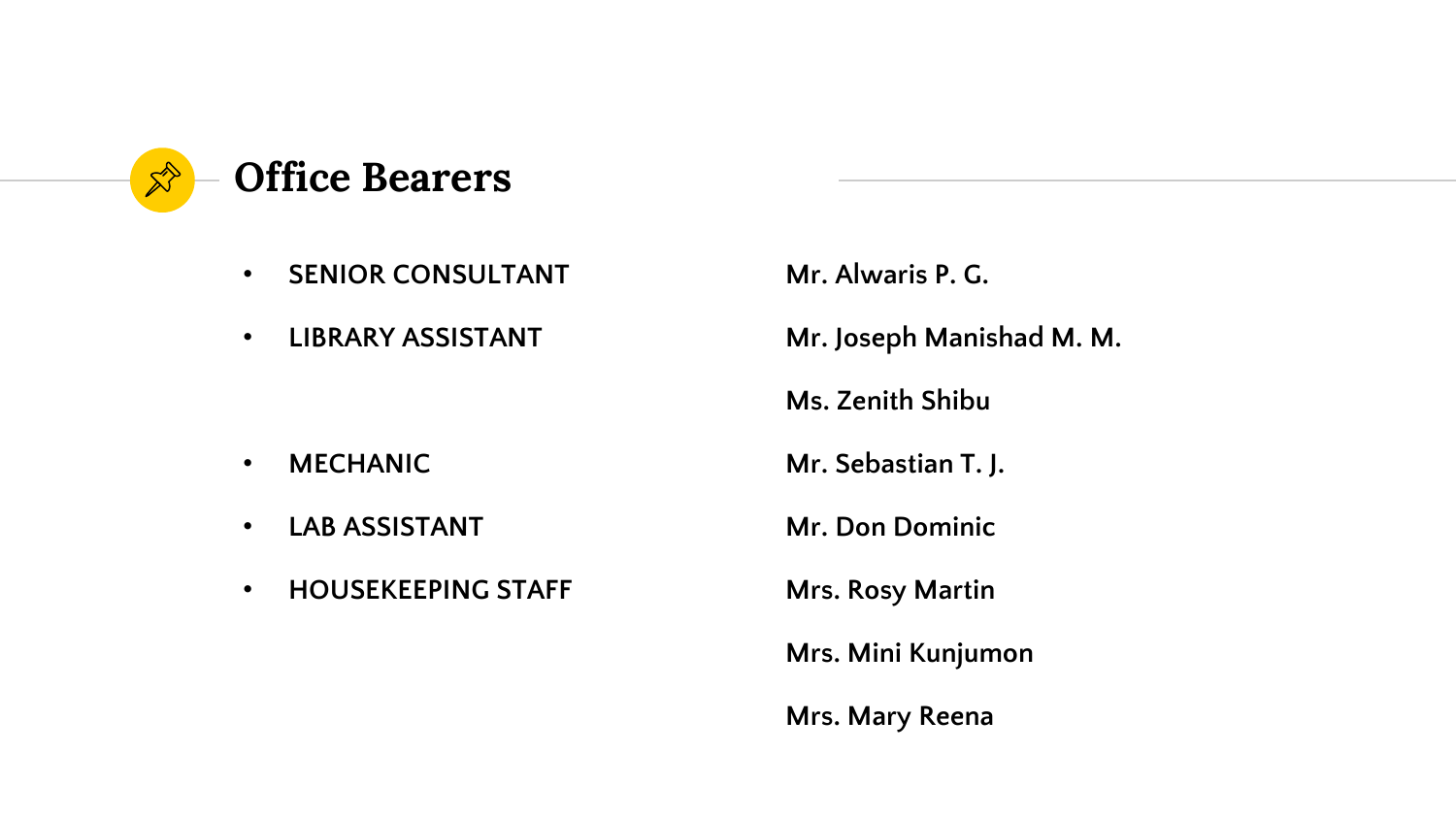

• **GARDEN STAFF Mr. Harrison**

**• SECURITY OFFICERS Mr. Louis** 

- **CANTEEN STAFF Mrs. Treesa**
- **Mr. Larsing Rongpi Mr. Rajan Ms. Navya Ms. Smitha T. S.**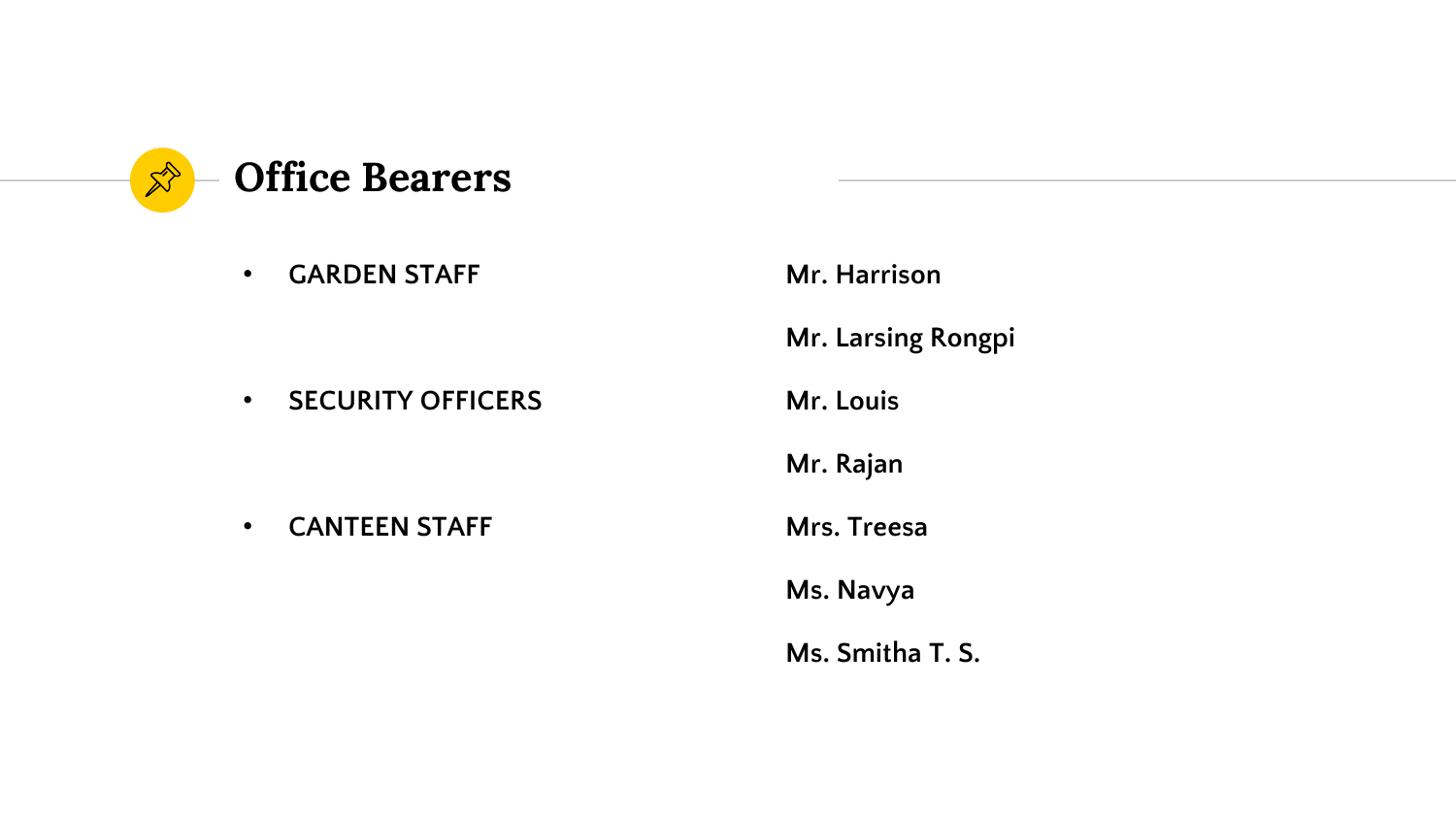

- **Grievance Appeal Committee**
	- o **Executive Committee**
- **College Grievance Redressal Committee**
	- o **Vice Chairman & Director**
	- o **Principal (Chairperson)**
	- o **Vice Principals**
	- o **Concerned HoD**
	- o **Administrative Officer**
	- o **Concerned Tutor**
- **Departmental Grievance Redressal Committee**
	- o **HoD - Chairperson**
	- o **Department Secretary**
	- o **Tutor**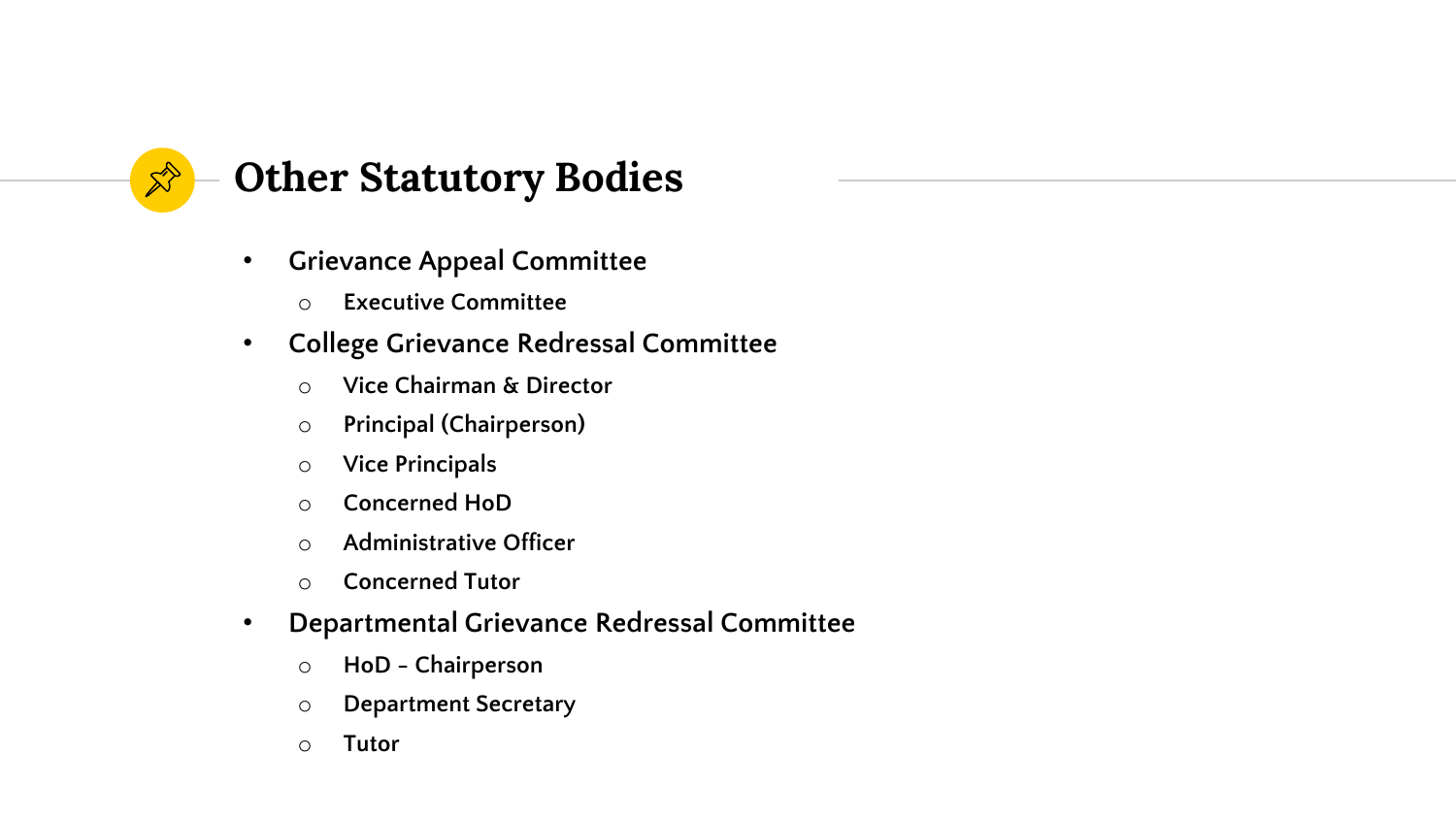

## **Other Statutory Bodies** *Staff Grievance Redressal*

- **Grievance Appeal Committee**
	- o **Governing Body**
- **Staff Grievance Redressal Committee**
	- o **Chairman & Manager**
	- o **Vice Chairman & Director**
	- o **Principal**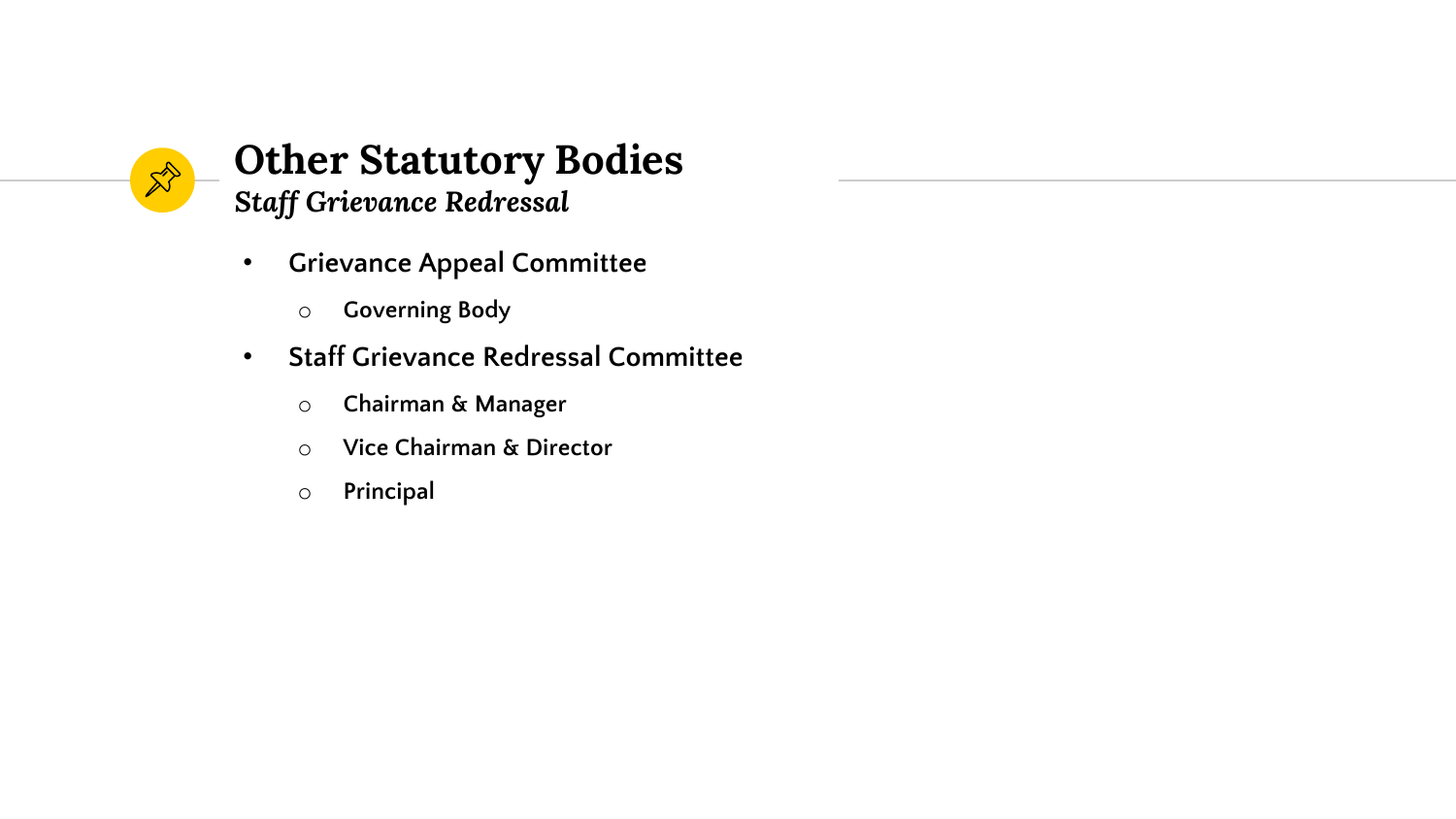

## **Other Statutory Bodies** *Anti Ragging Committee*

- **Vice Chairman & Director**
- **Principal**
- **Vice Principals**
- **Dr. Rajeshmon V. G. (Coordinator)**
- **Ms. Meera Jacob**
- **Ms. Lima Sunny**
- **Ms. Seena Mary Jose**
- **Mr. George Stephen**
- **Mr. Antony Diaclous**
- **Mr. Robin V. Raphy**
- **Ms. Naveena P. K.**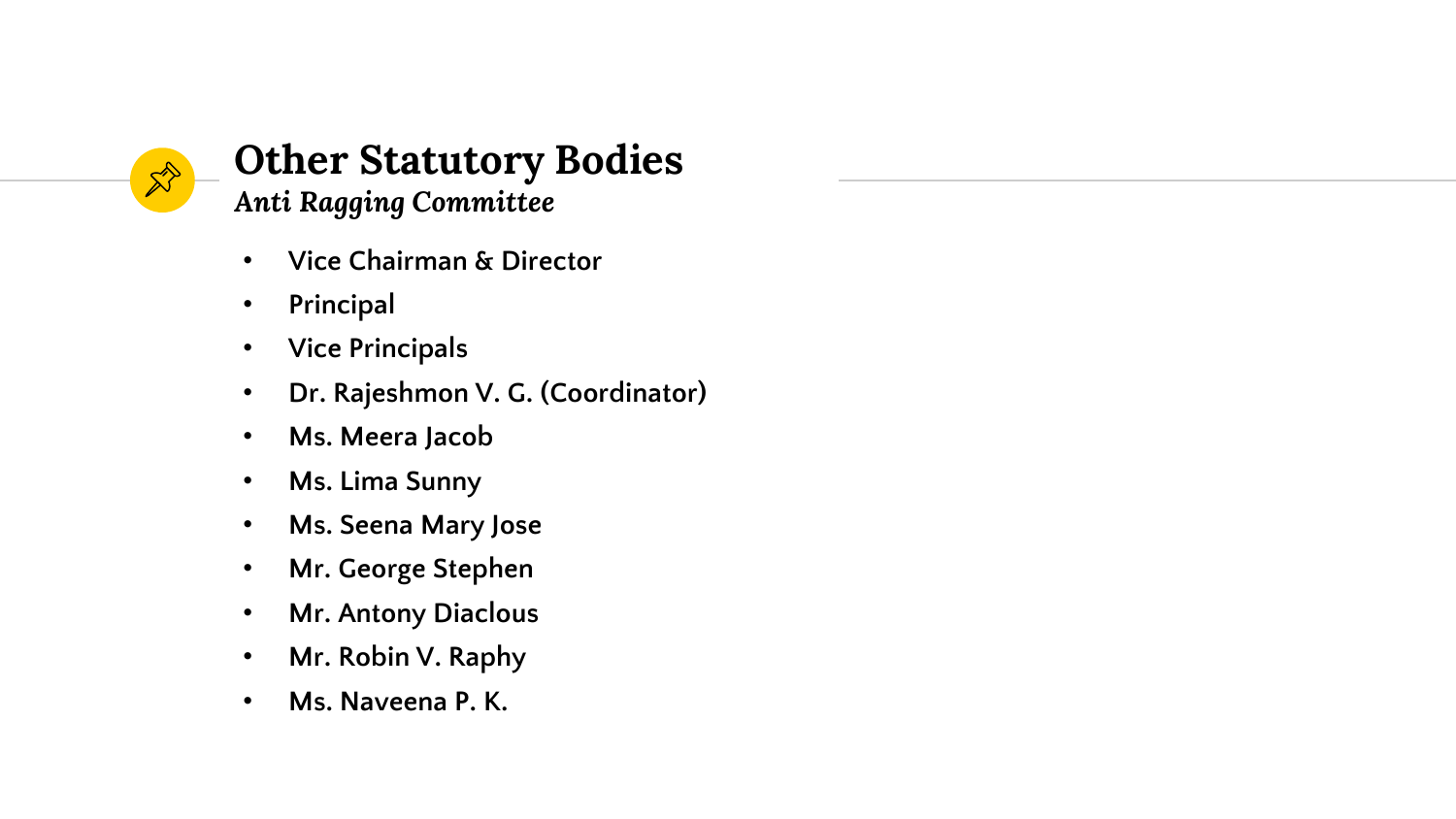

# **Other Statutory Bodies**

*Prevention of Sexual Harassment Committee*

- **Vice Chairman & Director**
- **Principal**
- **Dr. Pramada Ramachandran (Coordinator)**
- **Mr. Christy George**
- **Ms. Smiji A. J.**
- **Ms. Renjitha Johnson**
- **Ms. Aleena Varghese**
- **Ms. Fiona P. Jojan**
- **Ms. Dhanyalakshmi K. D.**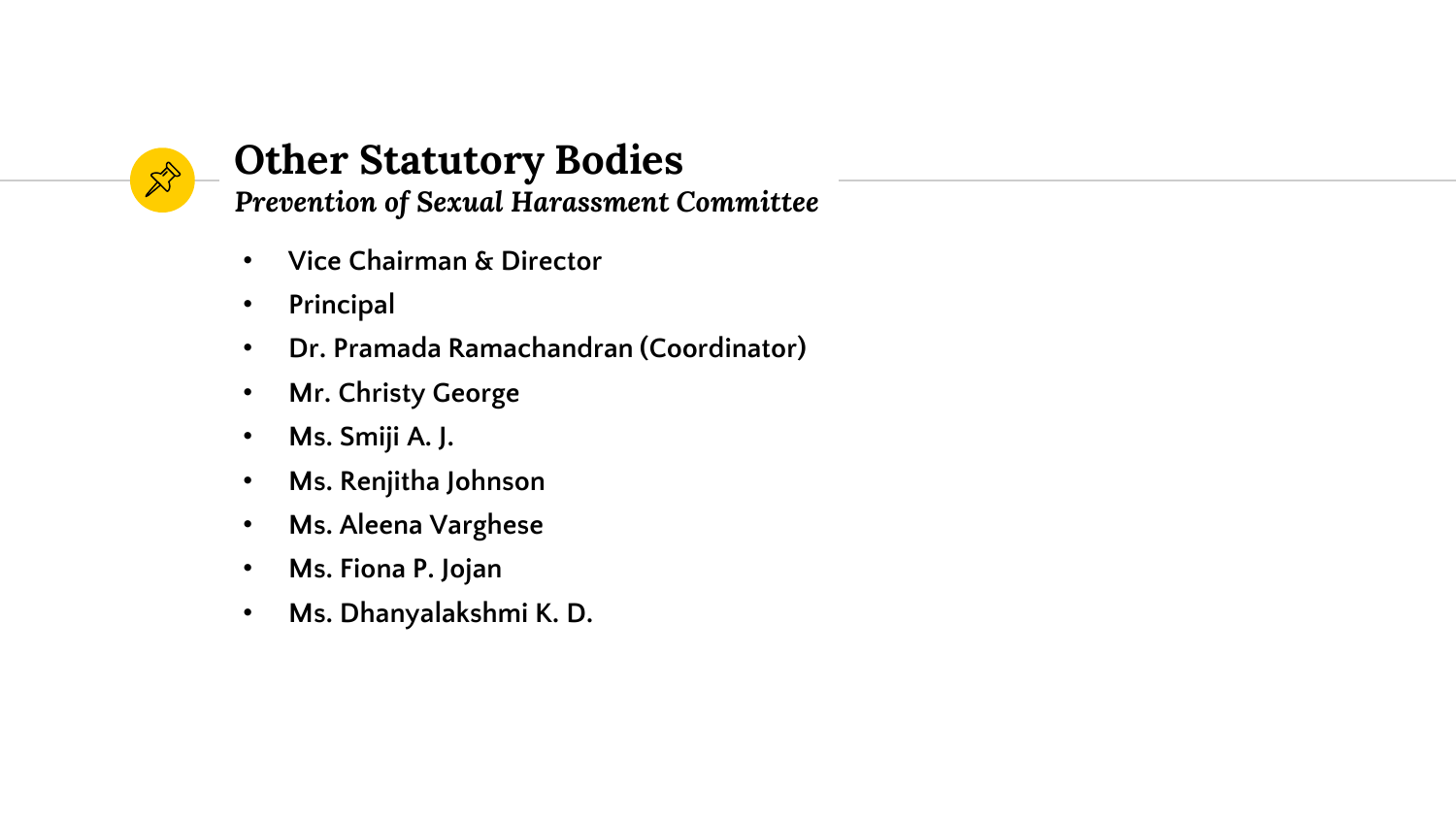

## **Other Statutory Bodies** *Women Empowerment Cell*

- **Vice Chairman & Director**
- **Principal**
- **Vice Principals**
- **Dr. Poornima N. (Coordinator)**
- **Ms. Teresa Stephen**
- **Ms. Maria Augustine**
- **Ms. Sreedevi Malapurath**
- **Ms. Remyamol K. P.**
- **Ms. Prathibha G. Rao**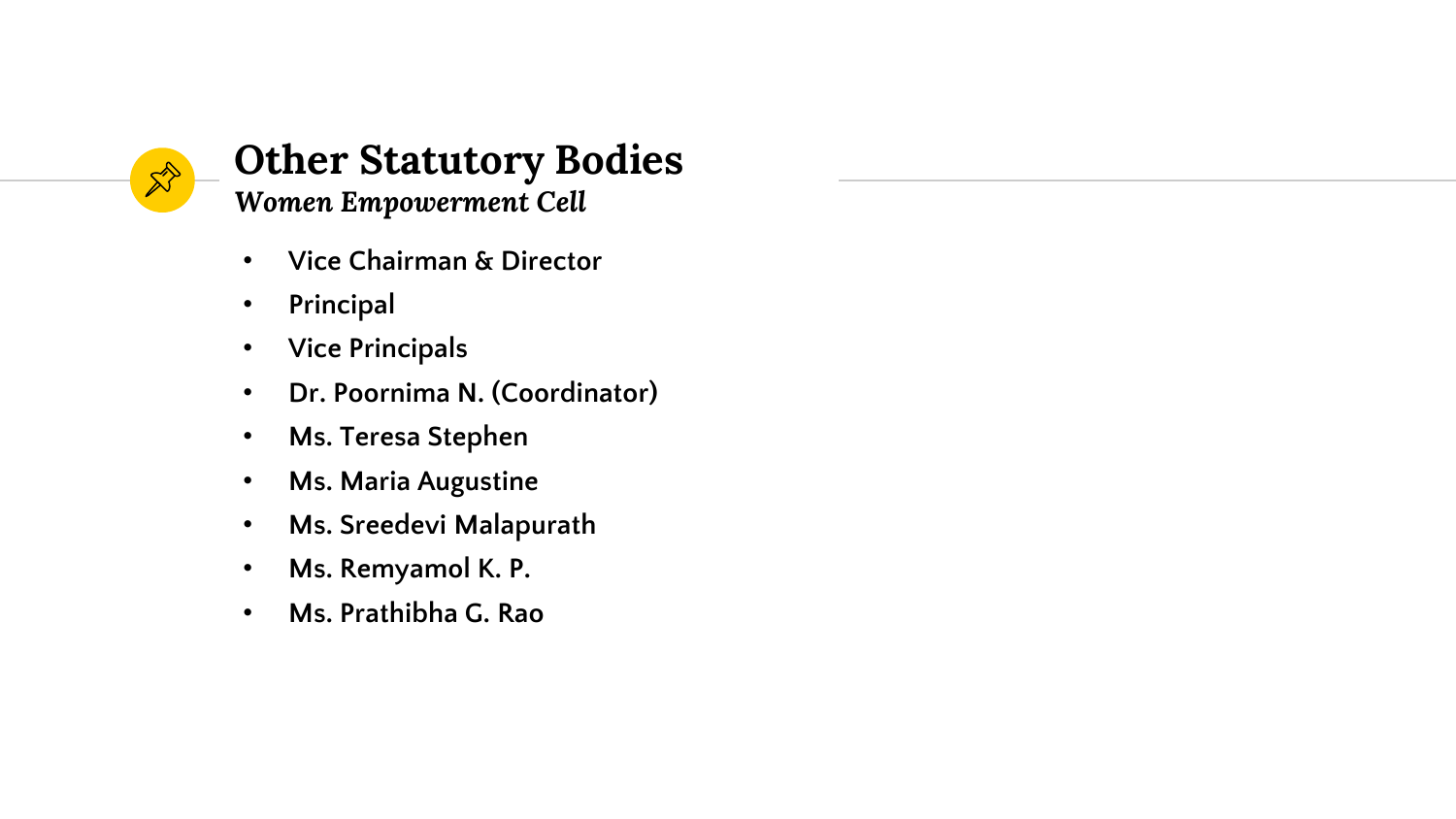

## **Other Statutory Bodies** *Equal Opportunity Cell*

- **Vice Chairman & Director**
- **Principal**
- **Vice Principals**
- **Dr. Varun V. Varghese (Coordinator)**
- **Ms. Deepti Gopinath**
- **Mr. Antony Diaclous**
- **Ms. Jixy George**
- **Ms. Jinu Rose E. V.**
- **Guest V - Commerce**
- **Guest I - Physics**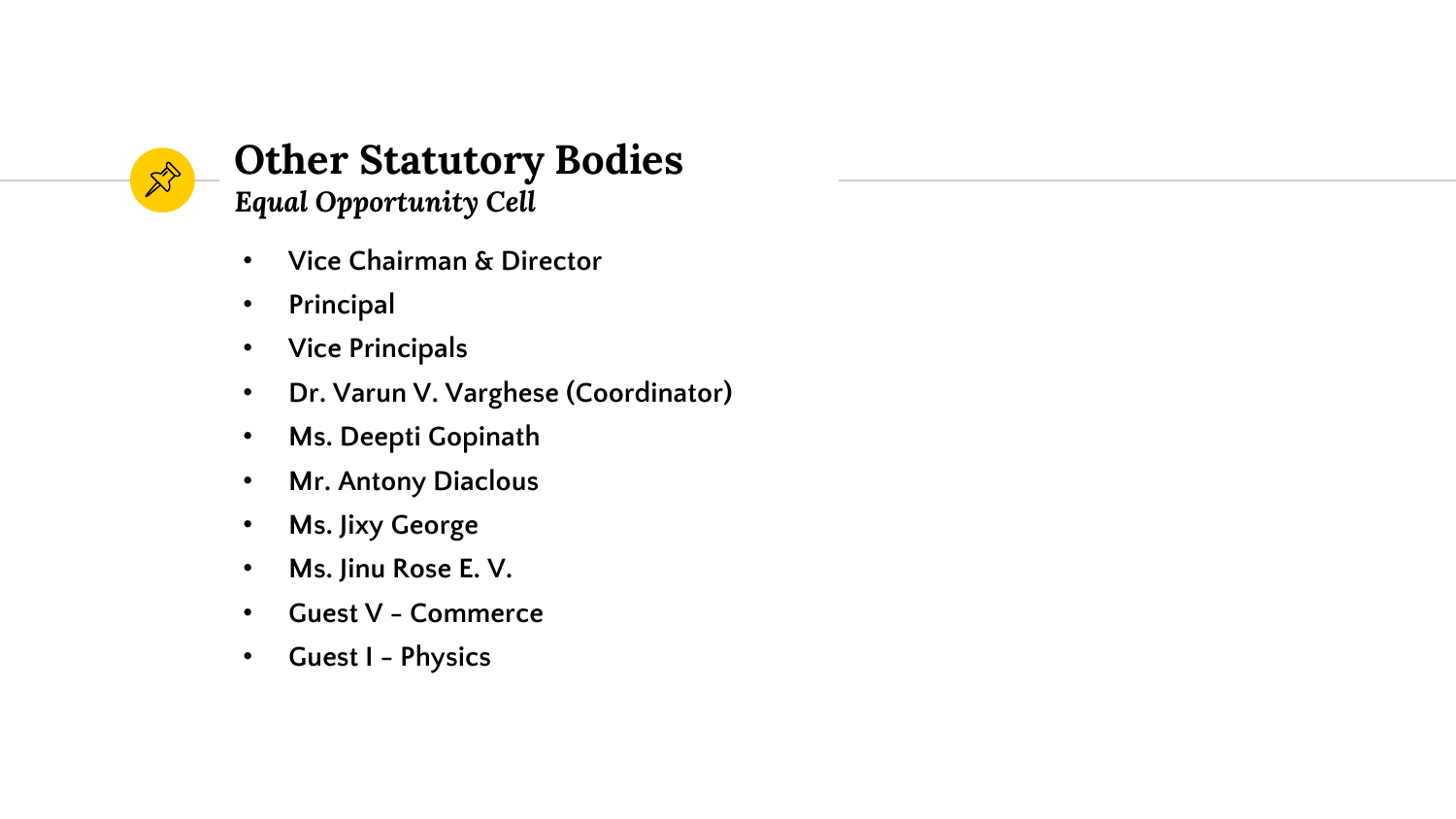

# **Other Statutory Bodies**

*Committee for the Students with Disabilities*

- **Vice Chairman & Director**
- **Principal**
- **Vice Principals**
- **Ms. Smiji A. J. (Coordinator)**
- **Guest II - Commerce**
- **Dr. Binu P. C.**
- **Guest I - English Model - I**
- **Guest II - Physics**
- **Guest VI - Commerce**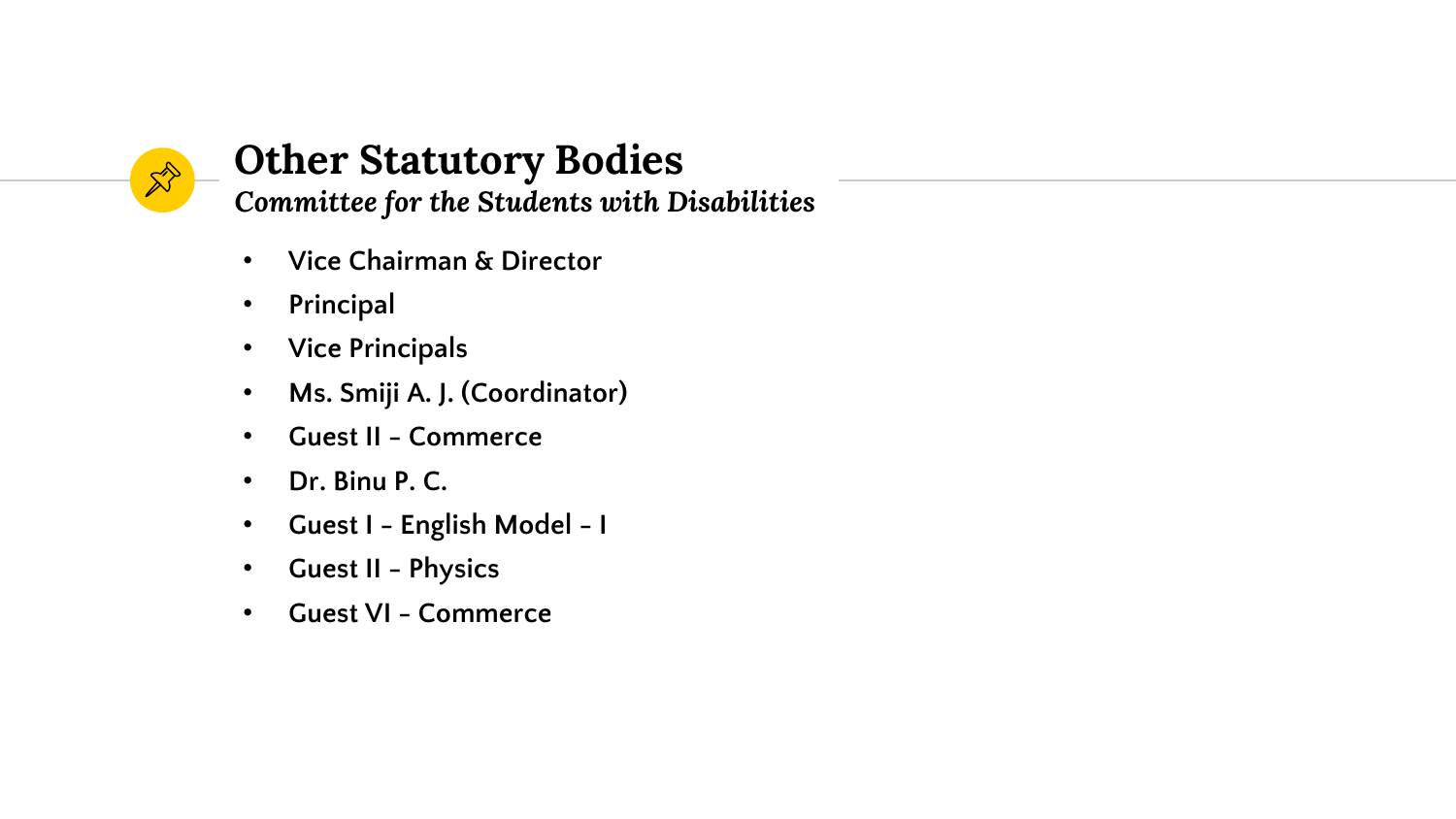

## **Other Statutory Bodies** *PTA*

- **Vice Chairman & Director**
- **Principal**
- **Vice Principals**
- **Ms. Teresa Stephen (Coordinator)**
- **Dr. Sumitha Franklin**
- **Mr. Shiju C. R.**
- **Ms. Lincy N. L.**
- **Representatives of the Parents**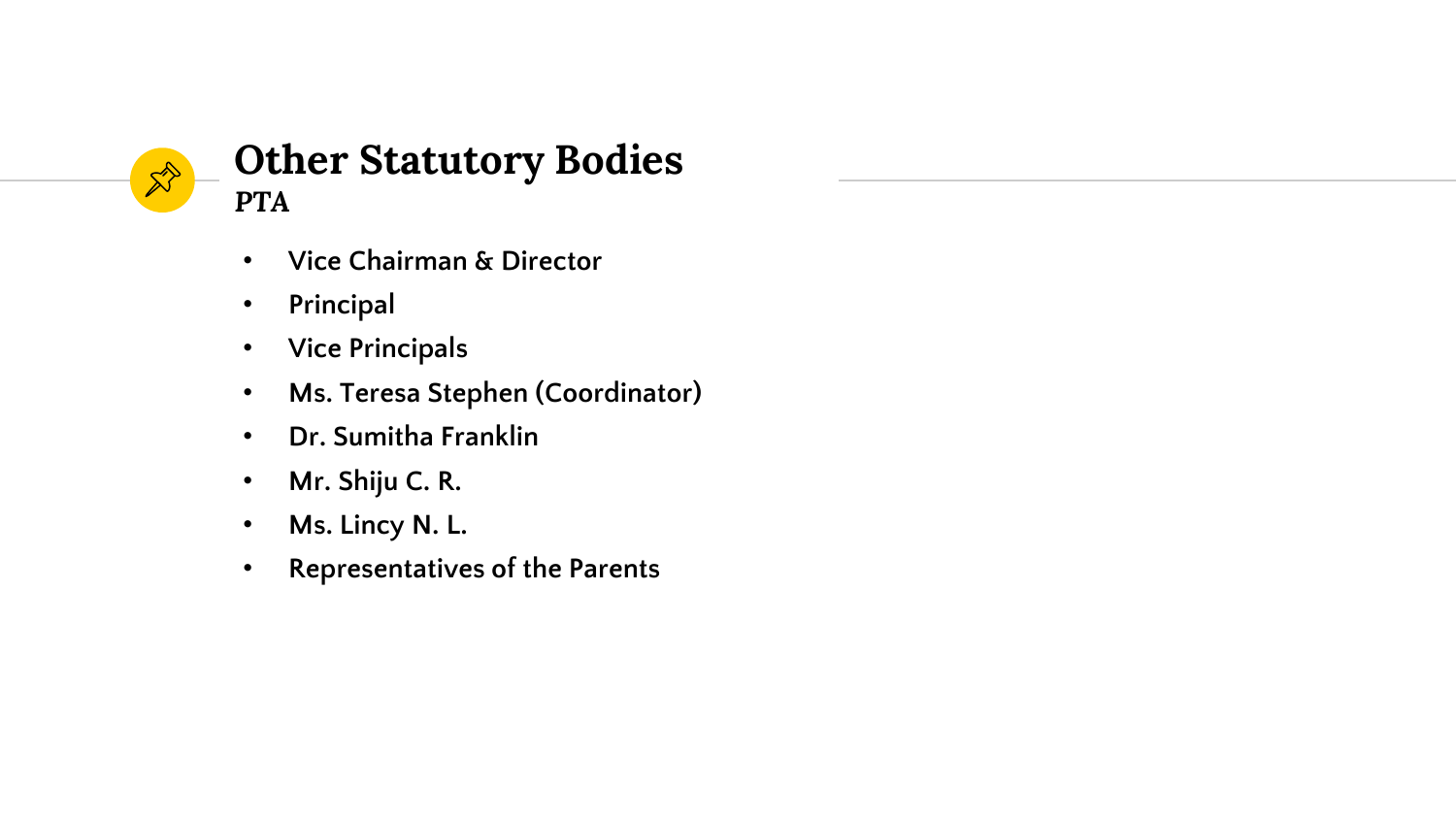

# **Other Statutory Bodies**

- *Purchase Committee*
- **Assistant Manager & Bursar**
- **Principal**
- **Dr. Sumitha Franklin (Coordinator)**
- **Mr. Christy George**
- **Mr. John Mathew**
- **Ms. Maria Augustine**
- **Mr. Antony Diaclous**
- **Mr. Jackson T. J.**
- **Guest VII - Commerce**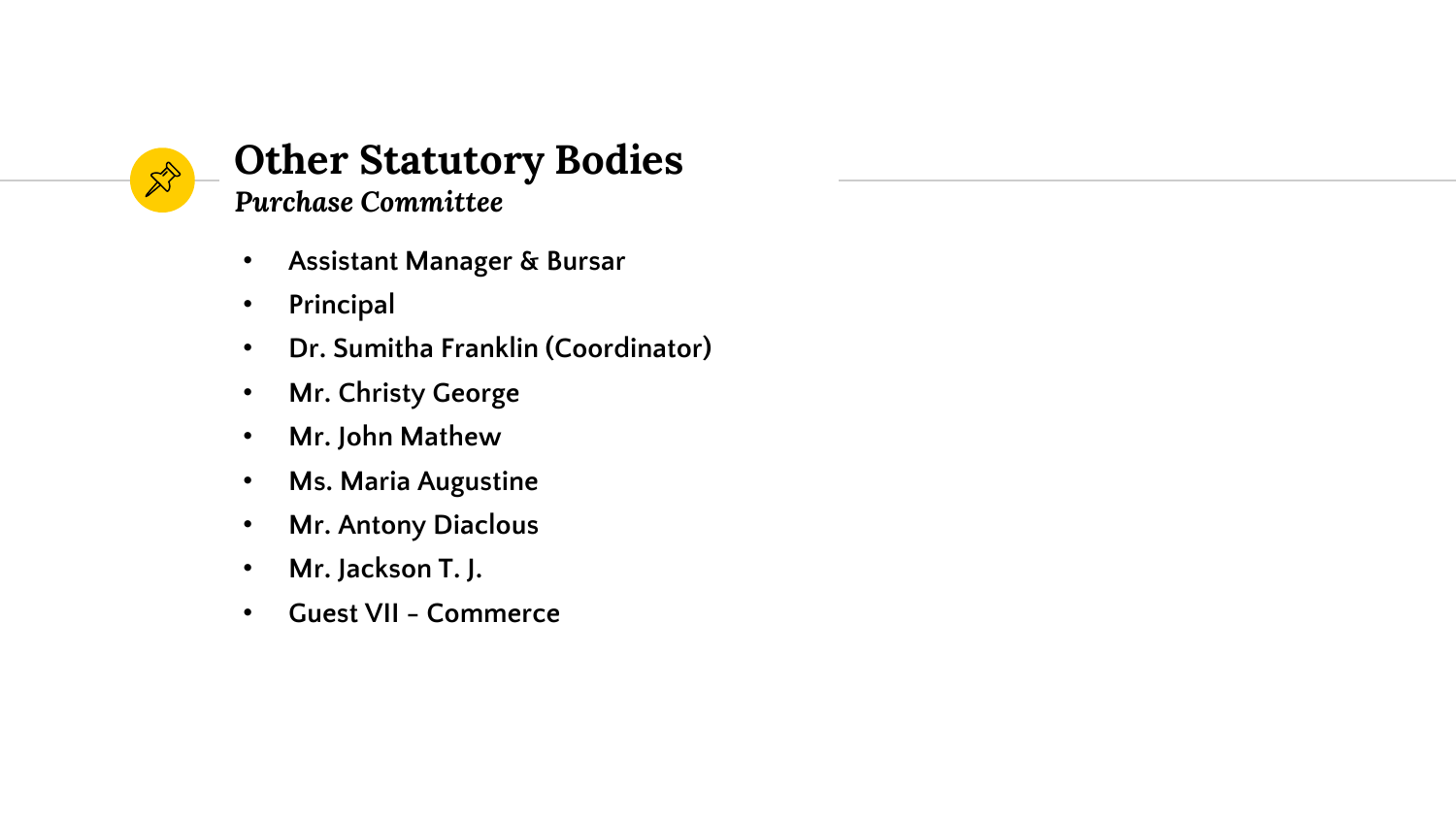

## **Other Statutory Bodies** *Building Committee*

- **Vice Chairman & Director**
- **Principal**
- **Vice Principals**
- **Mr. Stalin P. C. (Coordinator)**
- **Dr. Treasa Sunitha George**
- **Mr. George Stephen**
- **Ms. Reshma Mariam Mohan**
- **Ms. Tonia Thomas**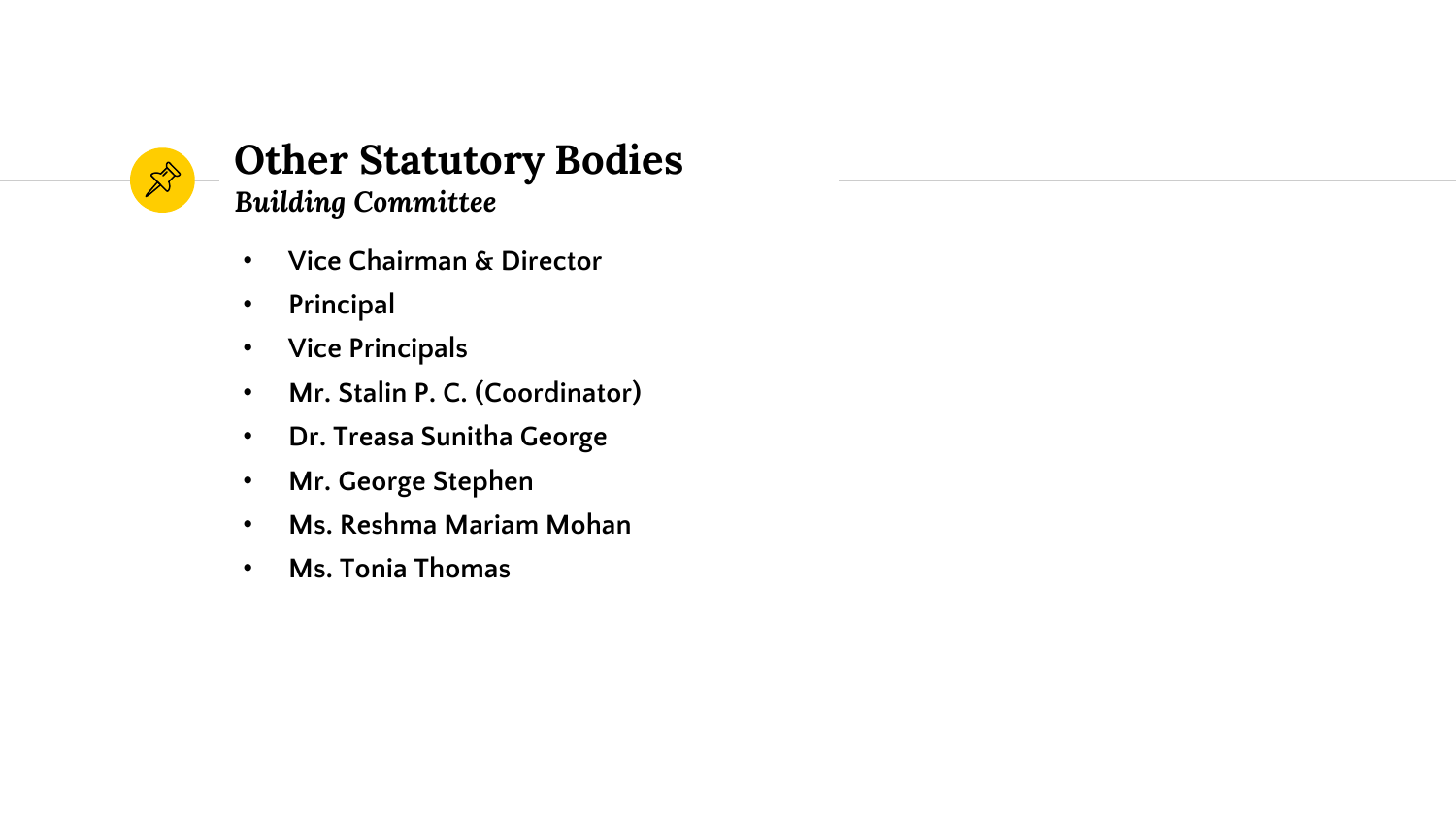

## **Other Statutory Bodies** *Planning & Evaluation Committee*

- **Chairman & Manager**
- **Vice Chairman & Director**
- **Assistant Manager**
- **Principal (Coordinator)**
- **Vice Principals**
- **Deans**
- **Controller of Examination**
- **Other members of the Extended Executive**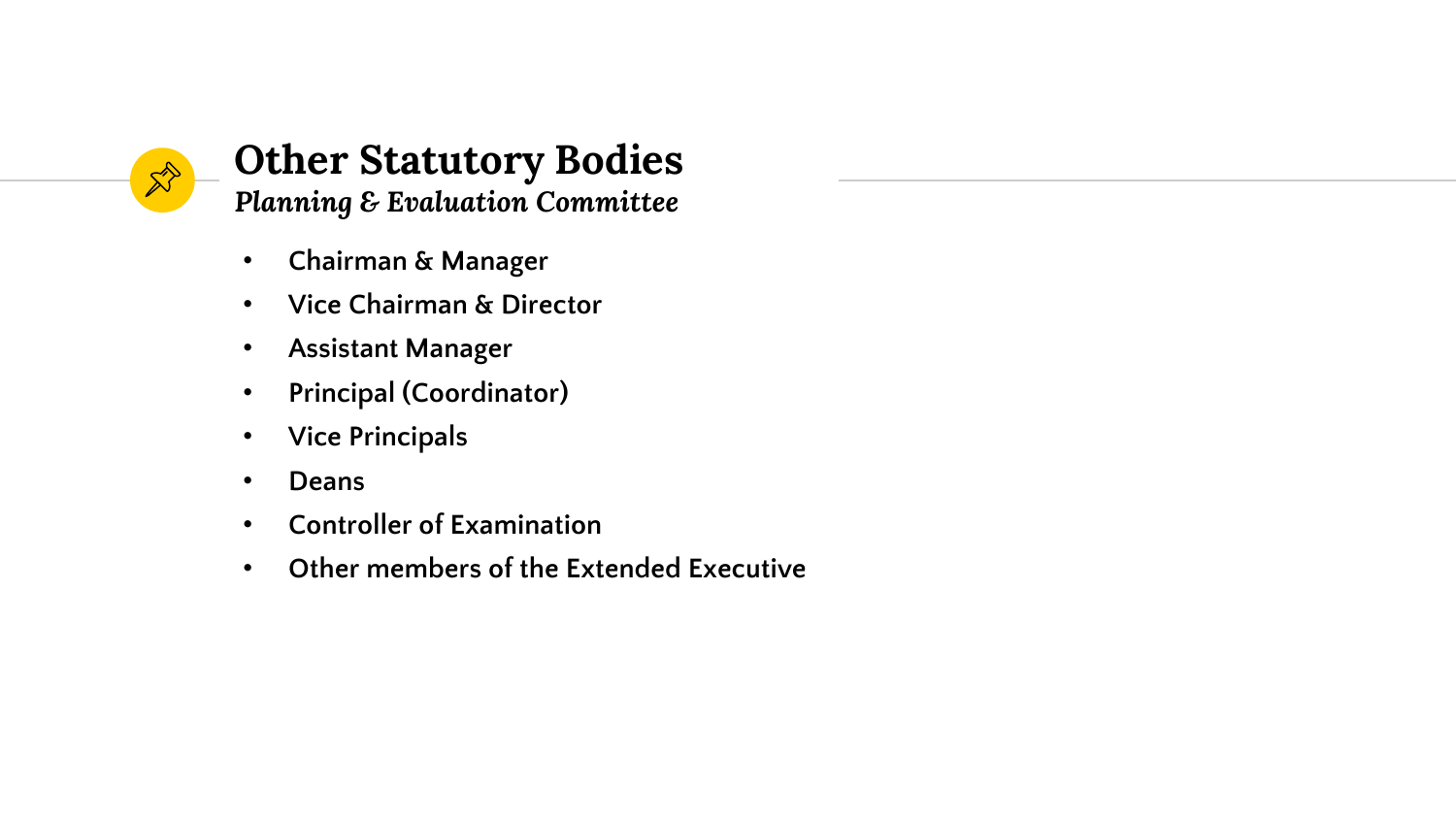

### **Functional Committees** *Admission Committee*

- **Vice Chairman & Director**
- **Principal**
- **Mr. Jose Xavier (Coordinator)**
- **Dr. Sumitha Franklin**
- **Mr. Shiju C. R.**
- **Ms. Marymol John**
- **Ms. Ancy C. A.**
- **Ms. Hency George**
- **Dr. Manju K. Menon**
- **Ms. Deepa George**
- **Mr. Nithin N. P.**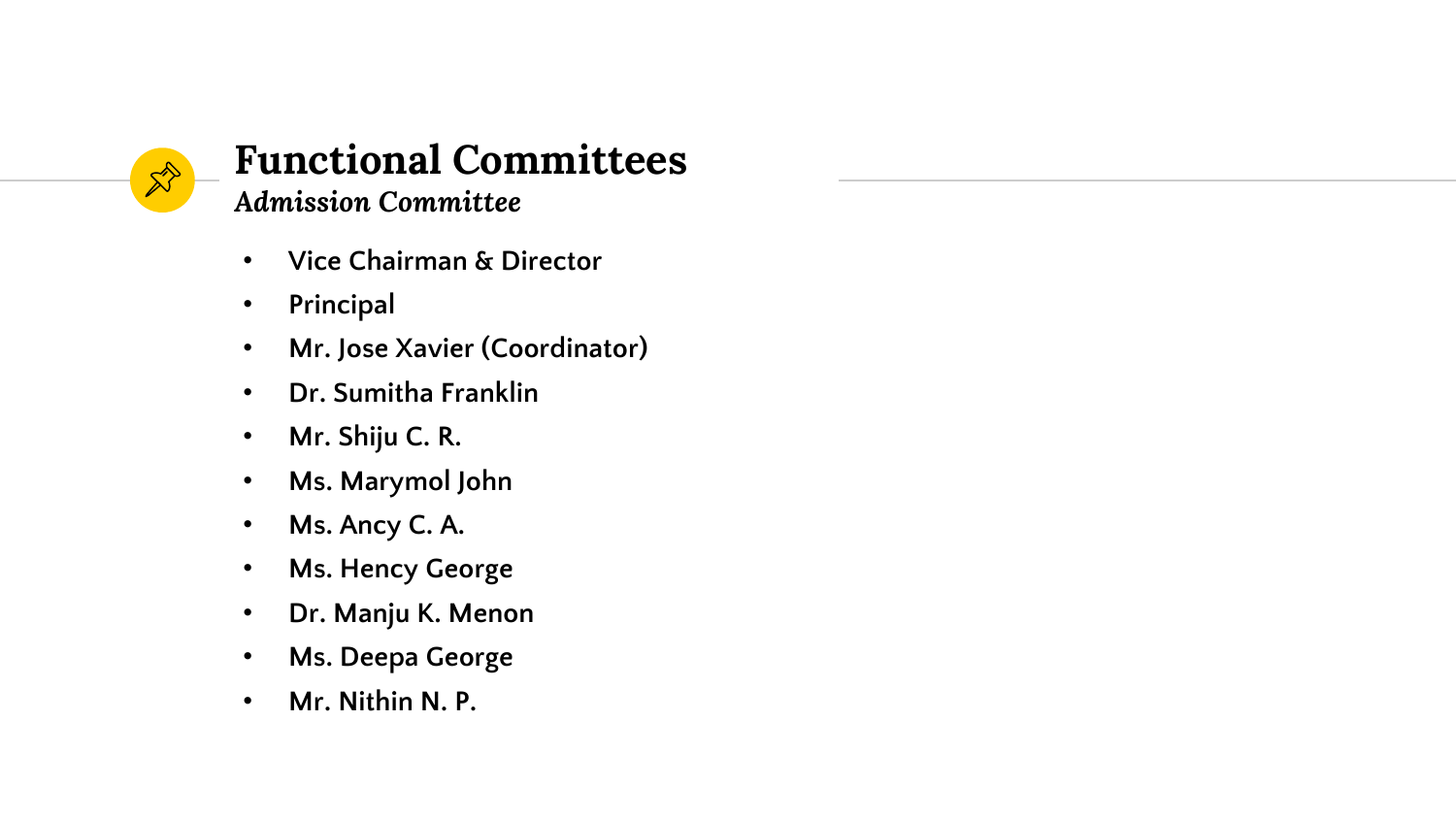

- **Assistant Manager**
- **Principal**
- **Ms. Jose Xavier (Coordinator)**
- **Dr. Sumitha Franklin**
- **Mr. Justine George**
- **Mr. Shiju C. R.**
- **Mr. Siby K. M.**
- **Dr. Asha E. Thomas**
- **Ms. Lincy N. L.**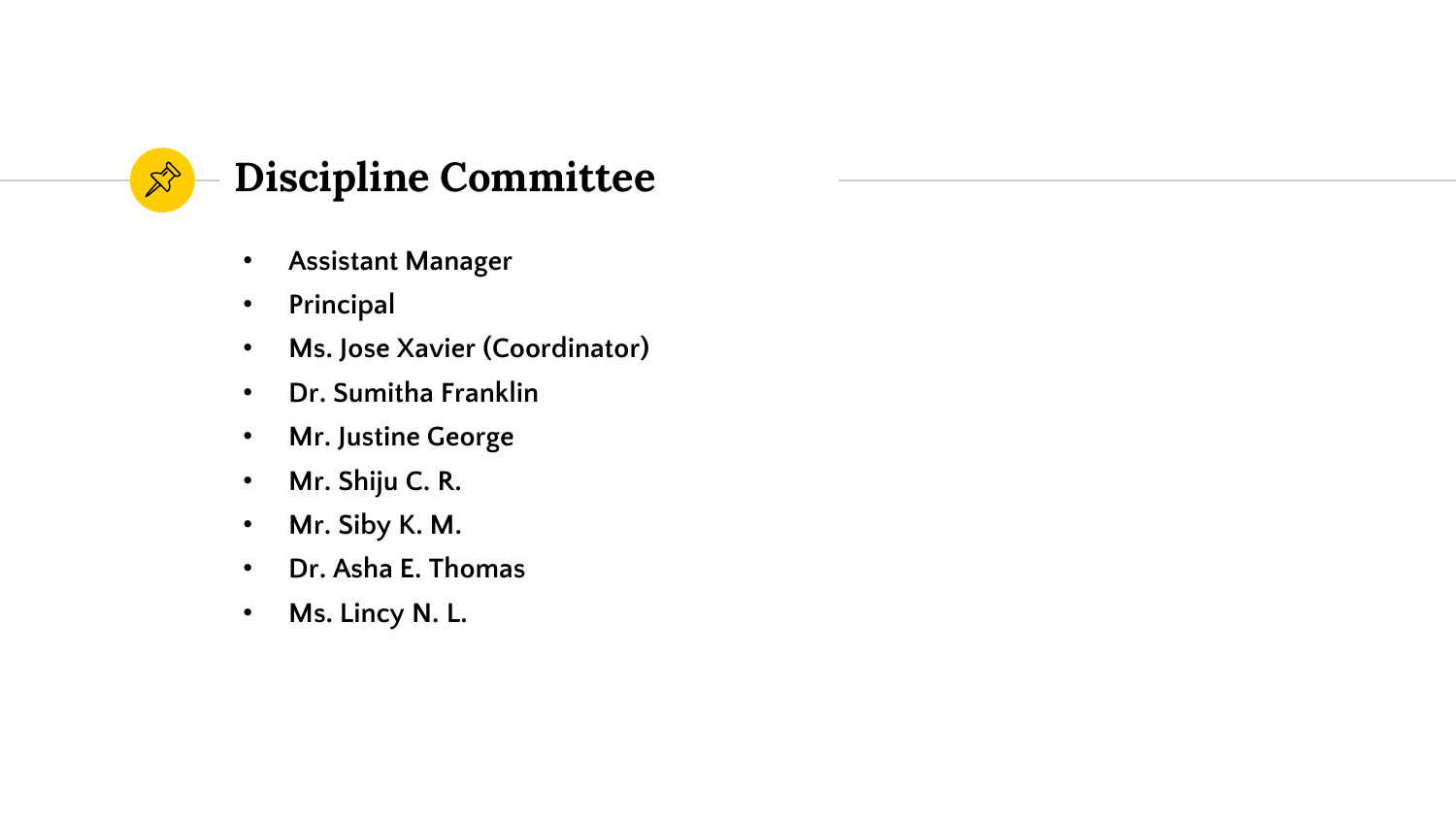

### **Committee For Research & Consultancy**

- **Chairman & Manager**
- **Principal**
- **Dr. Manju K. Menon (Coordinator)**
- **Dr. Asha E. Thomas**
- **Dr. Minju Joy**
- **Mr. Justine George**
- **Ms. Meera Jacob**
- **All PhD holders**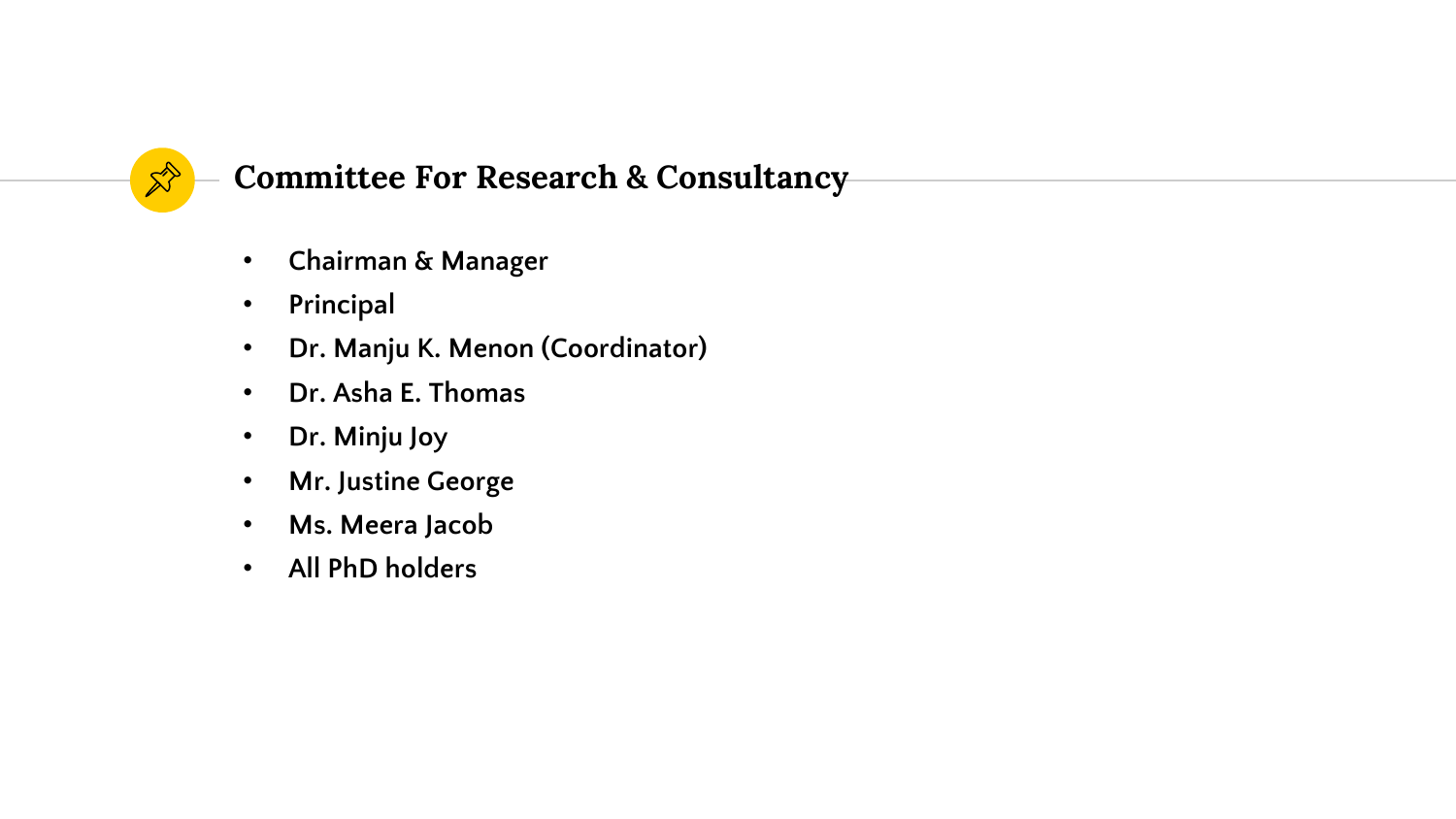

# **Committee for Social Outreach**

- **Vice Chairman & Director**
- **Dean, Resource Mobilization**
- **Dr. Rajeshmon V. G. (Coordinator)**
- **Ms. Nisha V. M.**
- **Ms. Teresa Stephen**
- **Guest III - Commerce**
- **Guest I - Chemistry**

**SUPPORTING COORDINATORS**

**Social Outreach Coordinators**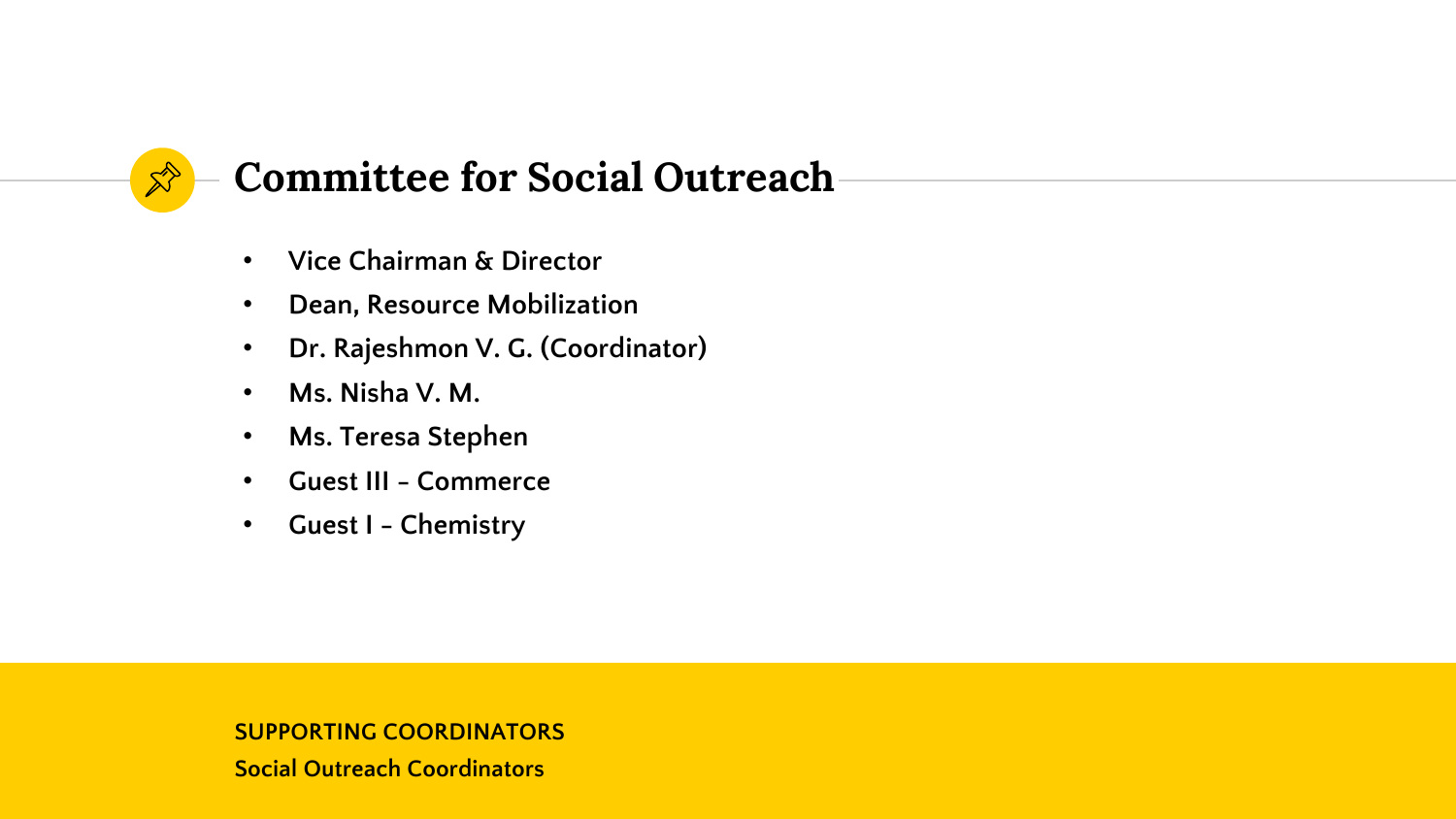

## **Academic & Administrative Audit Team**

- **Chairman & Manager**
- **Vice Chairman & Director**
- **Principal (Coordinator)**
- **Vice Principals**
- **Dean, Quality Assurance**
- **Dean, Academics**
- **Dean, Student Affairs**
- **Dean, Research**
- **Dean, International Affairs**
- **Dean, Resource Mobilization**
- **Assistant Coordinators (IQAC)**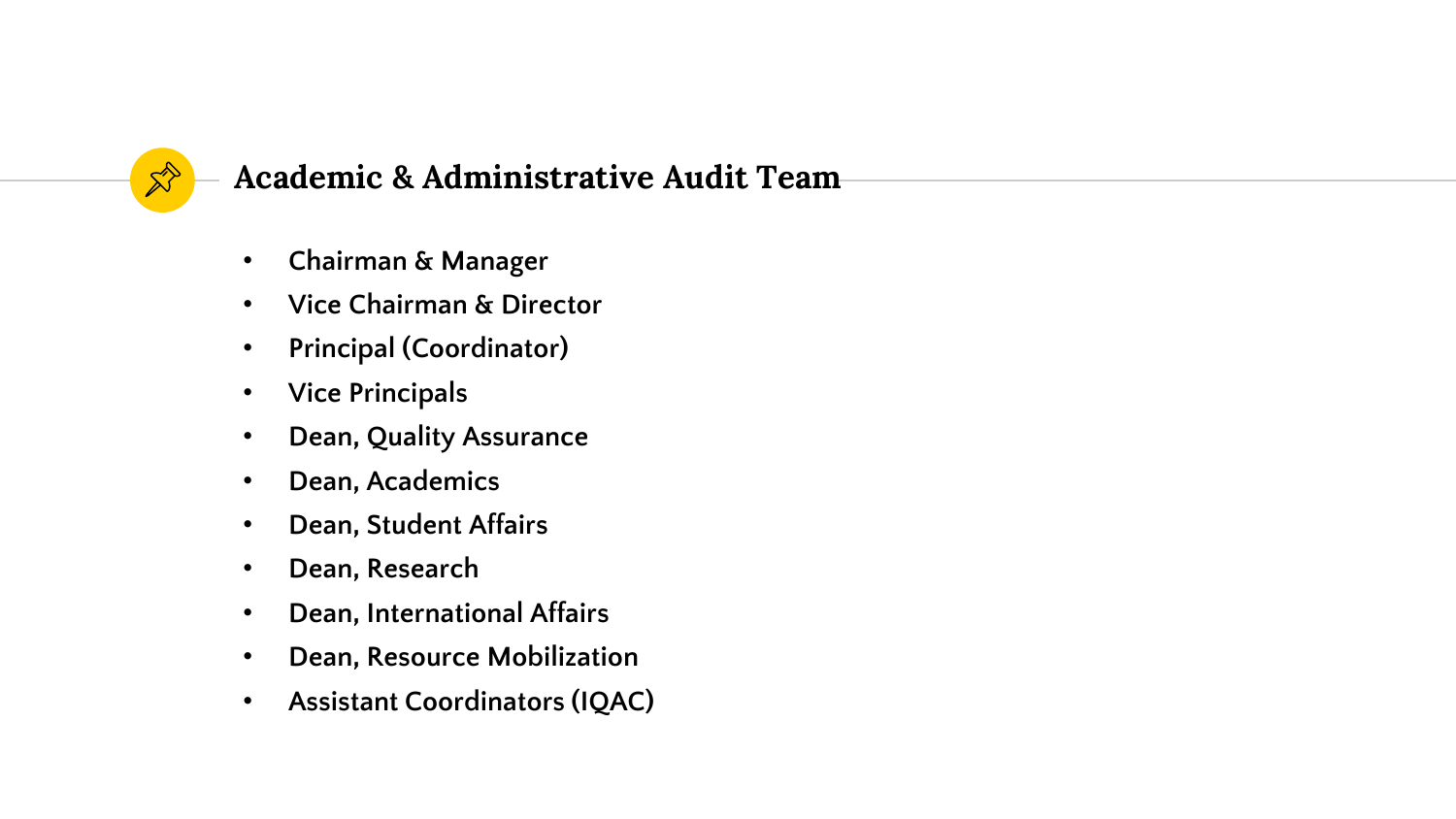

# **Public Relations Committee**

- **Assistant Manager**
- **Vice Principals**
- **Ms. Niya Joy (Coordinator)**
- **Ms. Jisna Johnson**
- **Fr. Alias P. George**
- **Ms. John Mathew**

#### **SUPPORTING COORDINATORS**

**Media Coordinators**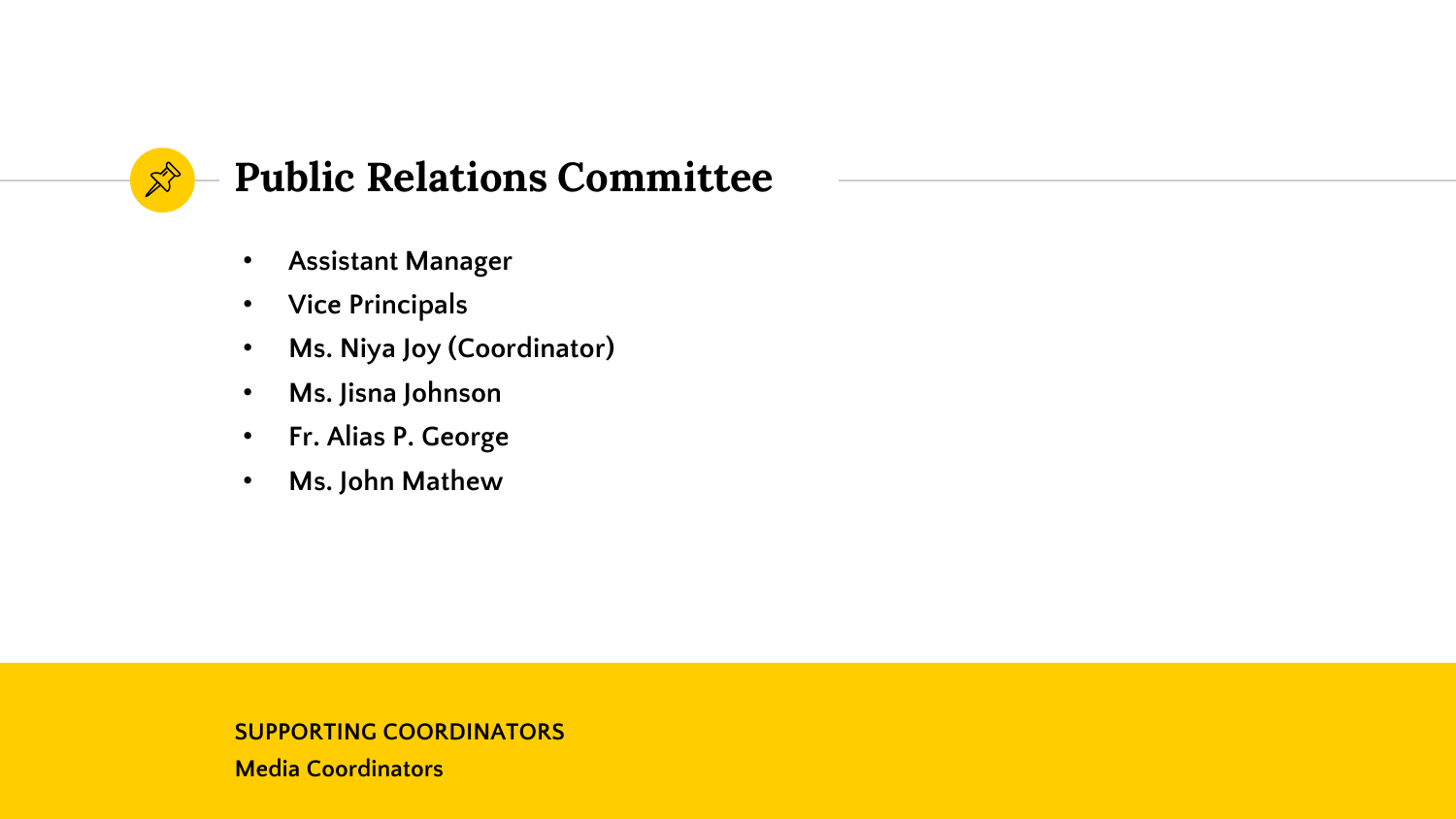

# **Committee for Green Initiatives**

- **Vice Chairman & Director**
- **Dean, Students Affairs**
- **Mr. Binil Kumar M. R. (Coordinator)**
- **Mr. Stalin P. C.**
- **Ms. Haritha B.**
- **Ms. Roshni C. R.**

### **SUPPORTING COORDINATORS**

**Green Coordinators**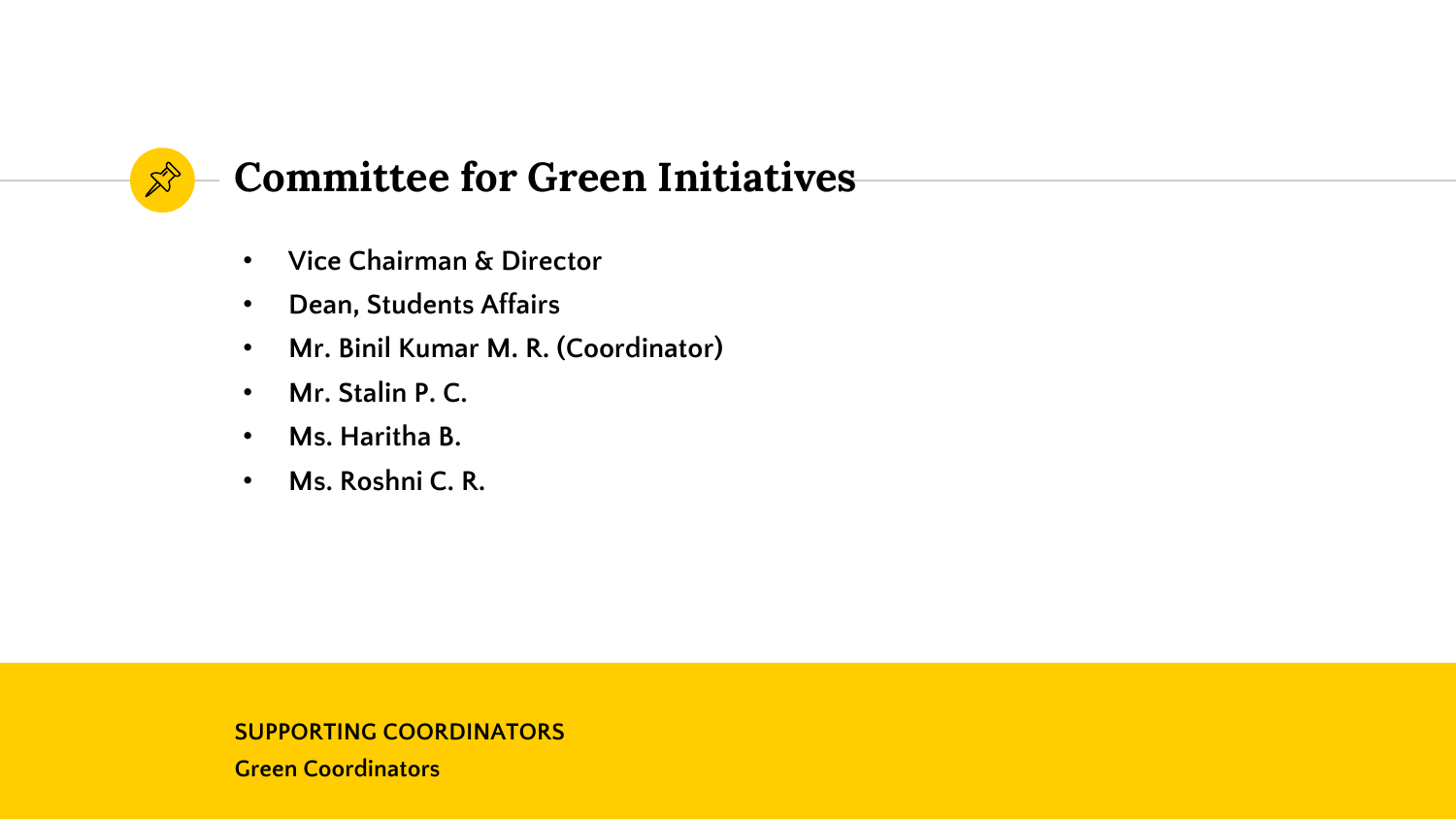# 龙

# **E-Governance Committee**

- **Fr. Raphael Stinil Chanassery (Coordinator)**
- **Ms. Ancy C. A. (Asst. Coordinator)**
- **Dr. Asha E. Thomas**
- **Mr. Siby K. M.**
- **Ms. Lincy N. L.**
- **Ms. Priyanka E. Thampi**
- **Ms. Nikitha Pinheiro**
- **System Administrator**

### **SUPPORTING COORDINATORS**

**E-Governance Coordinators**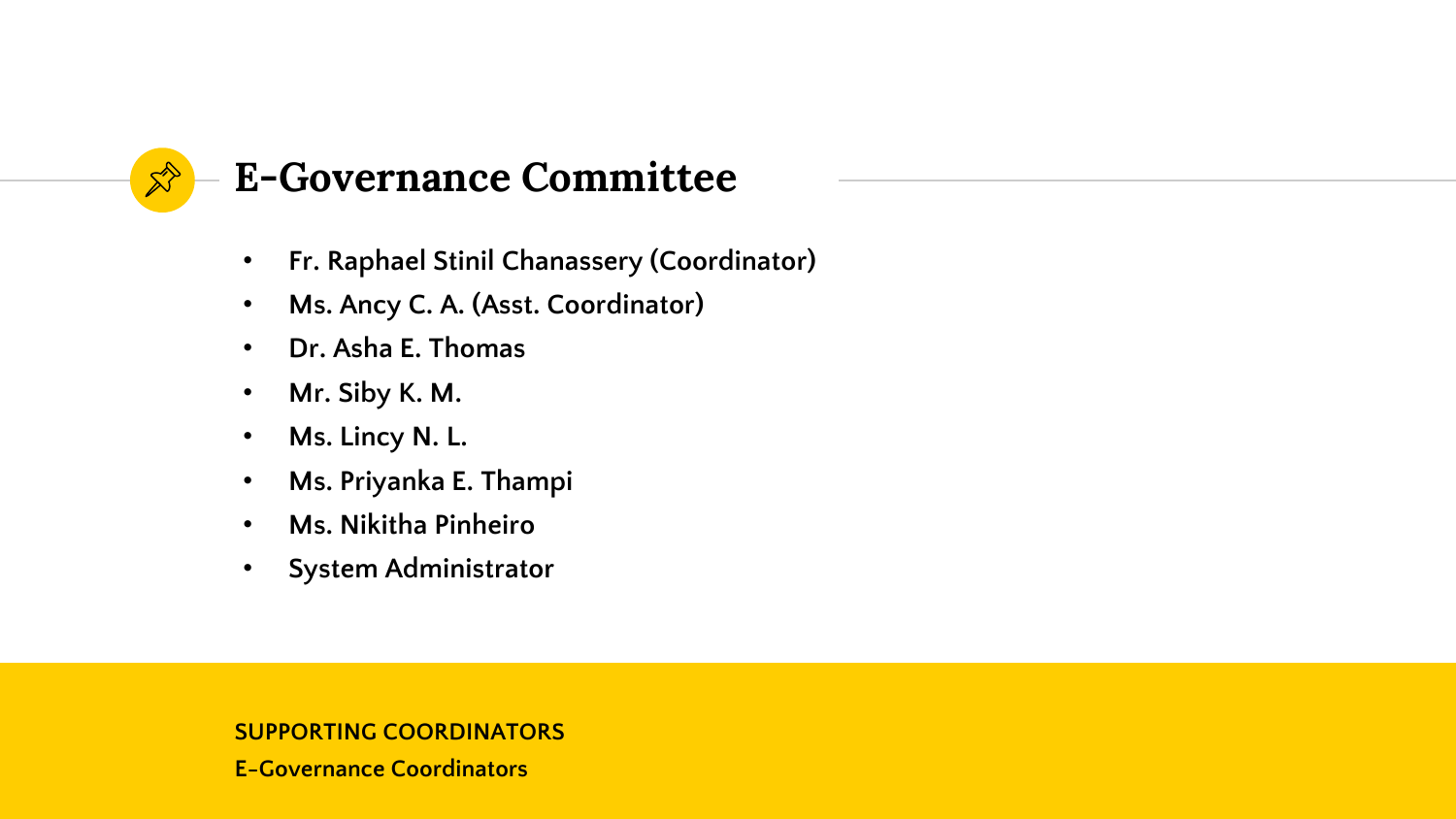

- **Assistant Manager**
- **Ms. Jisna Jaison T. (Coordinator)**
- **Mr. Siby K. M.**
- **Ms. Lincy N. L.**
- **Ms. Ancy C. A.**

**SUPPORTING COORDINATORS**

**E-Governance Coordinators**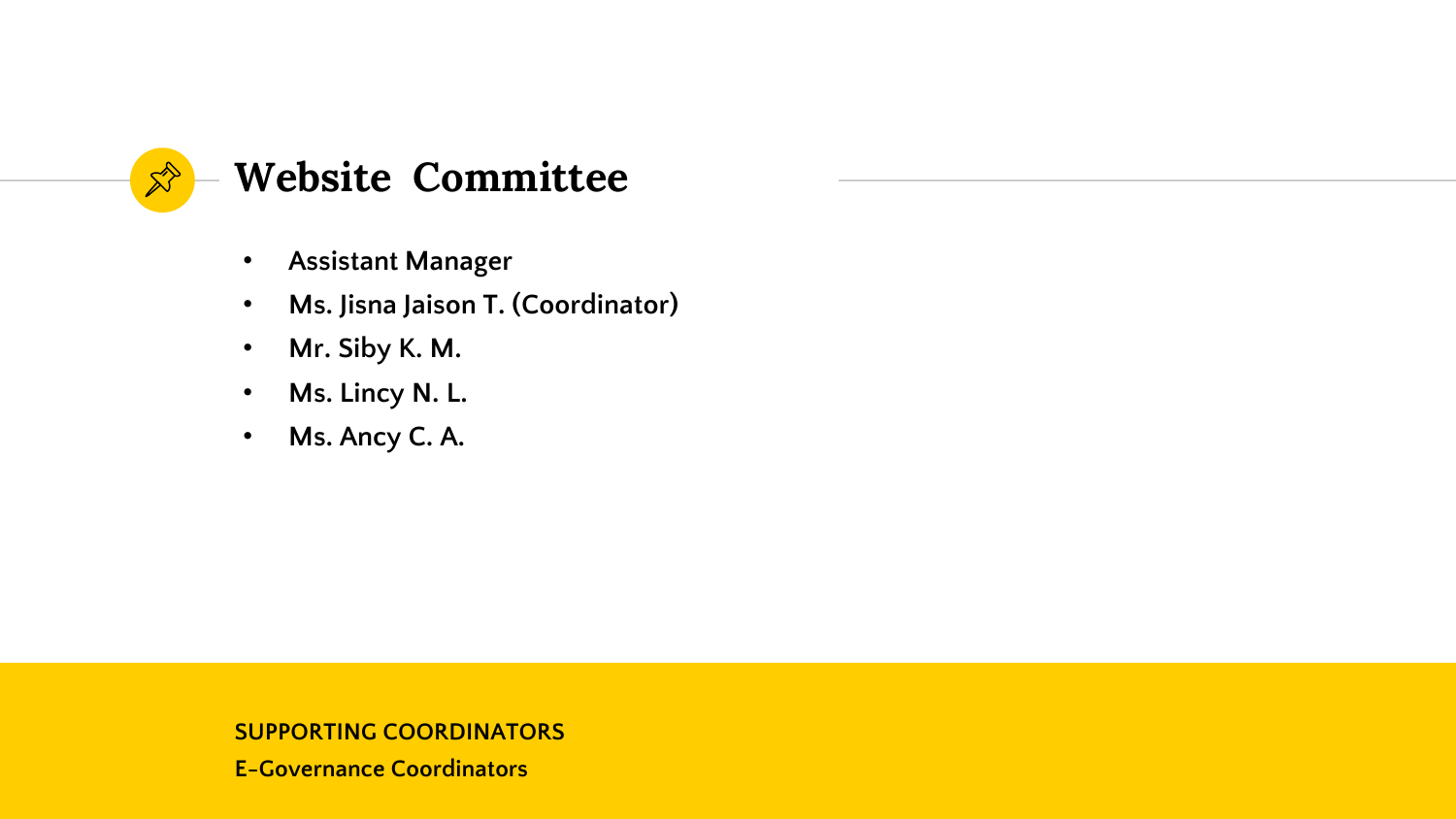# **Printing & Publishing Committee**

- **Fr. Raphel Stinil Chanassery (Coordinator)**
- **Principal**

 $\mathbb{X}^{\!\!\!>}$ 

- **Vice Principals**
- **Dr. Binu P. C.**
- **Ms. Anu Varghese**
- **Guest - Malayalam**
- **Graphic Designer**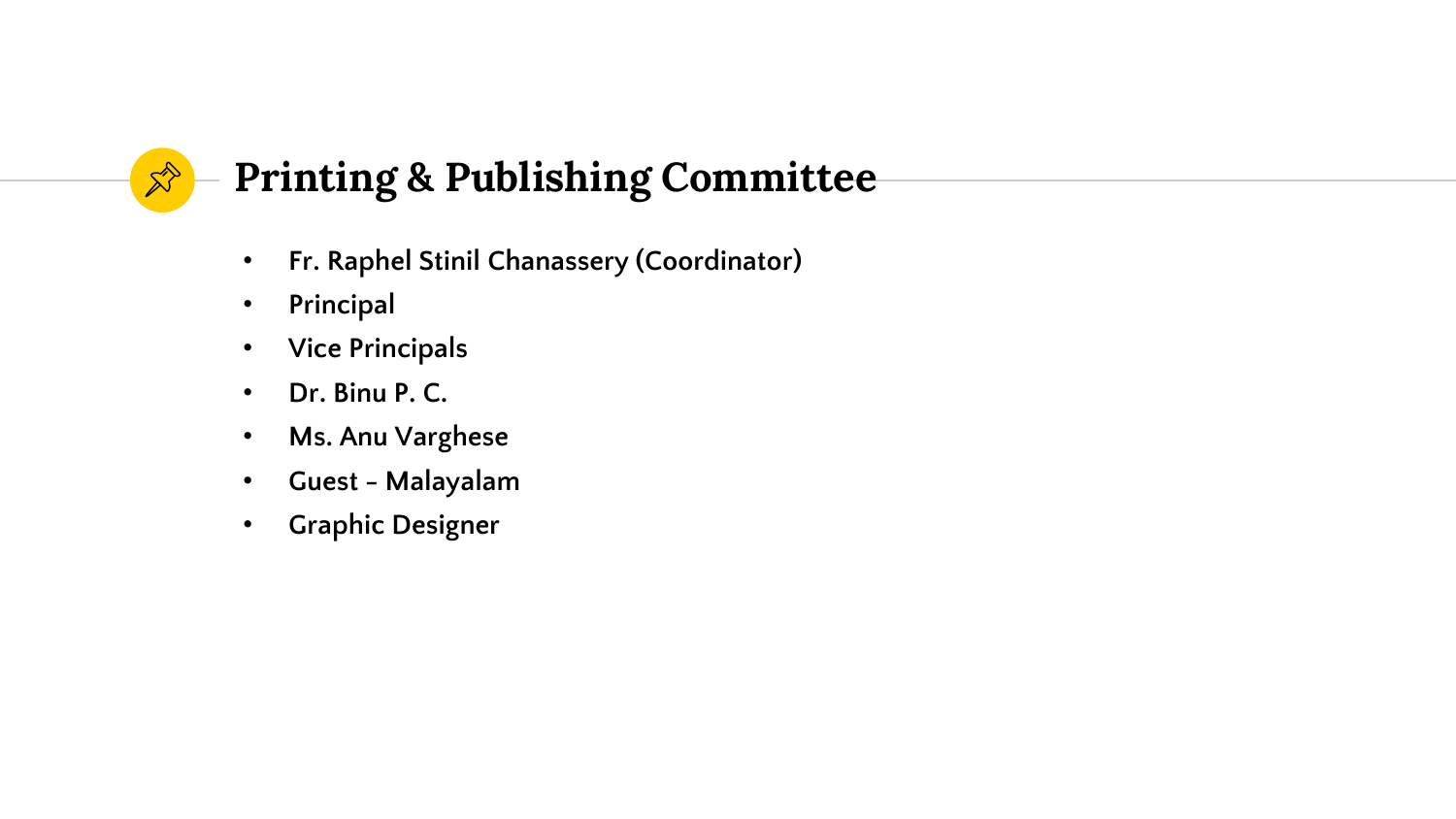

# **General Feedback Committee**

- **Manager**
- **Assistant Manager**
- **Principal**
- **Vice Principals**
- **Dr. Asha E. Thomas (Coordinator)**
- **Ms. Nikitha Pinheiro**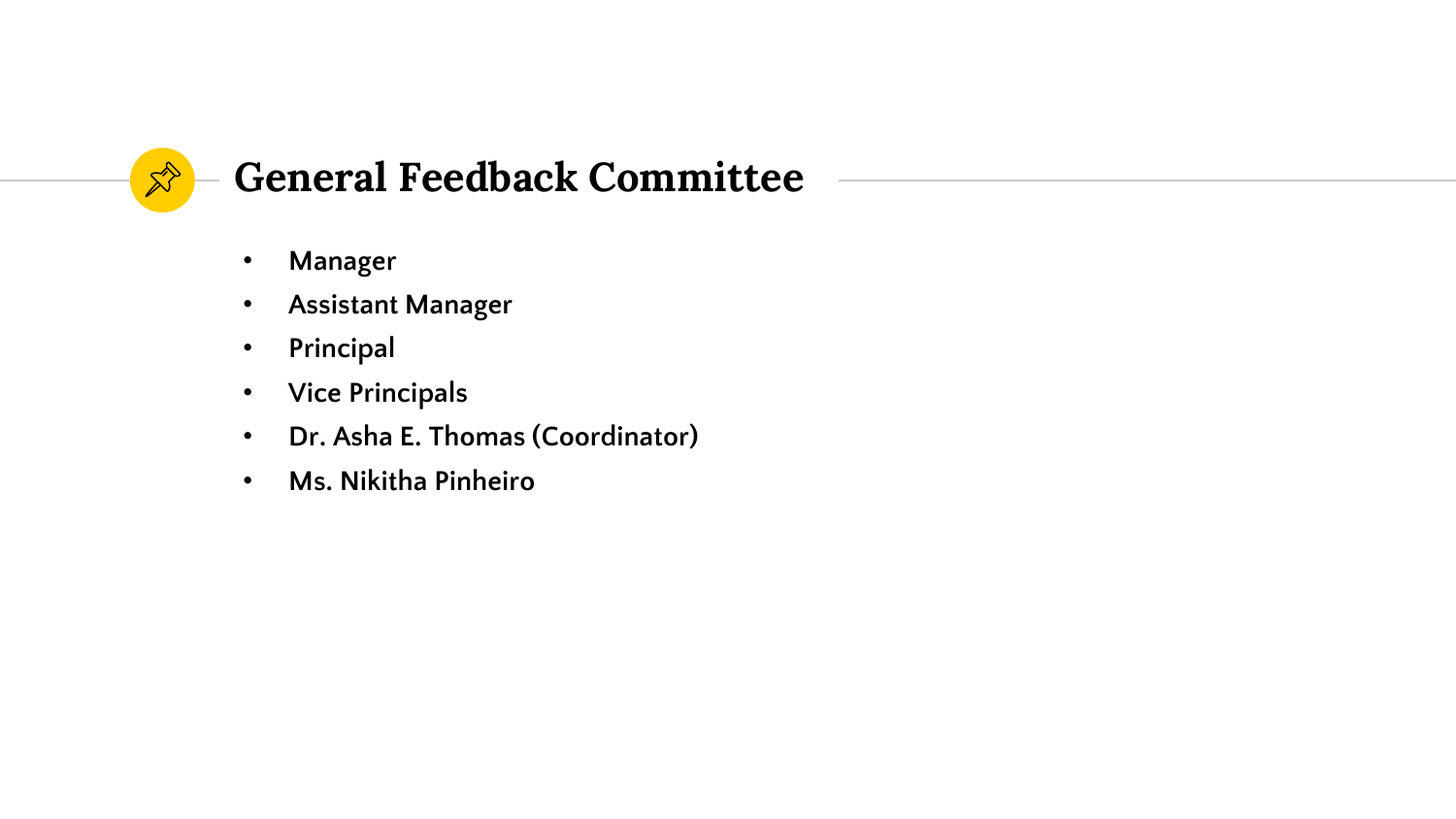

- **Manager**
- **Assistant Manager**
- **Principal**
- **Mr. Jose Xavier (Coordinator)**
- **Ms. Deepti Gopinath**
- **Ms. Lima Sunny**
- **Mr. John Mathew**
- **Mr. Shalbin K. Alex**
- **Ms. Reshma Joseph**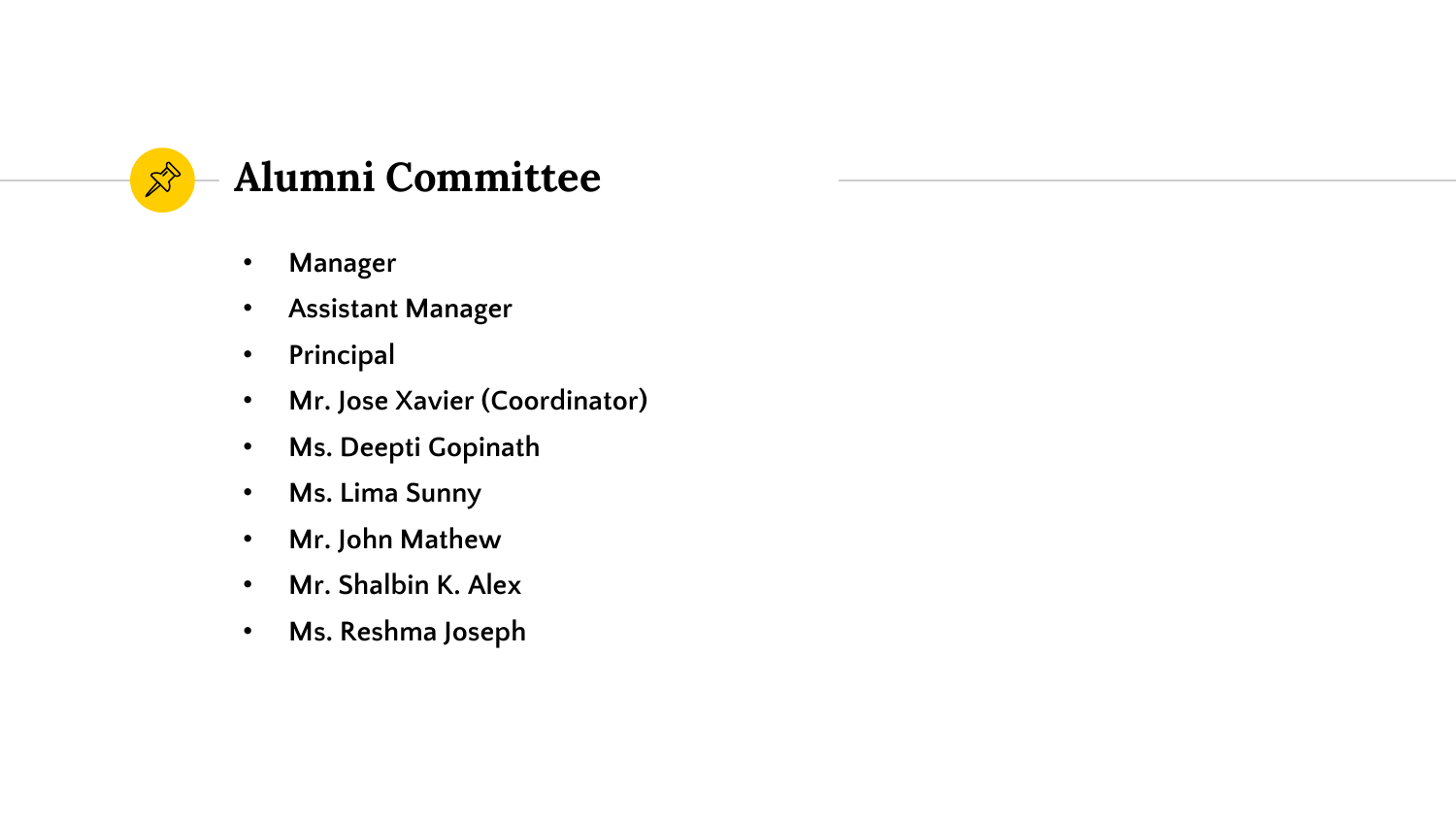

## **Placement Cell & Career Guidance**

- **Vice Chairman & Director**
- **Vice Principals**
- **Mr. Stalin P. C. (Coordinator & Placement Officer)**
- **Mr. John Mathew**
- **Mr. Binil Kumar M. R.**
- **BBA Commerce Faculty**
- **Guest I - Mathematics**

**SUPPORTING COORDINATORS**

**Placement / Career Coordinators**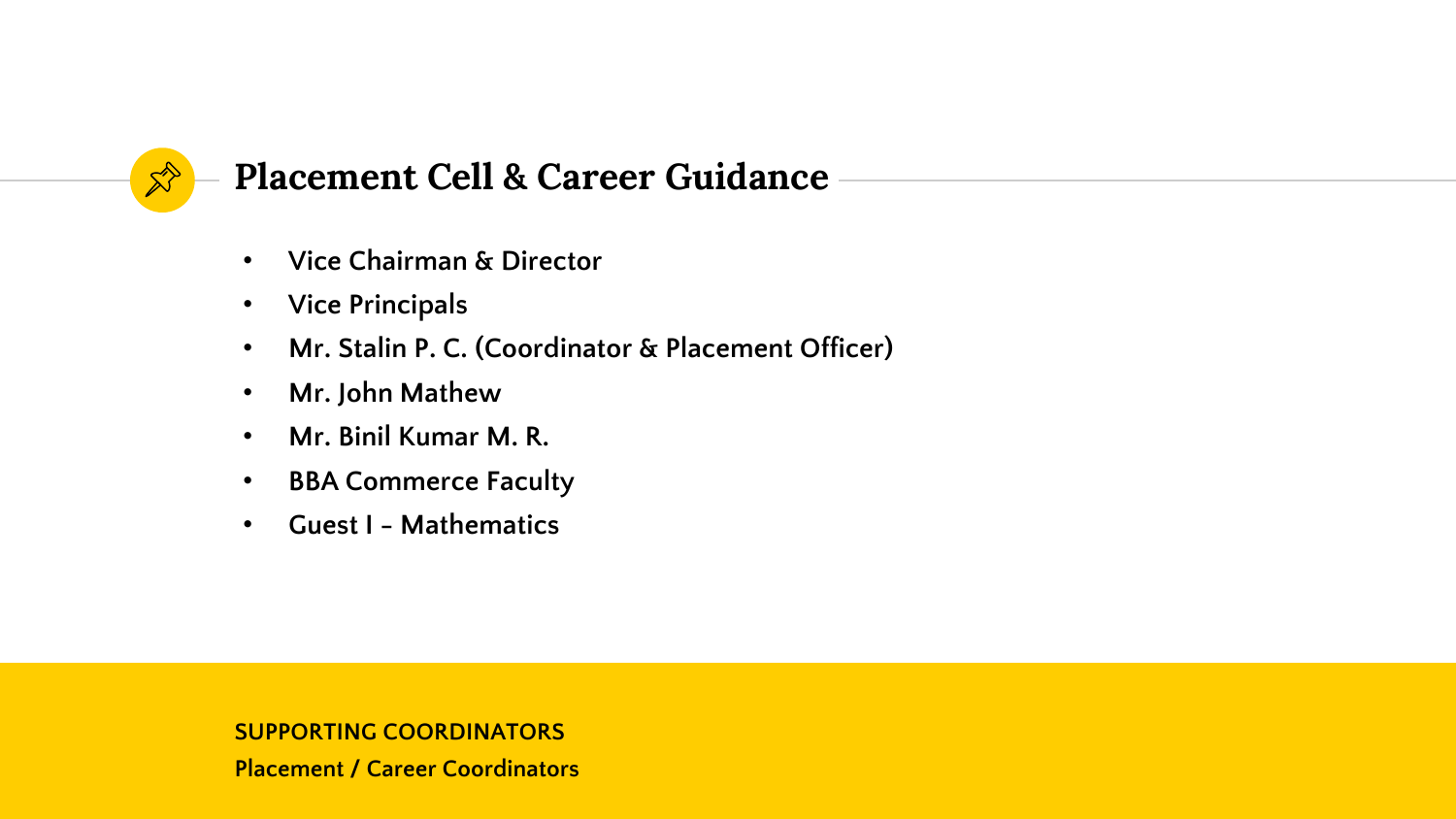

# **Mentoring & Counselling Cell**

- **Principal**
- **Vice Principals**
- **Ms. Jixy George (Coordinator)**
- **Guest II - Commerce**
- **Fr. Alias P. George**
- **Ms. Remyamol K. P.**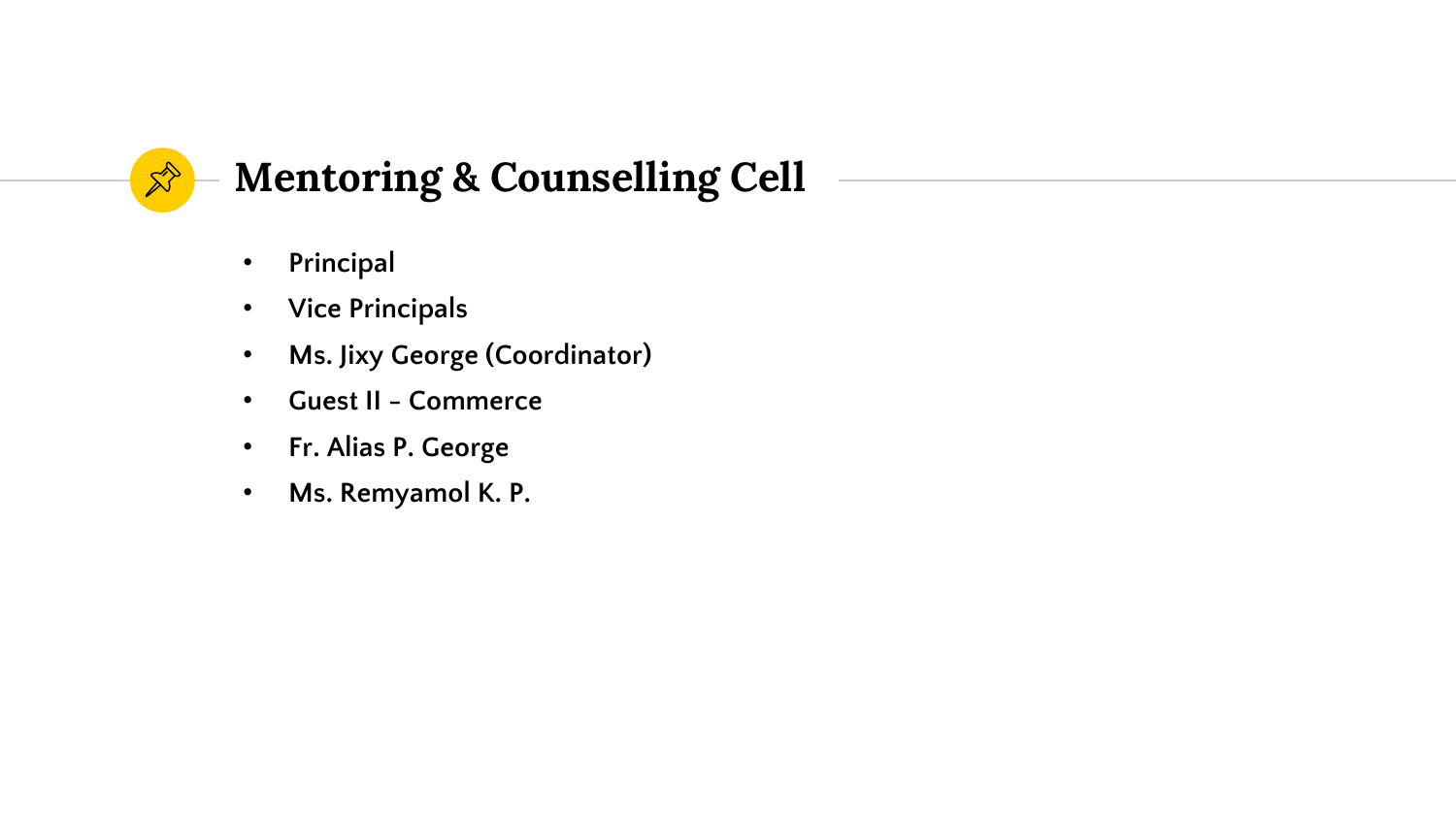

## **Program Committee**

- **Assistant Manager**
- **Principal**
- **Vice Principals**
- **Dr. Poornima N. (Coordinator)**
- **Ms. Maya K.**
- **Ms. Niya Joy**
- **Ms. Amala Mathew**
- **Ms. Maria Augustine**
- **Ms. Sruthi M.**

### **SUPPORTING COORDINATORS**

**Arts & Program Coordinators**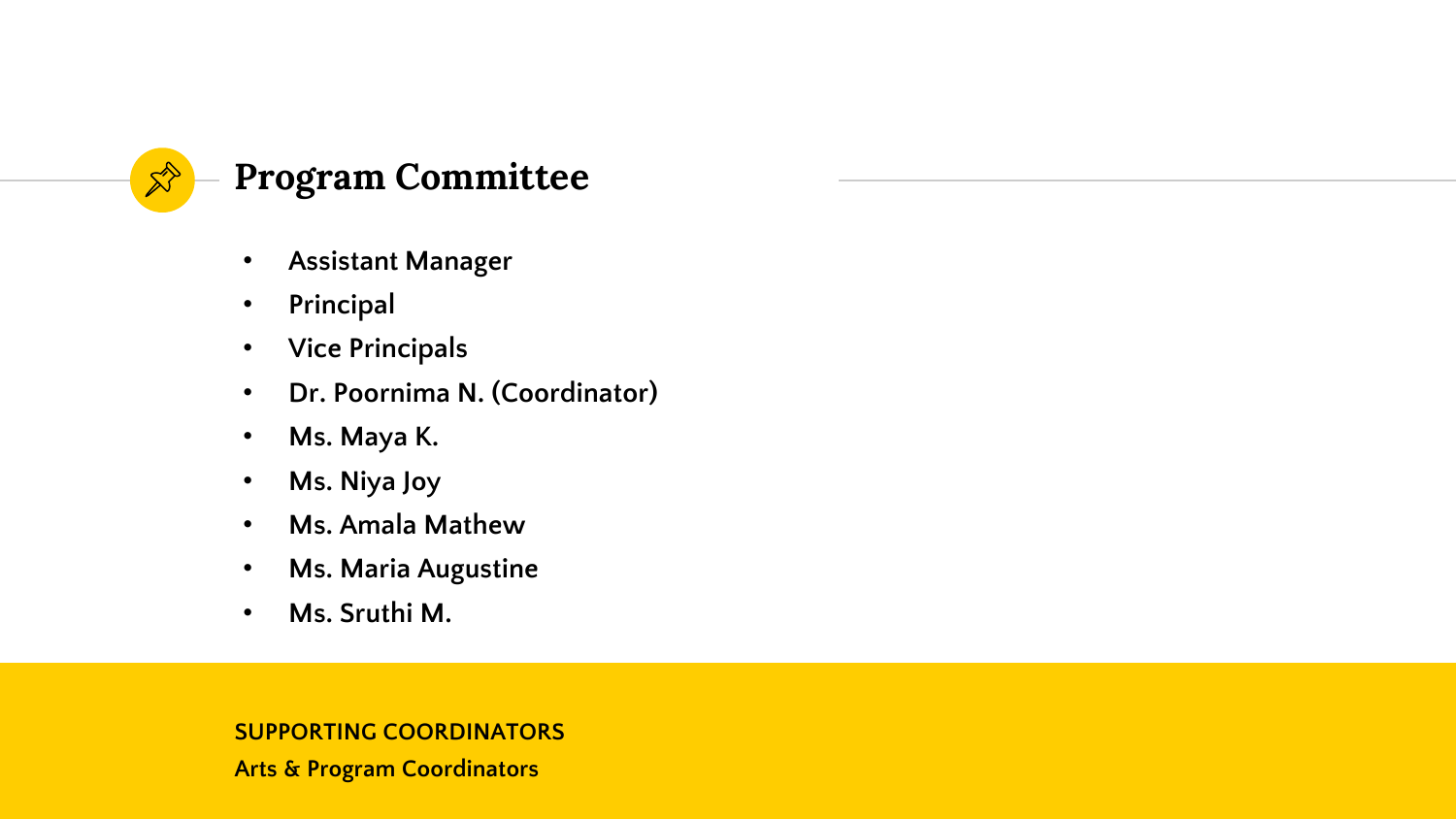

- **Vice Chairman & Director**
- **Principal**
- **Vice Principals**
- **Dr. Varun V. Varghese (Coordinator)**
- **Mr. Robin V. Raphy**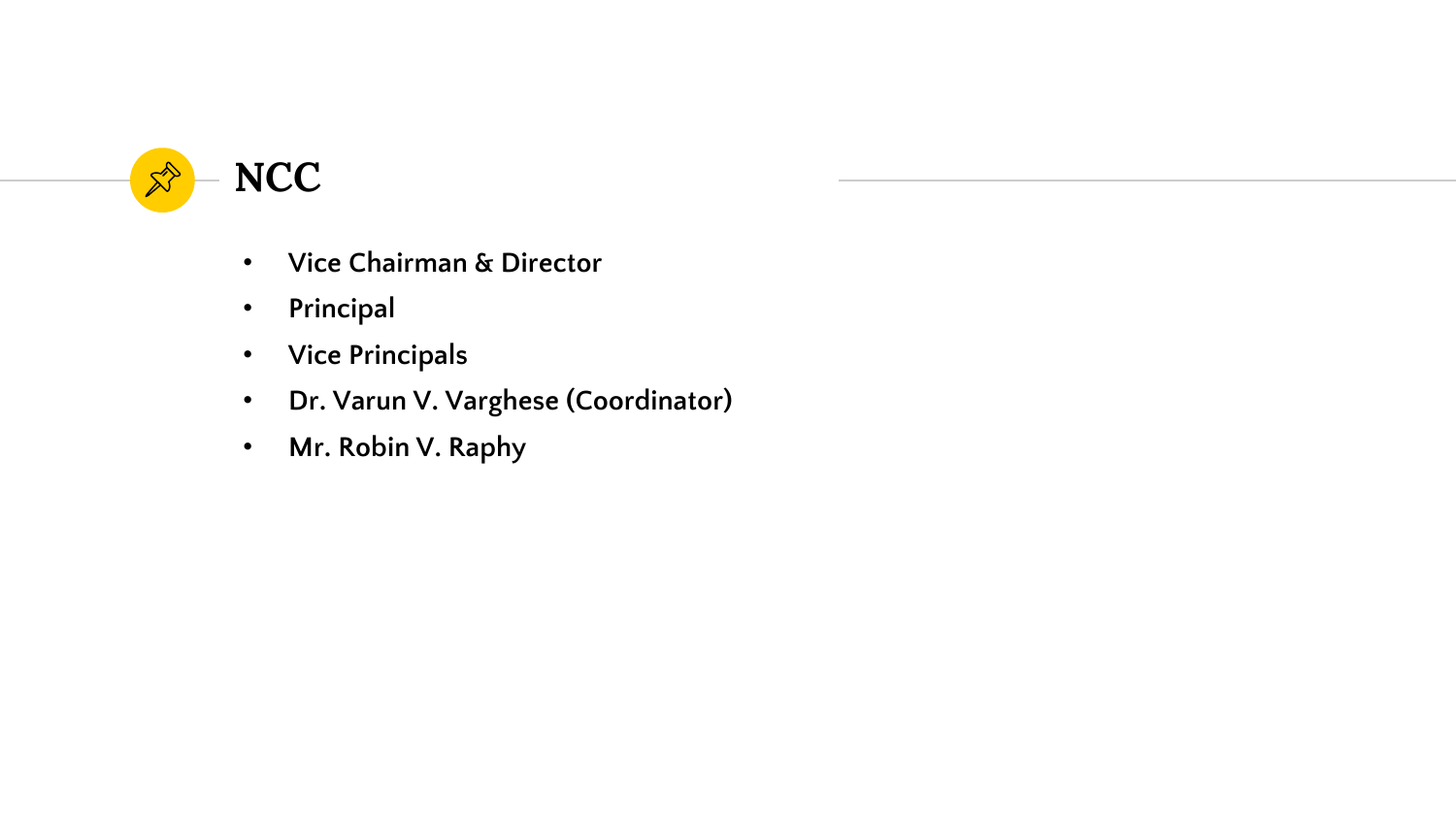

- **Assistant Manager**
- **Principal**
- **Vice Principals**
- **Dr. Rajeshmon V. G. (Coordinator)**
- **Ms. Nisha V. M. (Coordinator)**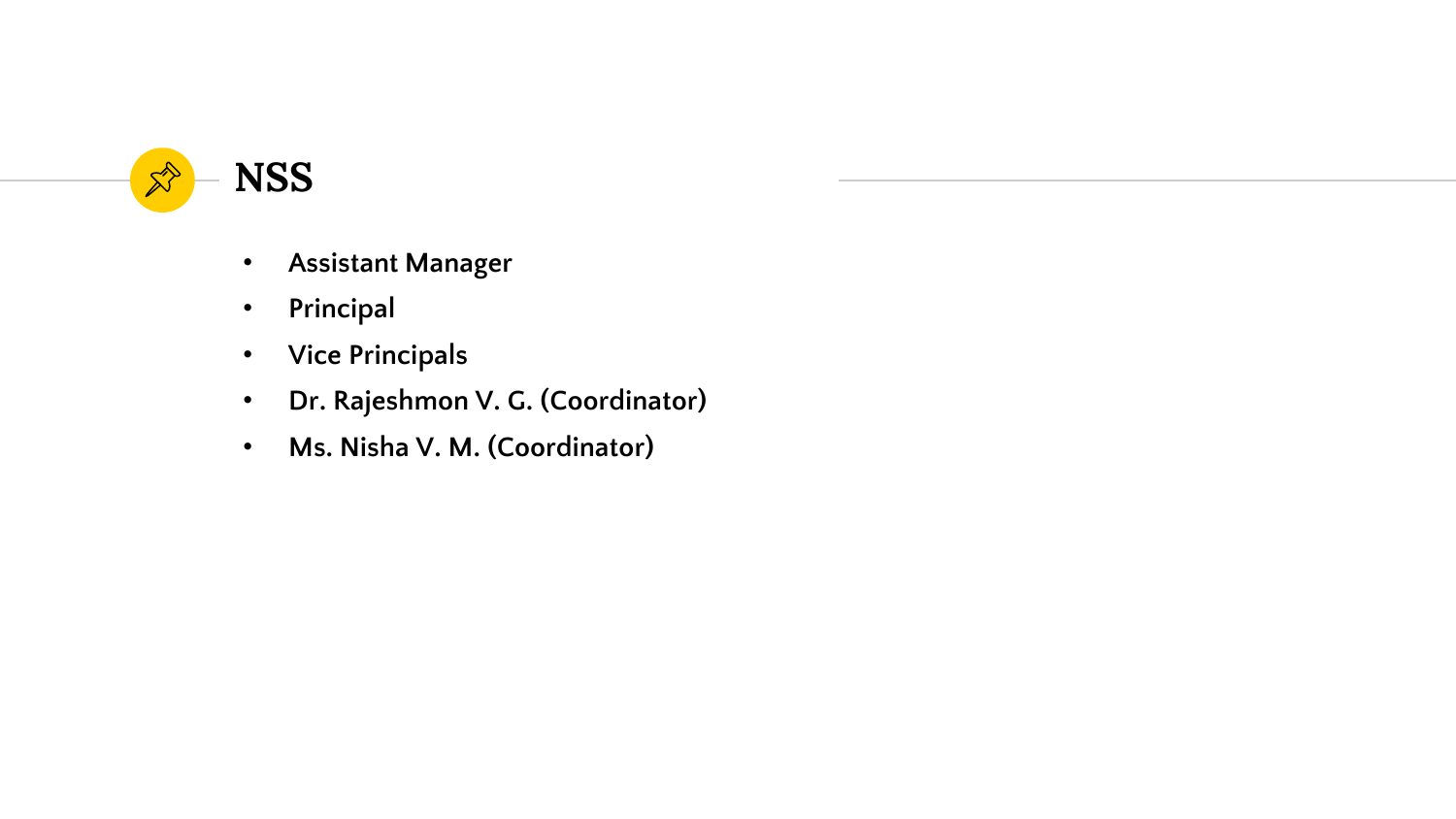

- **Manager**
- **Assistant Manager**
- **Mr. Justine George (Coordinator & IEDC Nodal Officer)**
- **Dr. Varun V. Varghese**
- **Commerce SF Faculty**
- **Dr. Minju Joy**

### **SUPPORTING COORDINATORS**

**IEDC Coordinators**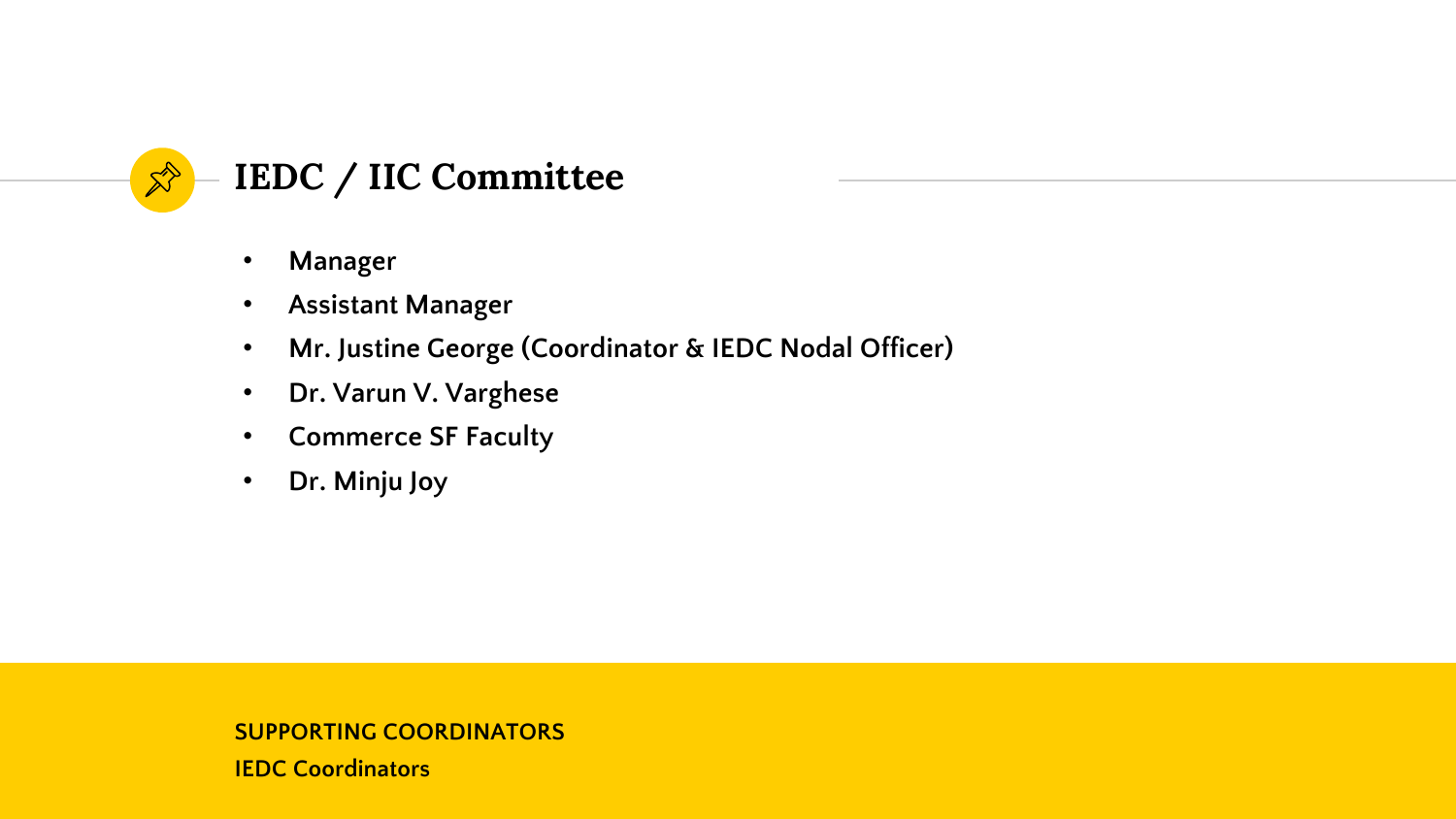

- **Principal**
- **Mr. Jose Xavier**
- **Dr. Priyesh K. V. (Coordinator)**
- **Mr. Gibin Jacob**
- **Ms. Deepti Gopinath**
- **Ms. Theja Treesa**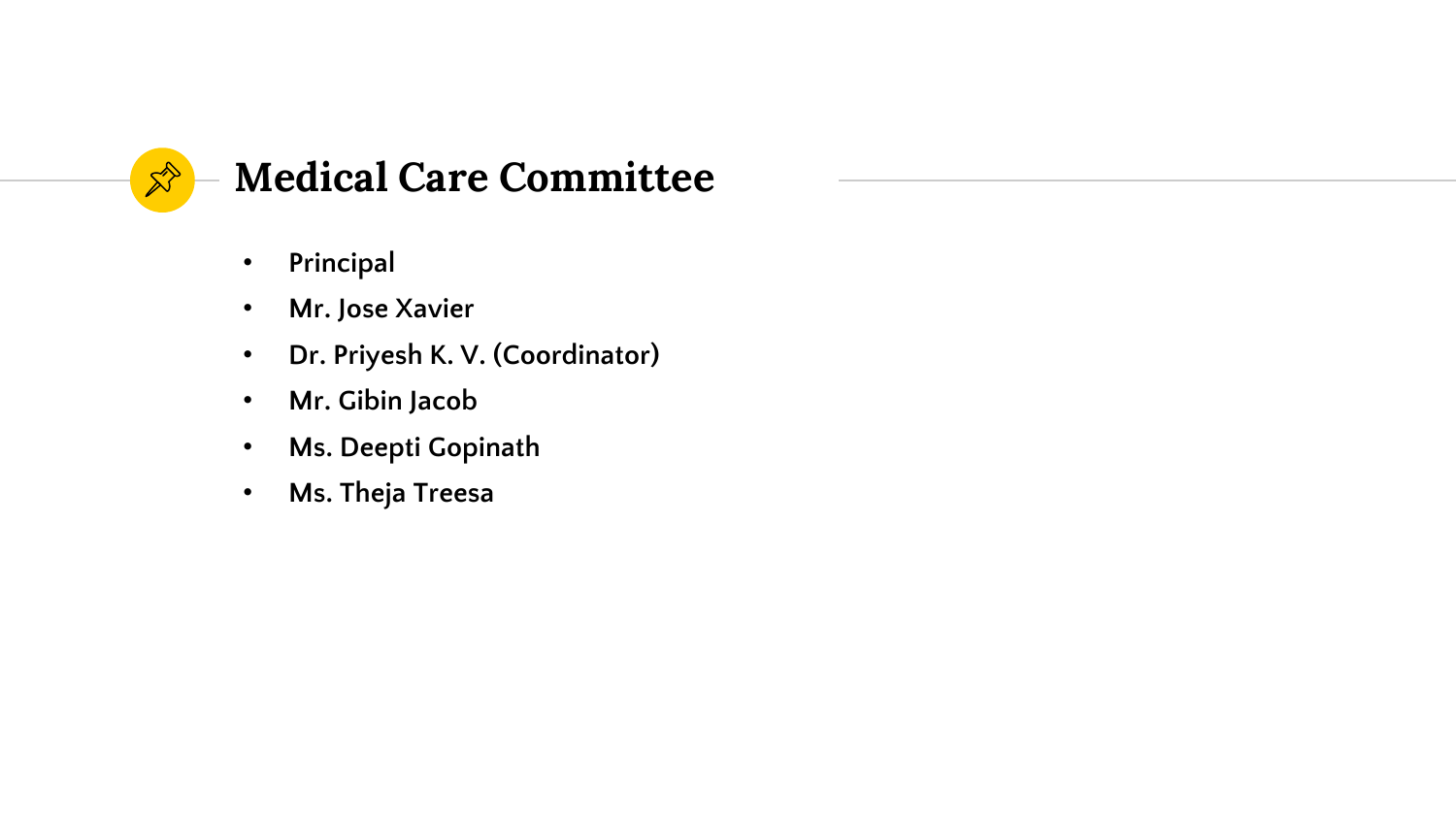

# **Committee for Value Education**

- **Principal**
- **Ms. Teresa Stephen (Coordinator)**
- **Ms. Mary Vijila**
- **Ms. Remyamol K. P.**
- **Ms. Nikitha Pinheiro**
- **Guest II - English (Model – II)**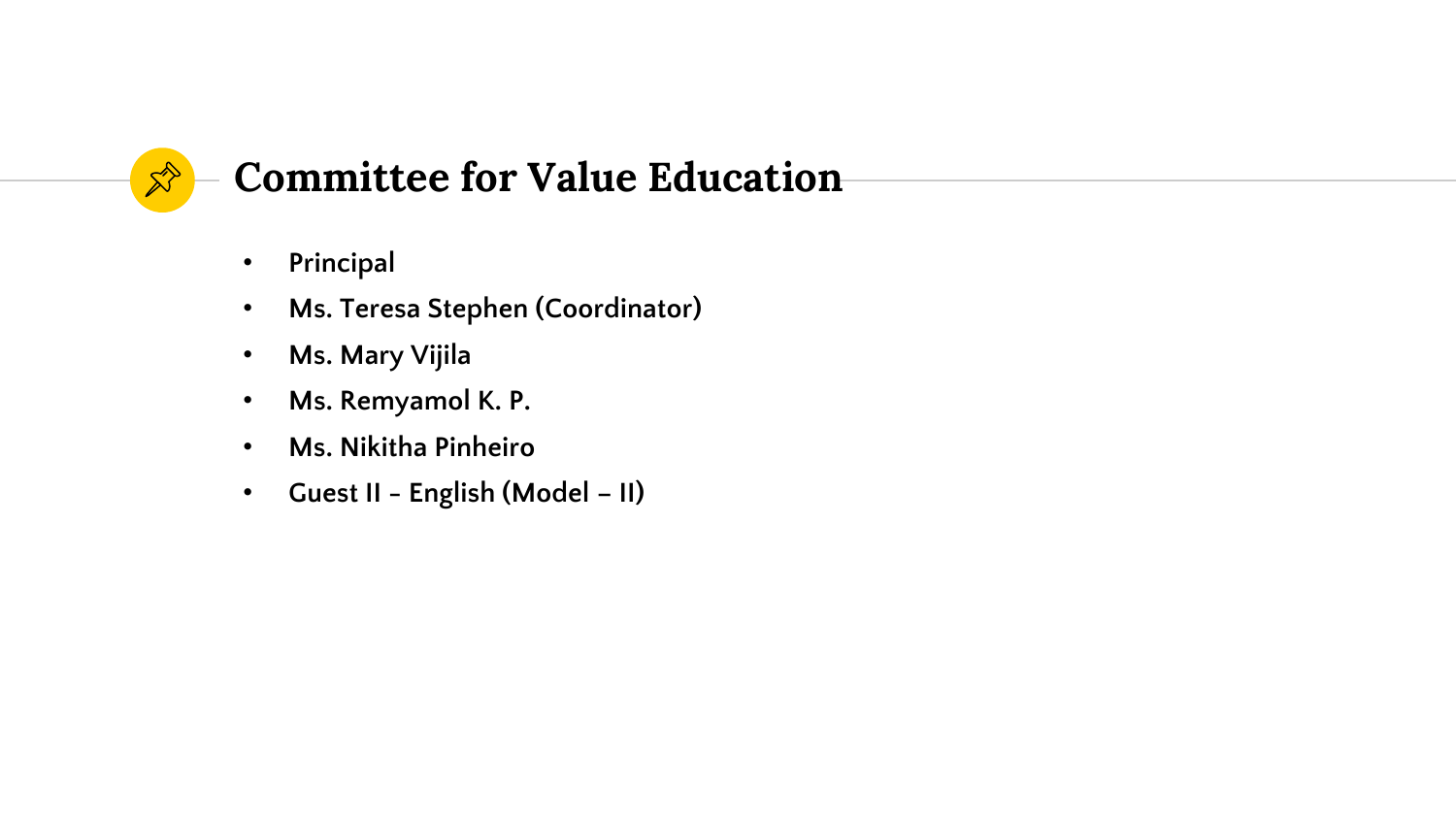

**Pauline Newsletter & News Channel Committee**

- **Assistant Manager**
- **Mr. Binil Kumar M. R. (News Channel Coordinator)**
- **Dr. Binu P. C. (Newsletter Coordinator)**
- **Ms. Jisna Johnson**
- **Ms. Niya Joy**
- **Graphic Designer**

### **SUPPORTING COORDINATORS**

**Media Coordinators**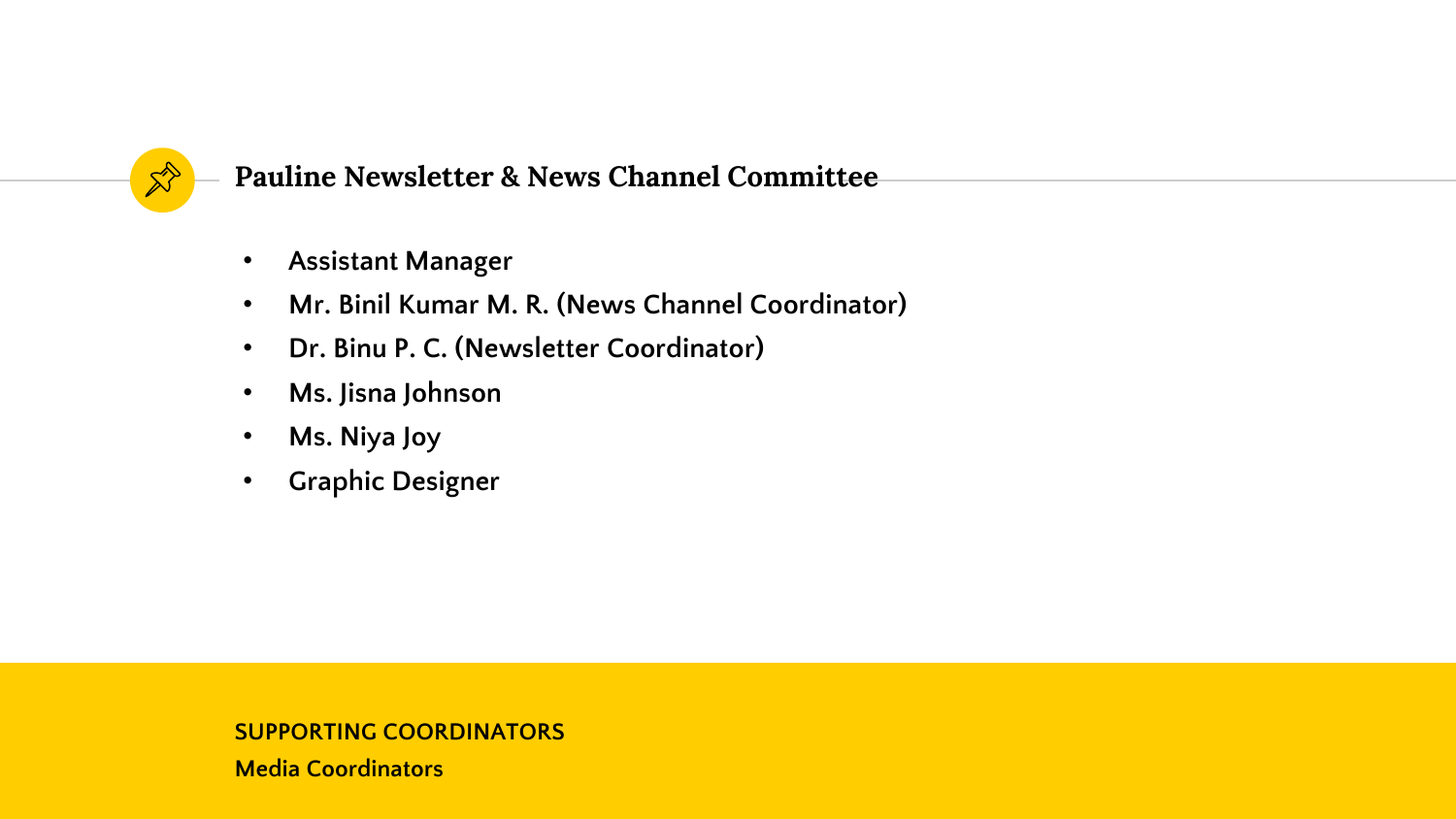

# **Handbook & Calendar Committee**

- **Assistant Manager**
- **Mr. Siby K. M.**
- **Mr. Jose Xavier**
- **Mr. Binil Kumar M. R. (Coordinator)**
- **Ms. Nikitha Pinheiro**
- **BBA Commerce Faculty**
- **Mr. Nithin N. P.**
- **Graphic Designer**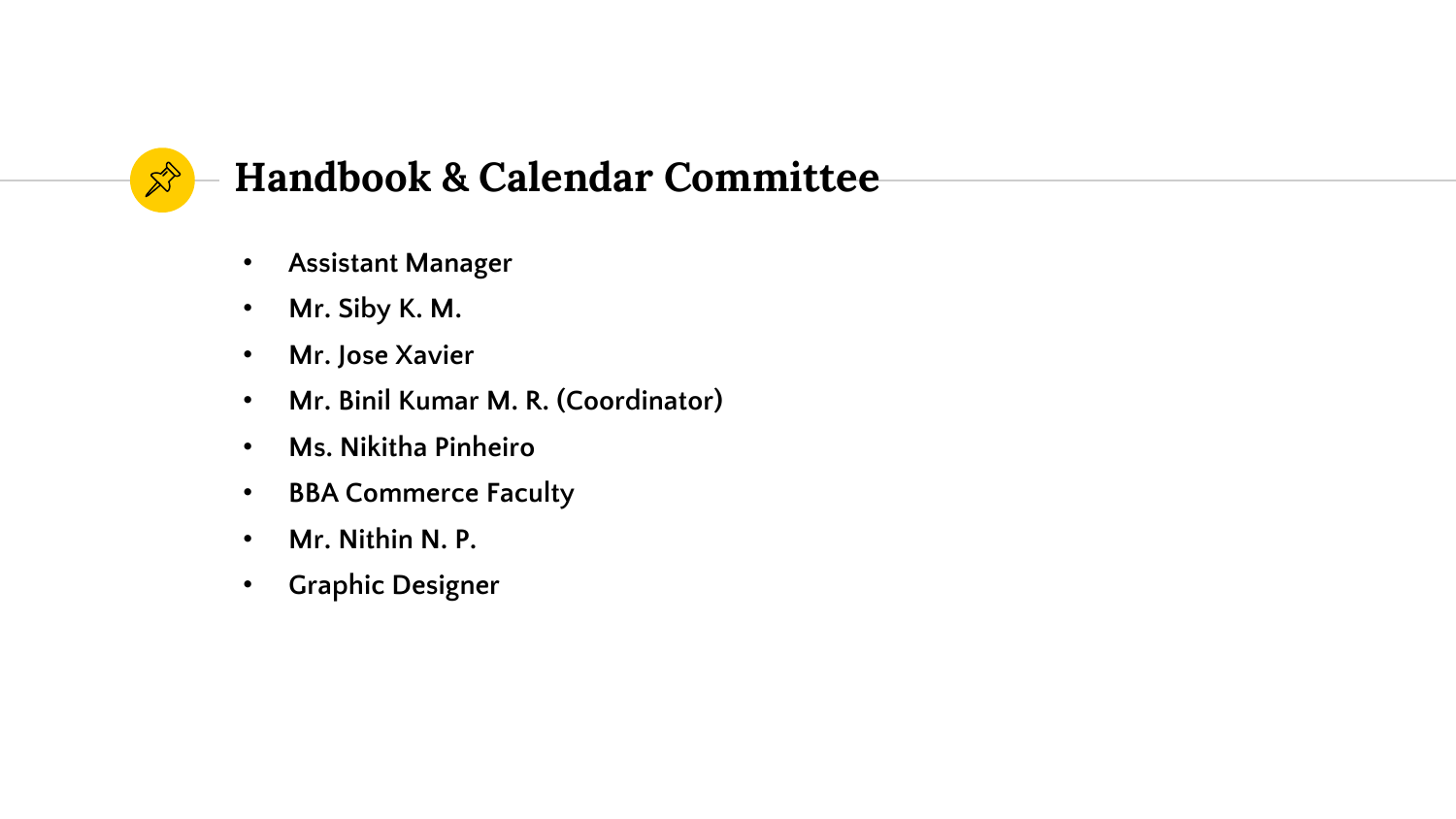

- **Assistant Manager**
- **Bro. Emmanuel Bestin Mendez (Coordinator)**
- **Mr. George Stephen**
- **Mr. Fabin Jose**
- **Ms. Amala Mathew**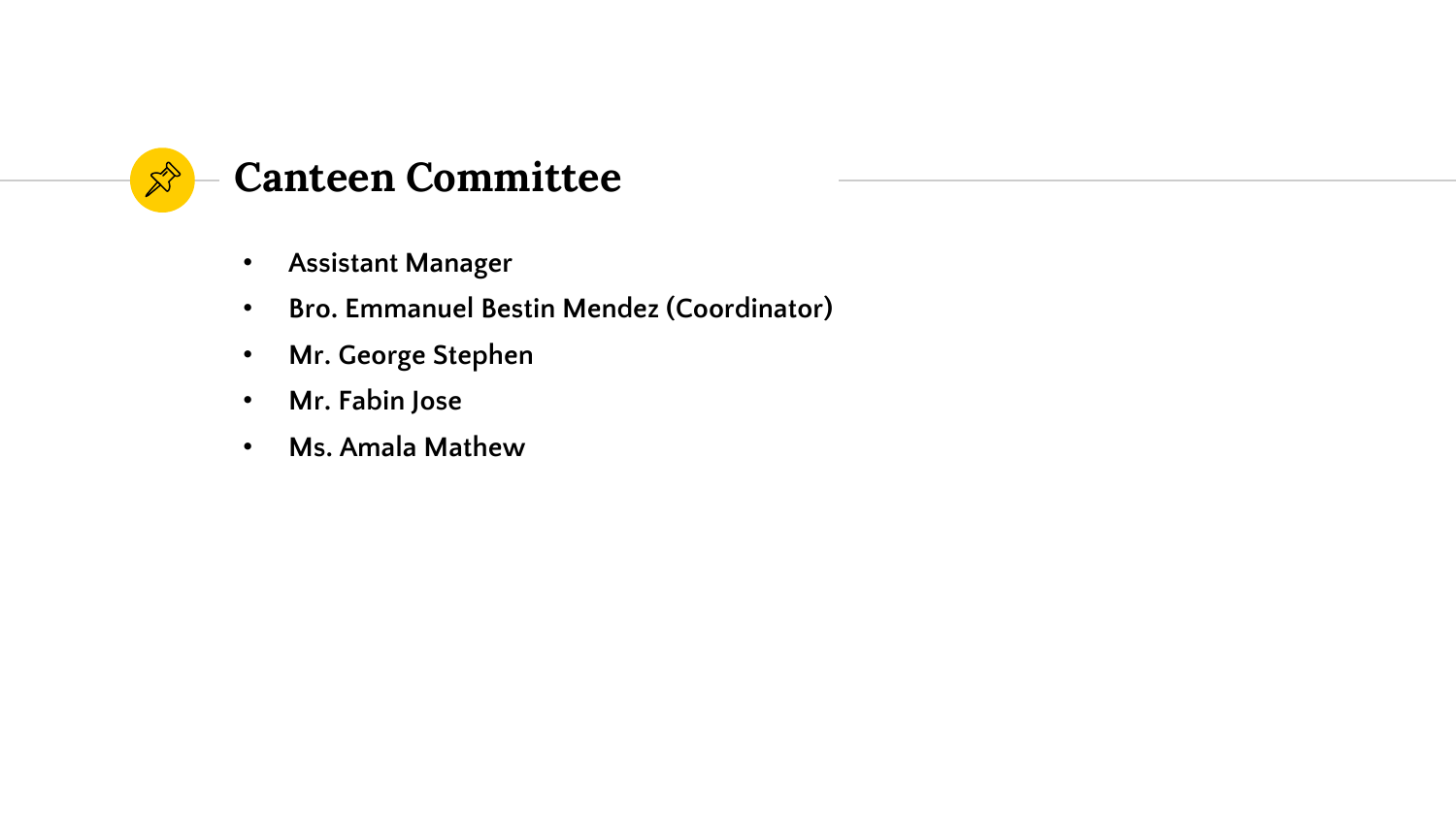

- **Assistant Manager**
- **Dr. Sumitha Franklin (Coordinator)**
- **Sr. Lini Mathew O. Carm. (Hostel Warden)**
- **Mr. George Stephen**
- **Bro. Emmanuel Bestin Mendez**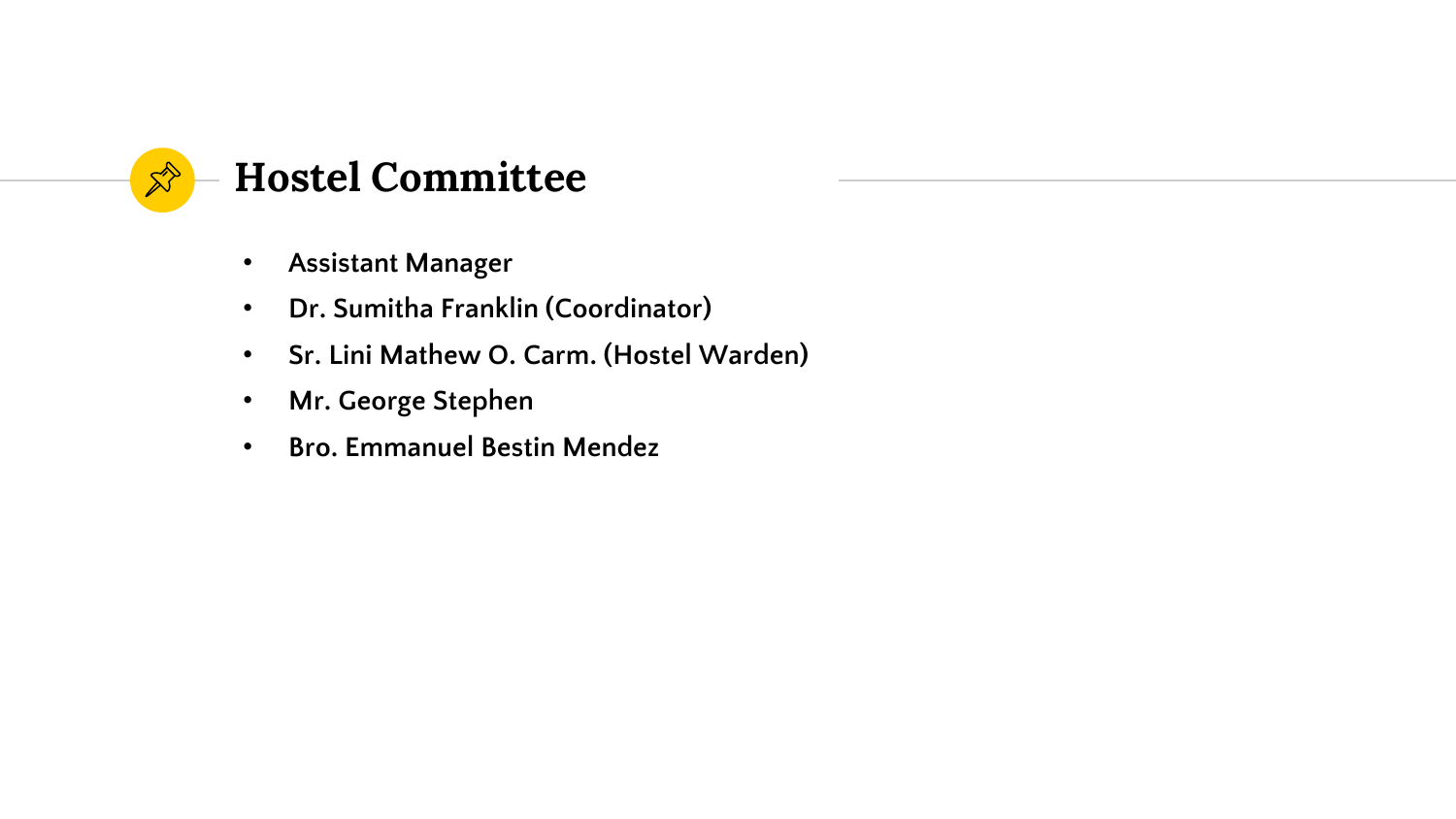

## **Attendance Monitoring Committee**

- **Dr. Asha E. Thomas (Coordinator)**
- **Mr. Jose Xavier**
- **Dr. Sumitha Franklin**
- **Ms. Lincy N. L.**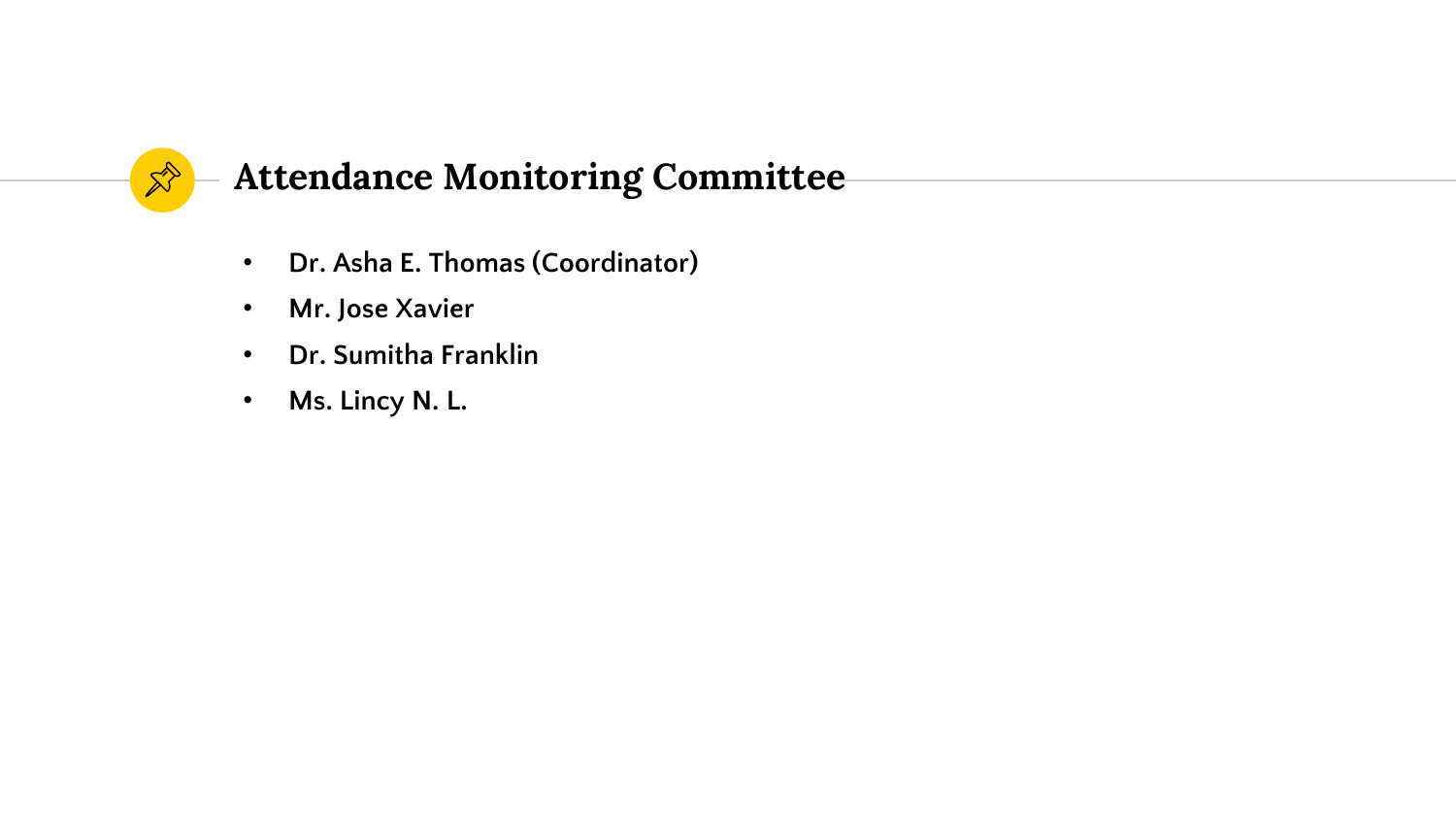

## **Scholarship & Endowment Committee**

- **Chairman & Manager**
- **Vice Chairman & Director**
- **Principal**
- **Ms. Maria Augustine (Coordinator)**
- **Ms. Teresa Stephen**
- **Ms. Jisna Jaison T.**
- **Ms. Marymol John**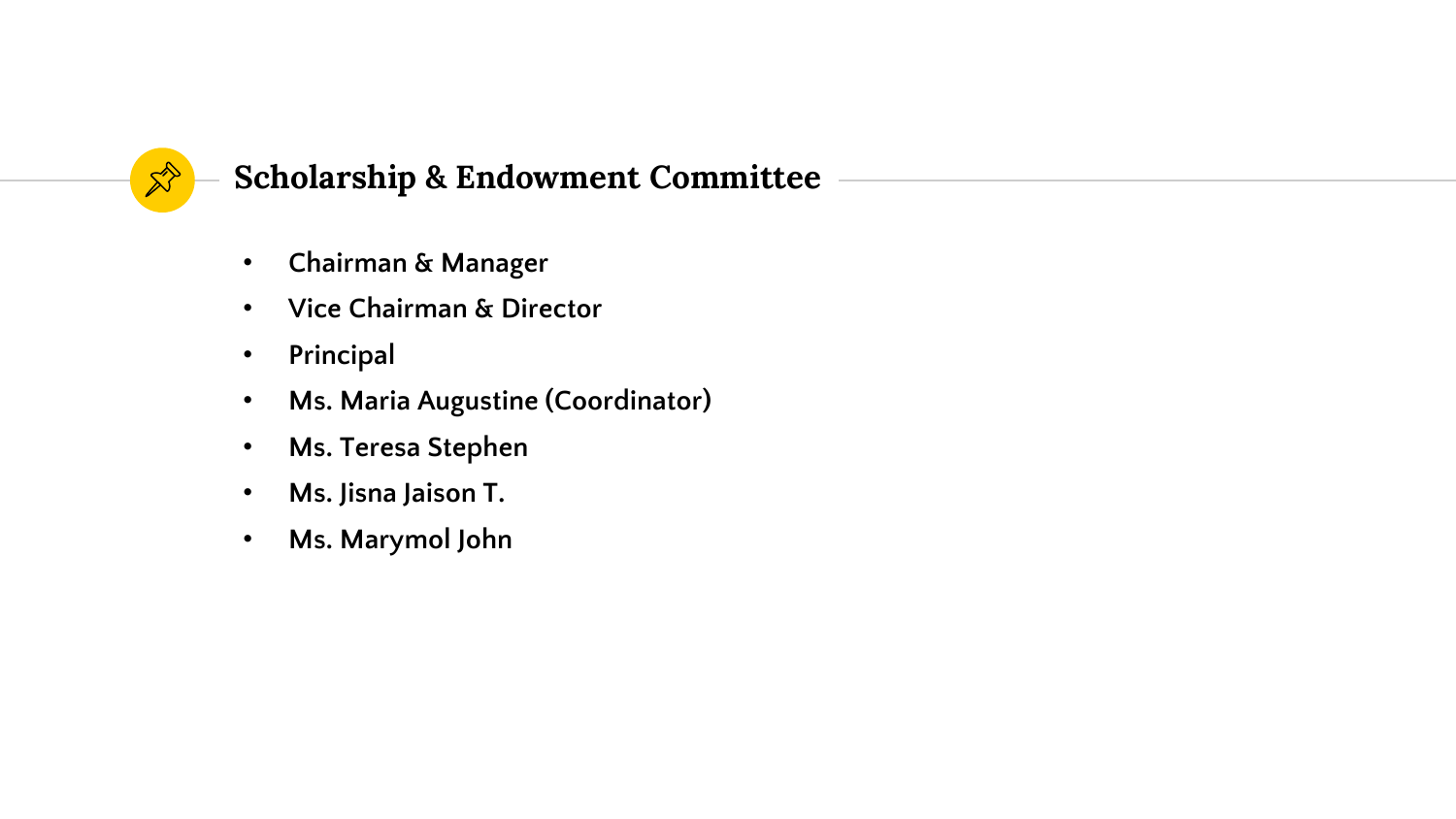# **Discipline Monitoring Committee**

• **Principal**

 $\mathbb{Z}^{\triangleright}$ 

- **Dr. Pramada Ramachandran (Coordinator)**
- **Mr. Jose Xavier**
- **Other Members as Appointed on a Monthly Basis**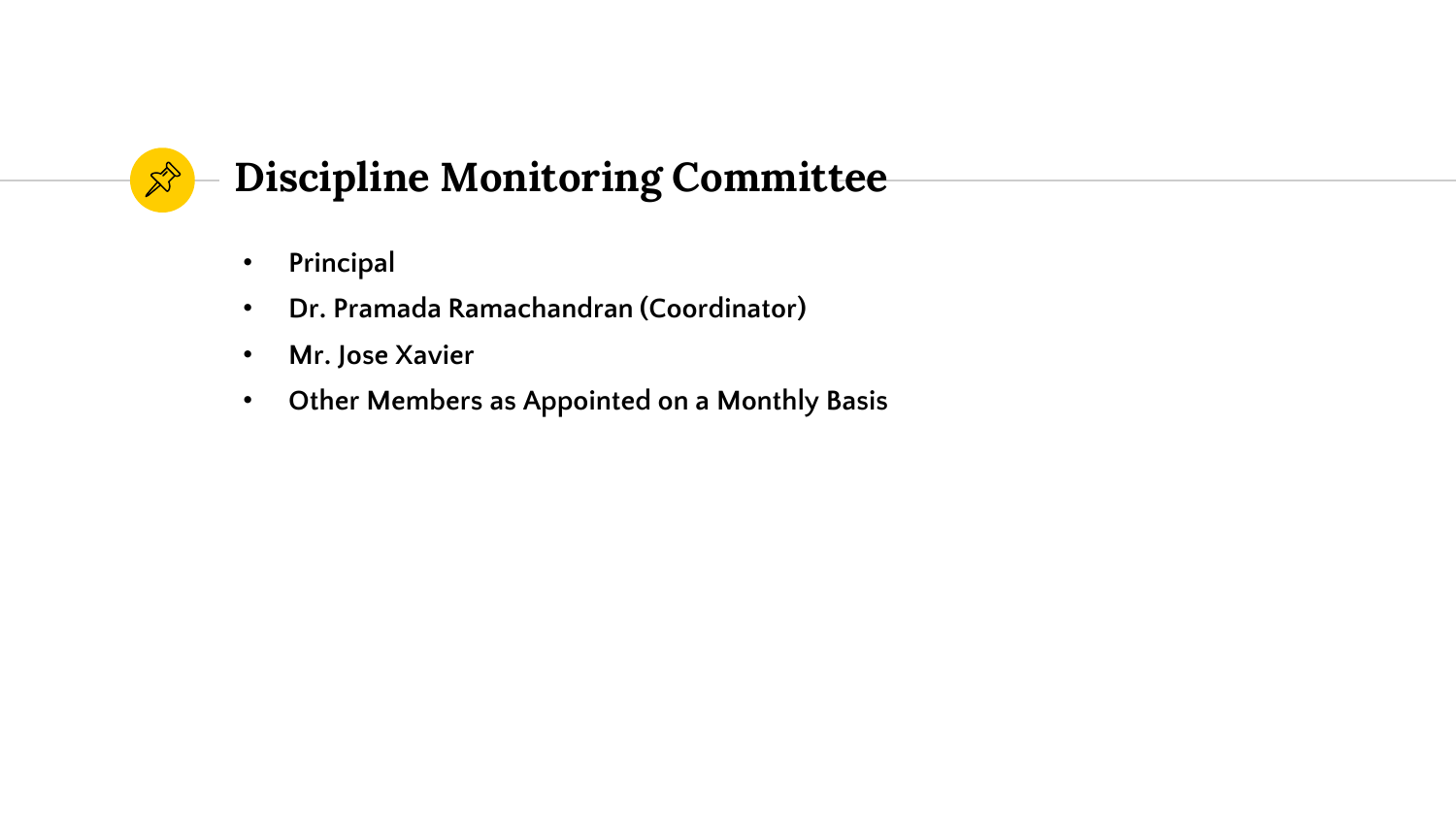

- **Vice Chairman & Director**
- **Vice Principal II**
- **Mr. Jose Xavier (Coordinator)**
- **Mr. Rajeshmon V.G**
- **Ms. Liya Justine**
- **Ms. Zenith Shibu**

#### **SUPPORTING COORDINATORS**

**Sports**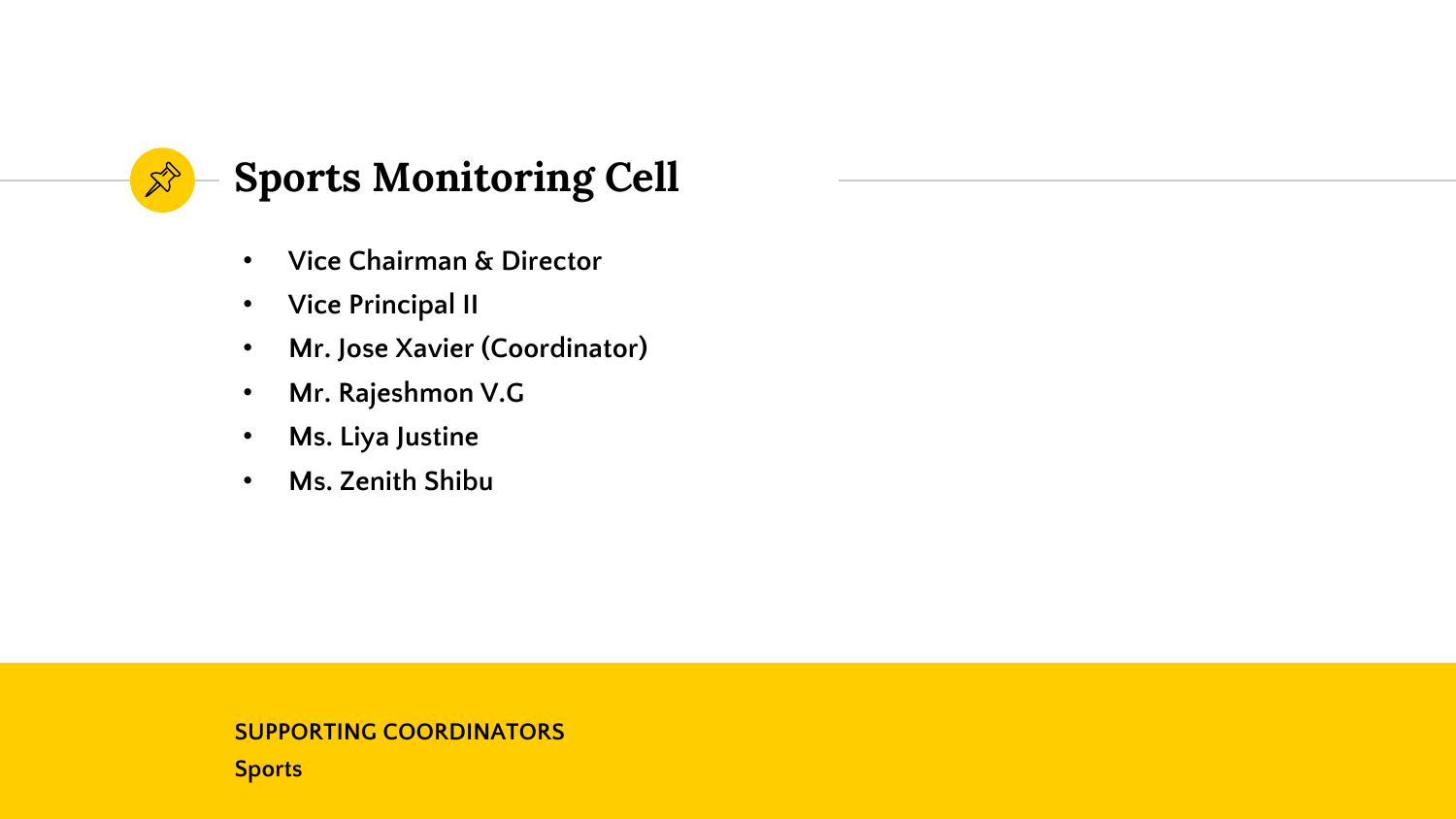

- **Vice Chairman & Director**
- **Vice Principals**
- **Dr. Poornima N. (Coordinator)**
- **Mr. Christy George**
- **Ms. Niya Joy**

#### **SUPPORTING COORDINATORS**

**Arts & Program**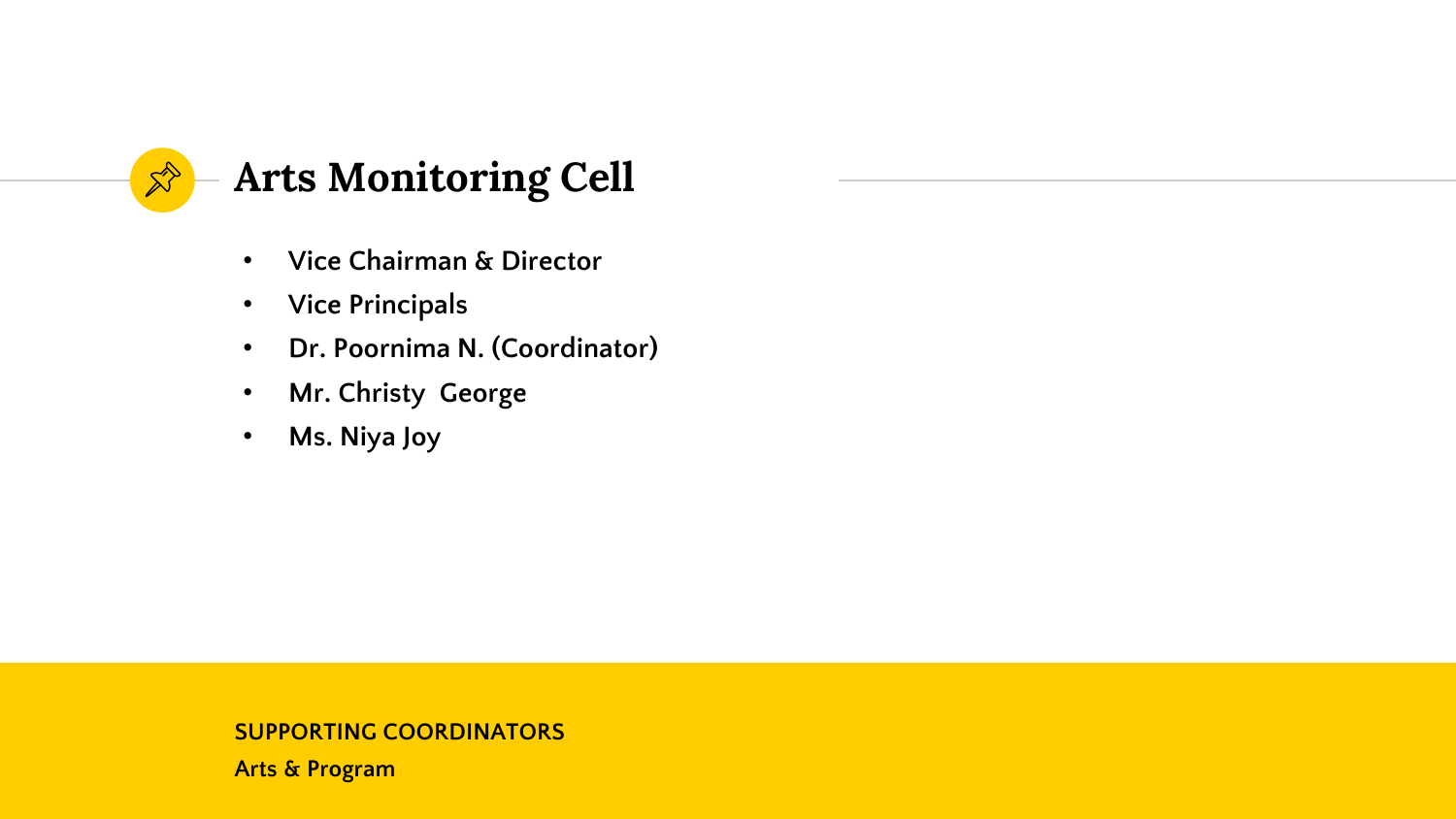

#### **CRICKET CLUB**

**FOOTBALL CLUB**

**HOCKEY CLUB**

**BASKET BALL CLUB**

**Dr.** Rajeshmon V. G. **Dr.** Sumitha Franklin

**Mr. Shiju C. R. Guest IV - Commerce** 

**Mr. Texin Joseph Ms. Marymol** John

**Mr. Justine George Ms. Anila Treasa K. J.**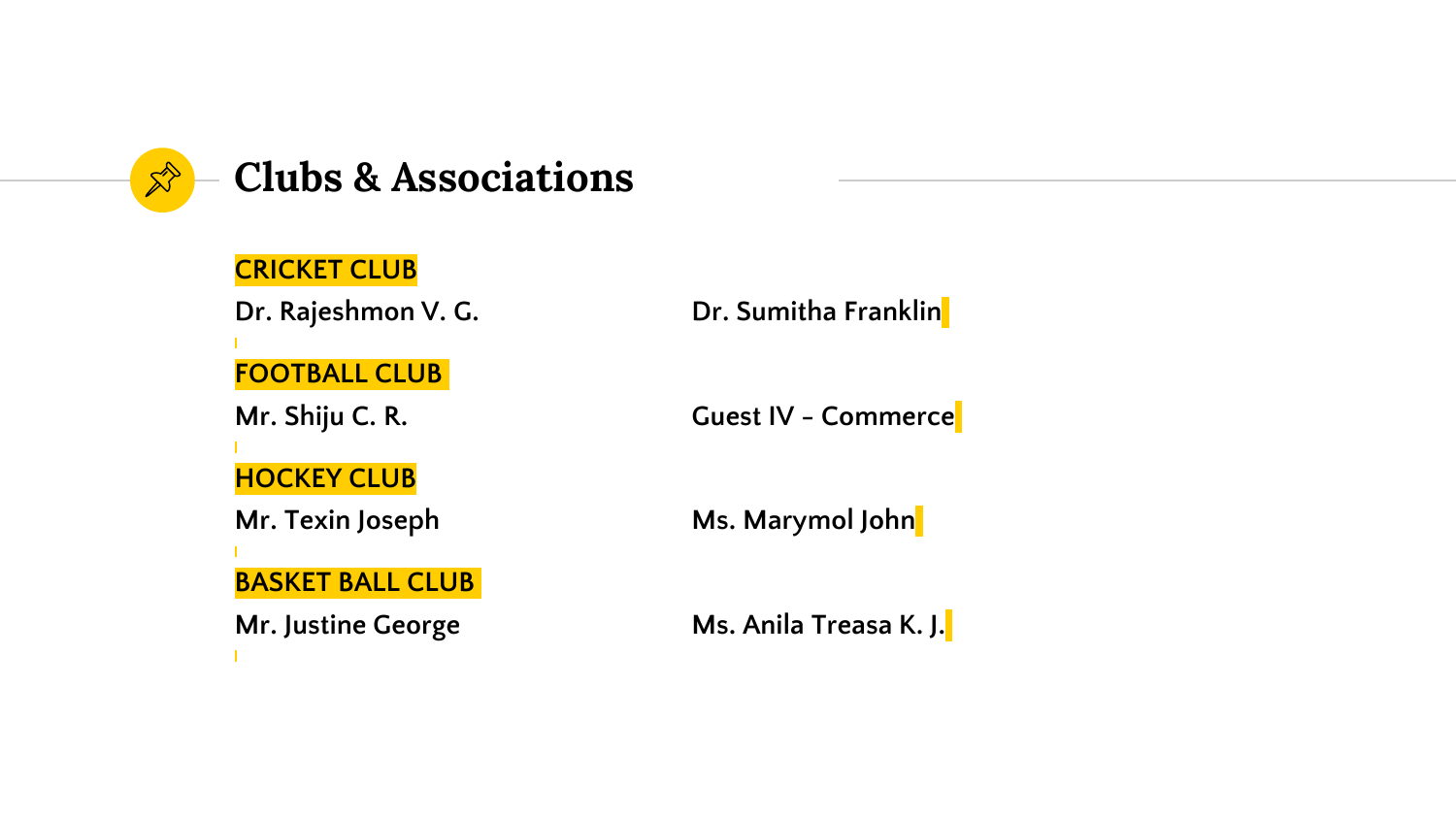

#### **VOLLEY BALL CLUB**

**Mr. Jollychan James Ms. Remyamol K. P.**

**ATHLETICS CLUB**

**Ms. Nisha V. M. Guest VII - Commerce**

**BADMINTON CLUB**

**Ms. Maria Augustine Mr. John Mathew** 

**LITERARY CLUB**

**Dr. Manju K. Menon Dr. Binu P. C.**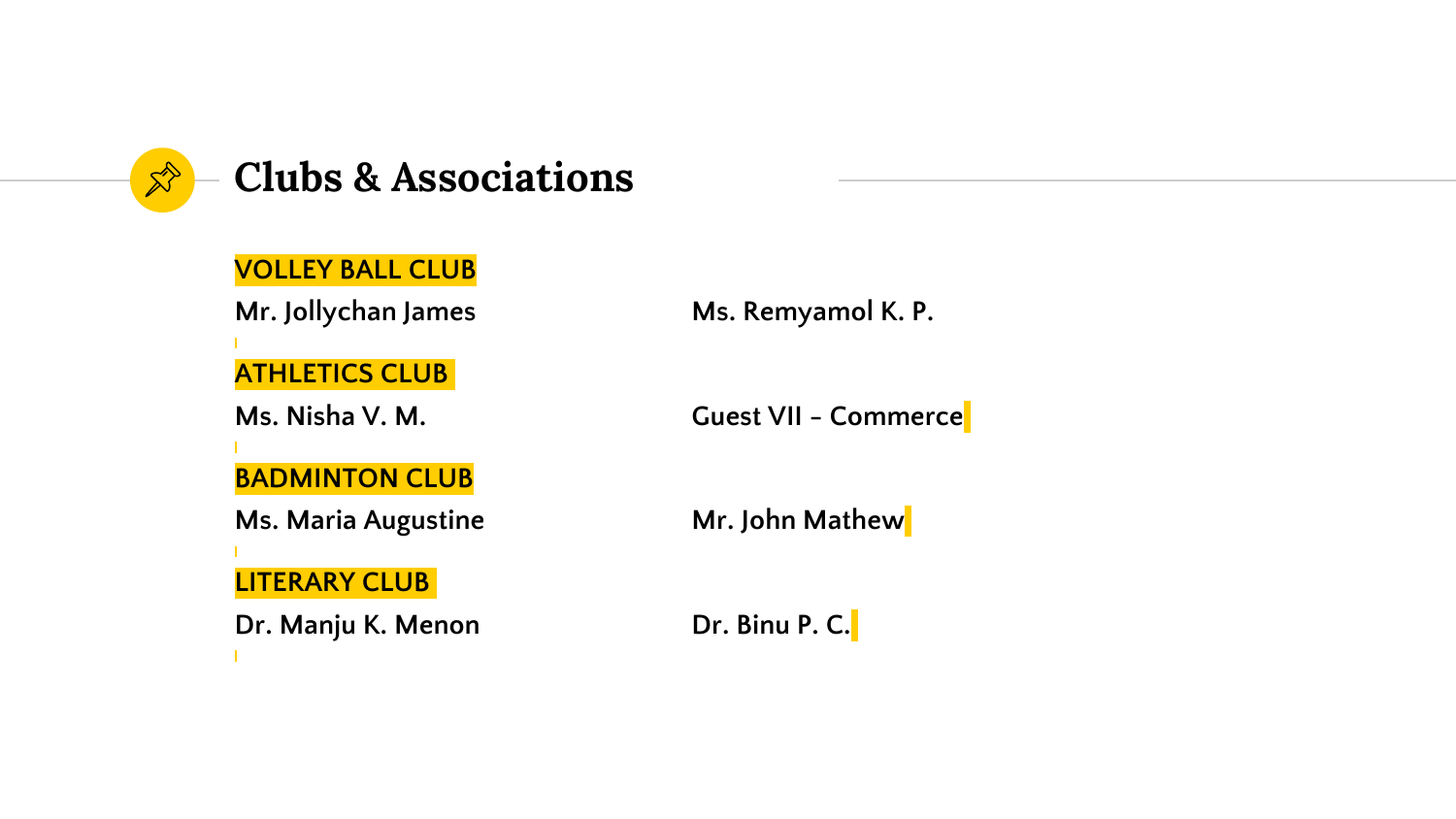

#### **MUSIC CLUB**

### **NATURE CLUB**

**Mr. Binil Kumar M. R. Ms. Renjitha Johnson**

#### **PHOTOGRAPHY CLUB**

**ENCON CLUB**

**Dr. Poornima N. Mr. Christy George** 

**Mr. Justine George Ms. Aleena Varghese** 

**Ms. Meera Jacob Ms. Hency George**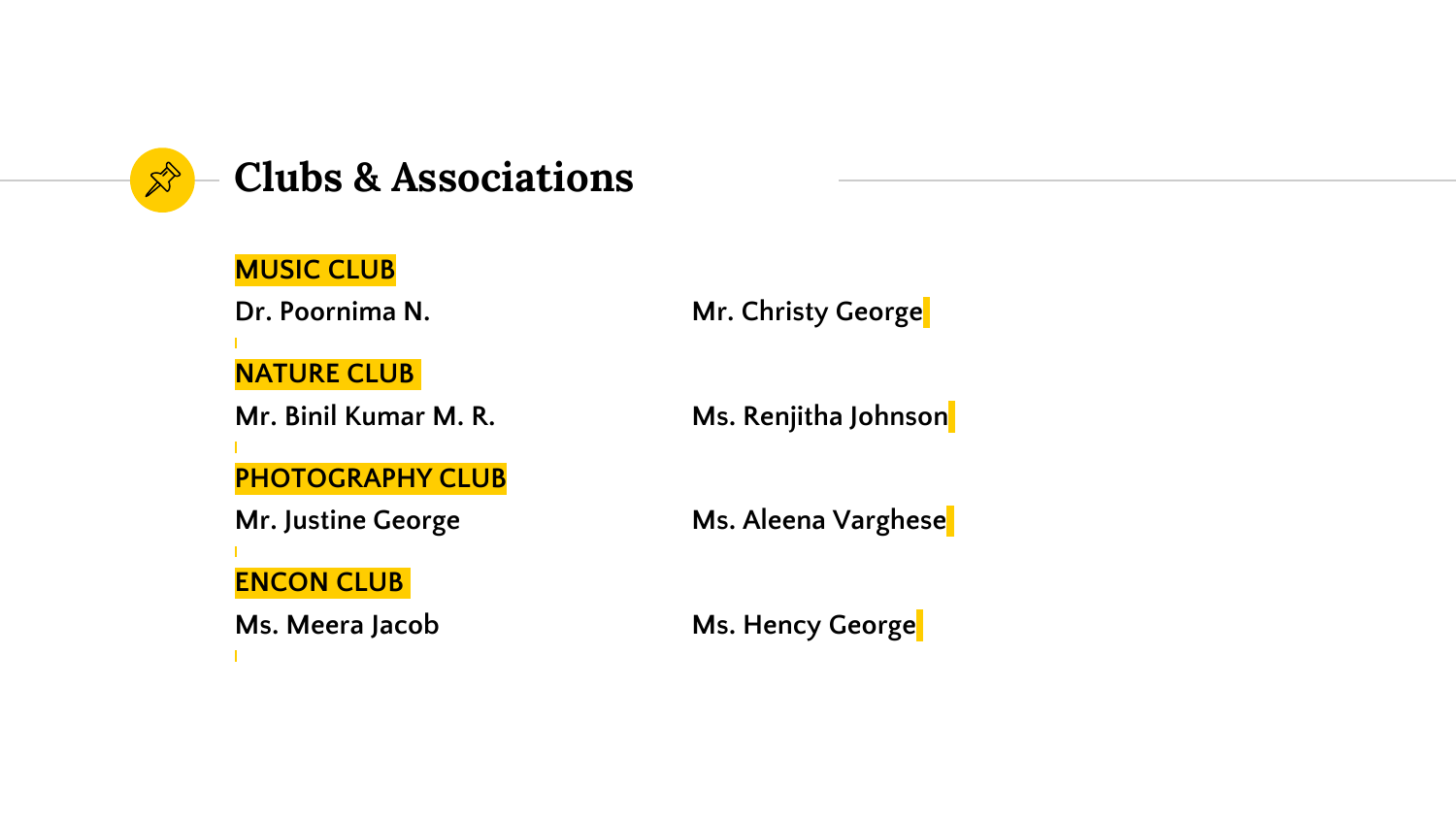

### **TOURISM CLUB**

**Mr. Rajkumar Varman Ms. Haritha K. B.** 

#### **THEATRE CLUB**

#### **HOCKEY CLUB**

**VINCENT DE PAUL**

**Dr. Sumitha Franklin Ms. Ancy C. A.** 

**Ms. Anila Tresa Mr. Antony Diaclous** 

**Mr. Texin Joseph Ms. Marymol** John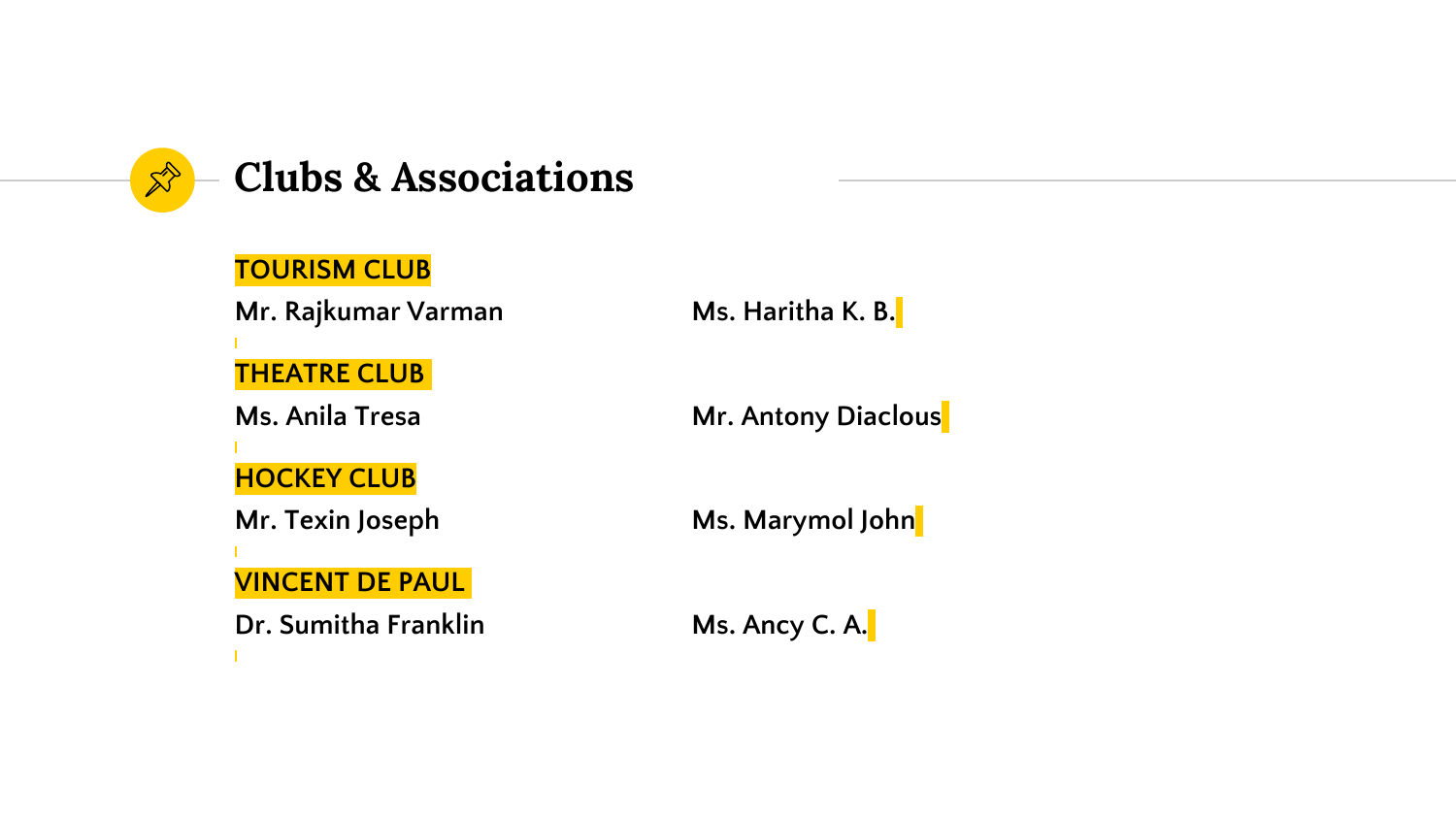

### **JESUS YOUTH**

**Dr. Salia Rex Ms. Nikita Pinheiro** 

**XAVIER BOARD**

**Mr. Justine George Mr. Siby K. M.** 

**AICUF**

**Dr. Salia Rex Guest - History** 

**AD/AT CLUB (ANTI-DRUGS/ANTI-TOBACCO)**

**Ms. Deepa George Ms. Priyanka Presannan**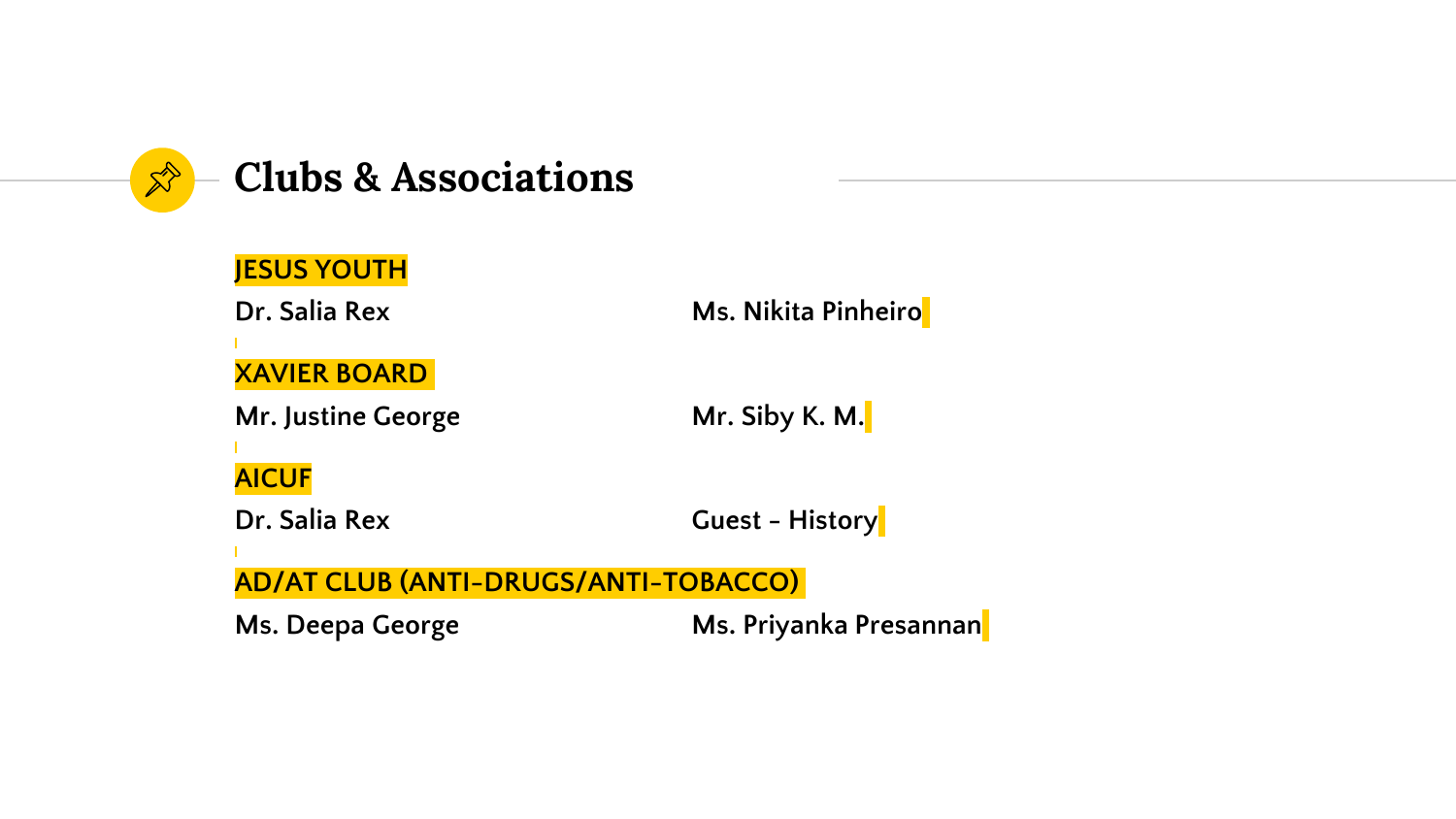

#### **DEBATE CLUB**

**Ms. Smiji A. J. Mr. Sam Thomas** 

**IT AWARENESS CLUB**

**Ms. Lincy N. L. Ms. Nisha V. M.** 

**ENTREPRENEURSHIP CLUB**

**COUNSELLING CLUB**

**Mr. Justine George Ms. Priyanka E. Thambi**

**Ms. Jixy George Fr. Alias P. George**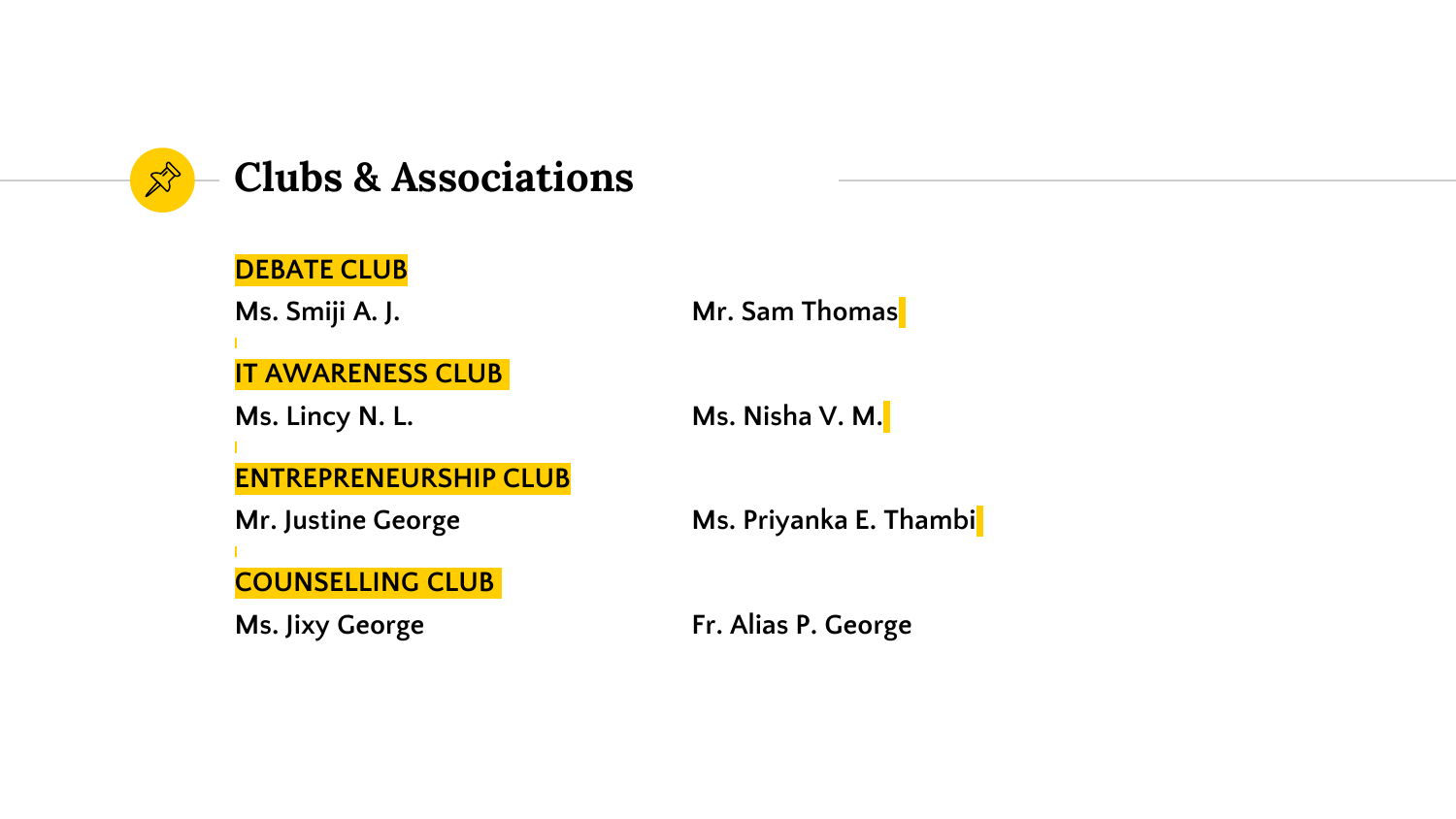

### **QUIZ CLUB**

#### **Ms. Maya K. Mr. Jose Xavier**

**YOUTH RED CROSS**

**Dr. Treasa Sunitha Guest - Chemistry**

## **ELECTORAL LITERACY CLUB**

**Dr. Varun Varghese Mr. Stalin P. C.** 

**YOGA CLUB**

**Mr. Jose Xavier Ms. Meera Jacob**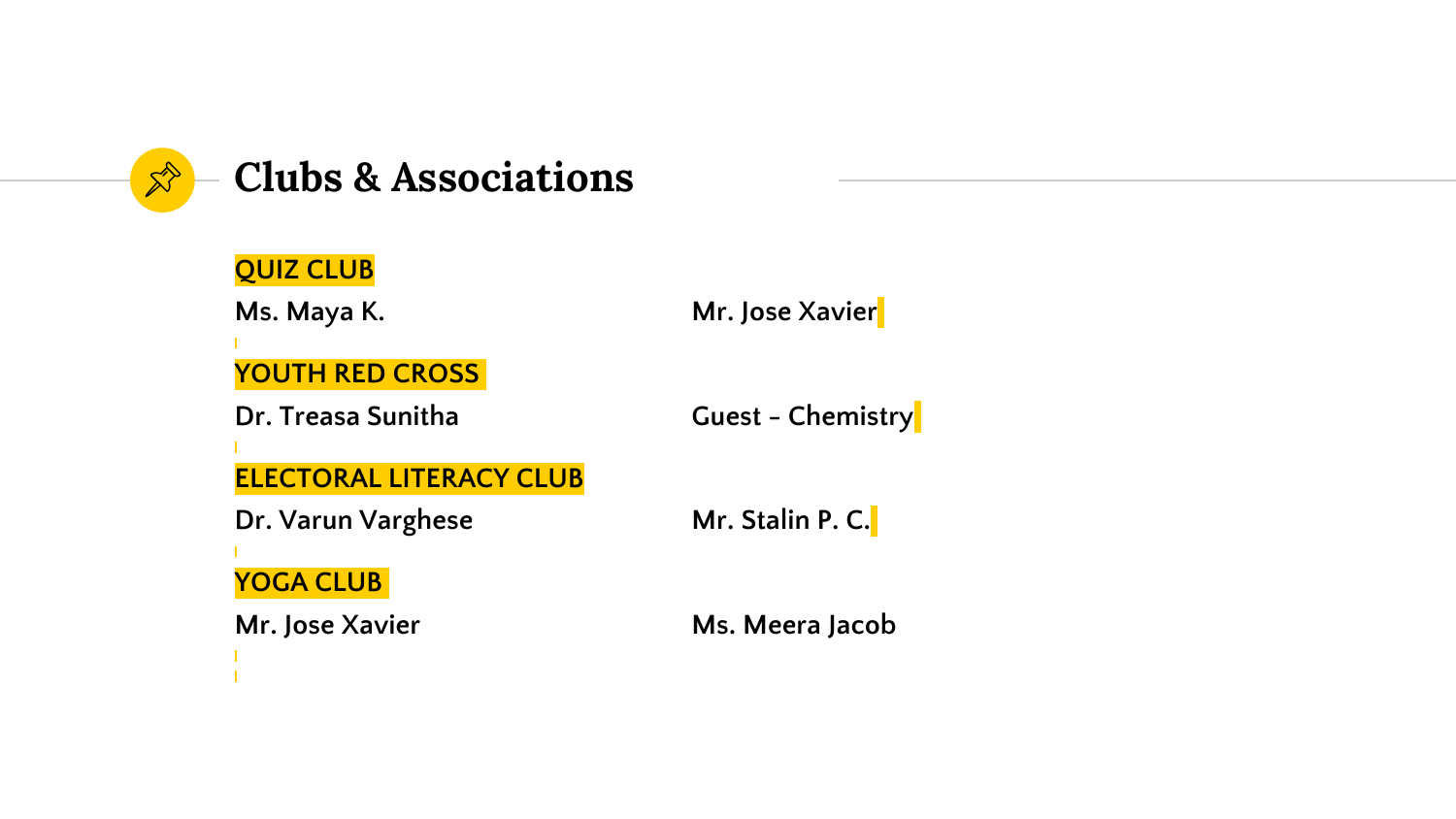

#### **FILM CLUB**

**ORATORY CLUB**

**Ms. Deepa George Mr. John Mathew** 

**FITNESS CLUB**

**Dr. Varun V. Varghese Ms. Mary Vijila** 

**MARTIAL ARTS CLUB**

**Mr.** Jose Xavier **Ms. Lima Sunny** 

**Mr. Binil Kumar Ms. Anila Treasa**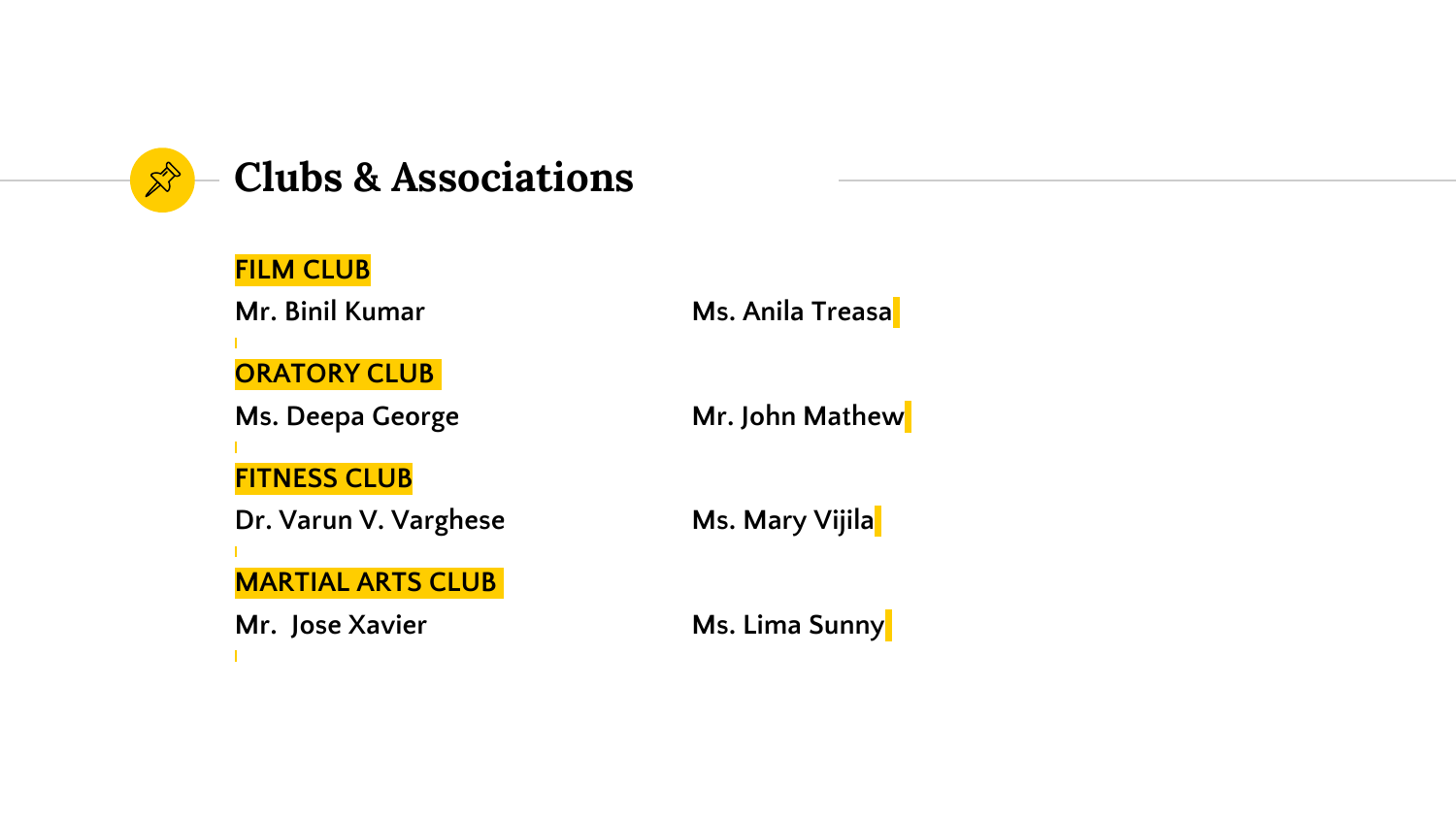

#### **TABLE TENNIS CLUB**

**Mr. Gibin Jacob Ms. Jinu Rose E. V.**

**DRAWING / PAINTING CLUB**

**Mr. John Mathew Ms. Jixy Joseph**

**DANCE CLUB**

**ROAD SAFTEY CLUB**

**Dr. Poornima N. Ms. Meera Jacob**

**Mr. Jose Xavier Dr. Pramada Ramachandran**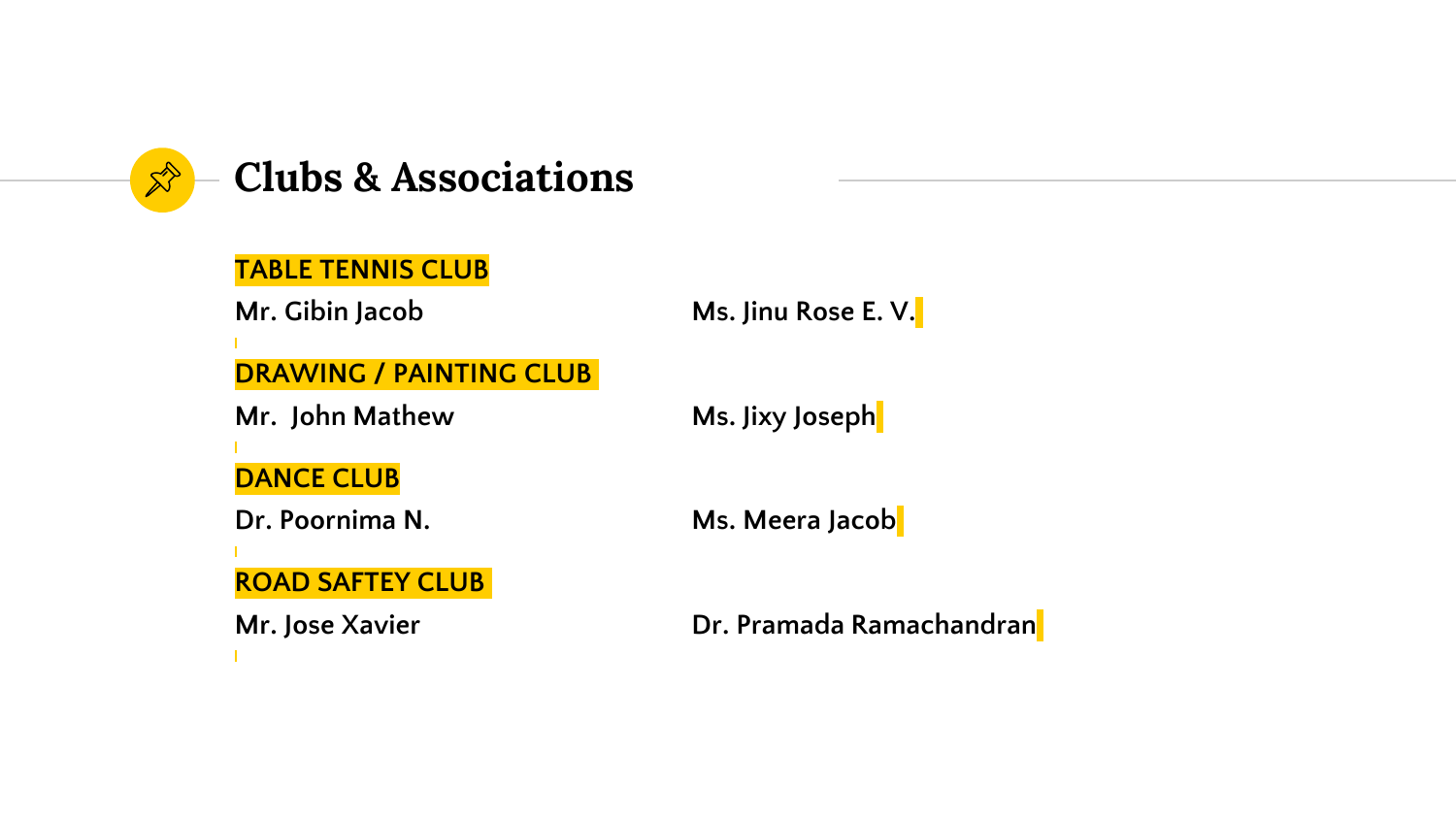

#### **MEDIA & JOURNALISM CLUB**

**Ms. Niya Joy Ms. Lima Sunny**

**PAULINE VOLUNTEERS CLUB**

**Assistant Manager Vice Principals**

**Academic Coordinator**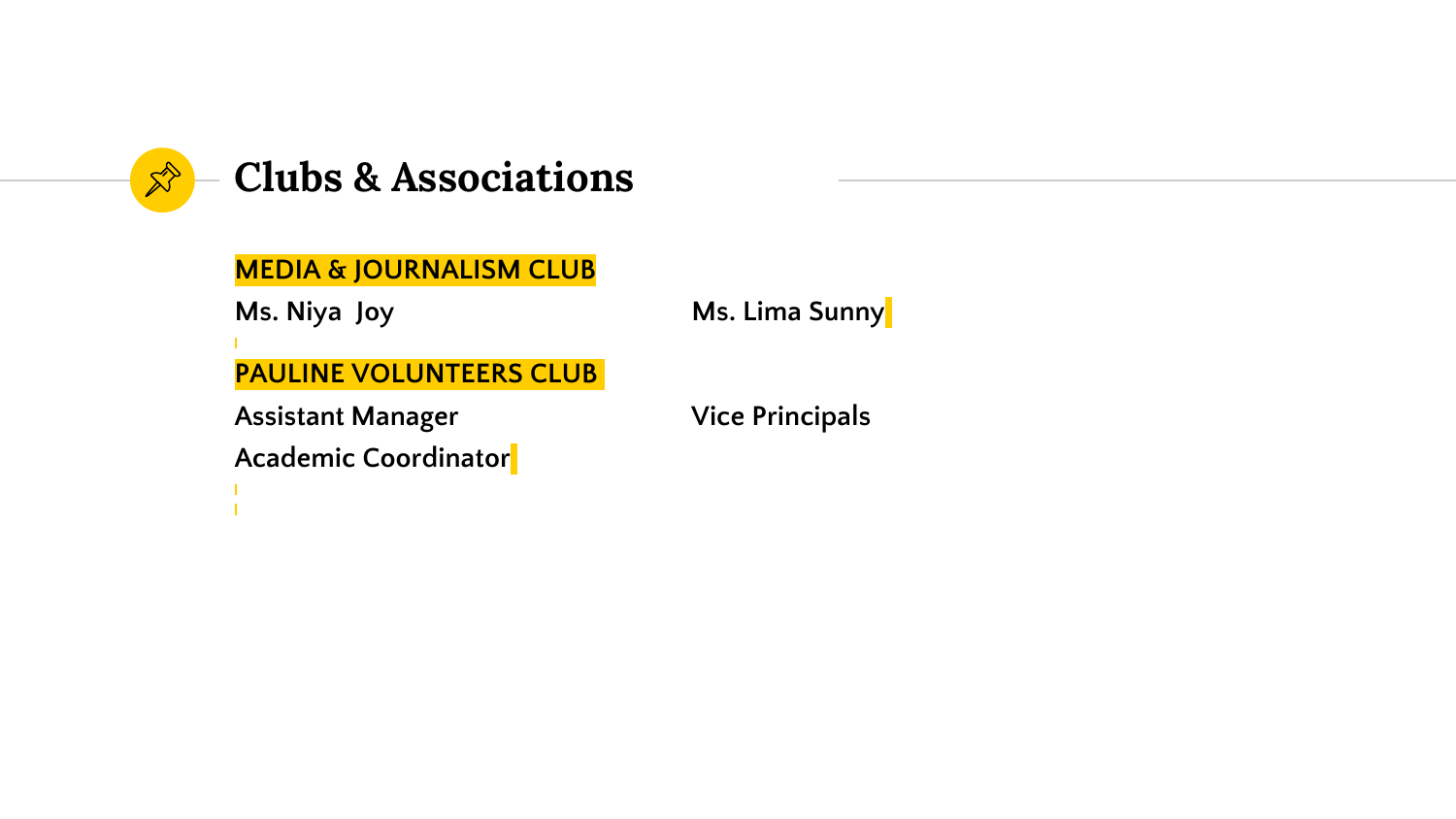# **NAAC Criterion Team**

*(Every team will work under the coordination of the office of Dean- Quality Assurance)*

 $\breve{\mathcal{M}}$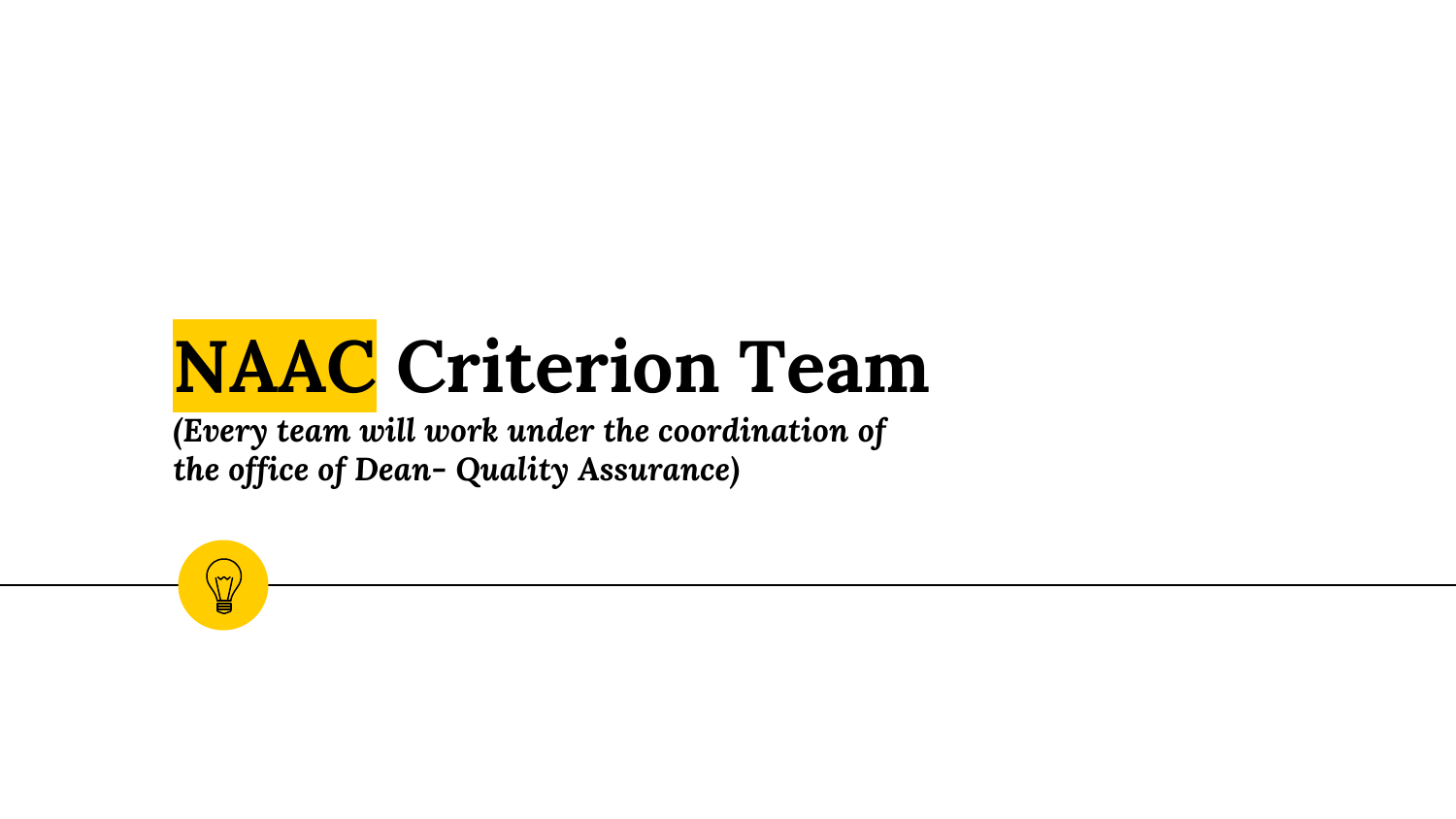

## **Criterion 1** *Curricular Aspects*

- **Dr. Sumitha Franklin (Team Leader)**
- **Ms. Maya K.**
- **Ms. Lincy N. L.**
- **Ms. Smiji A. J.**
- **Ms. Ancy C. A.**
- **Ms. Priyanka Presannan**
- **Ms. Marymol John**
- **Mr. Sam Thomas K. X.**
- **Ms. John Mathew**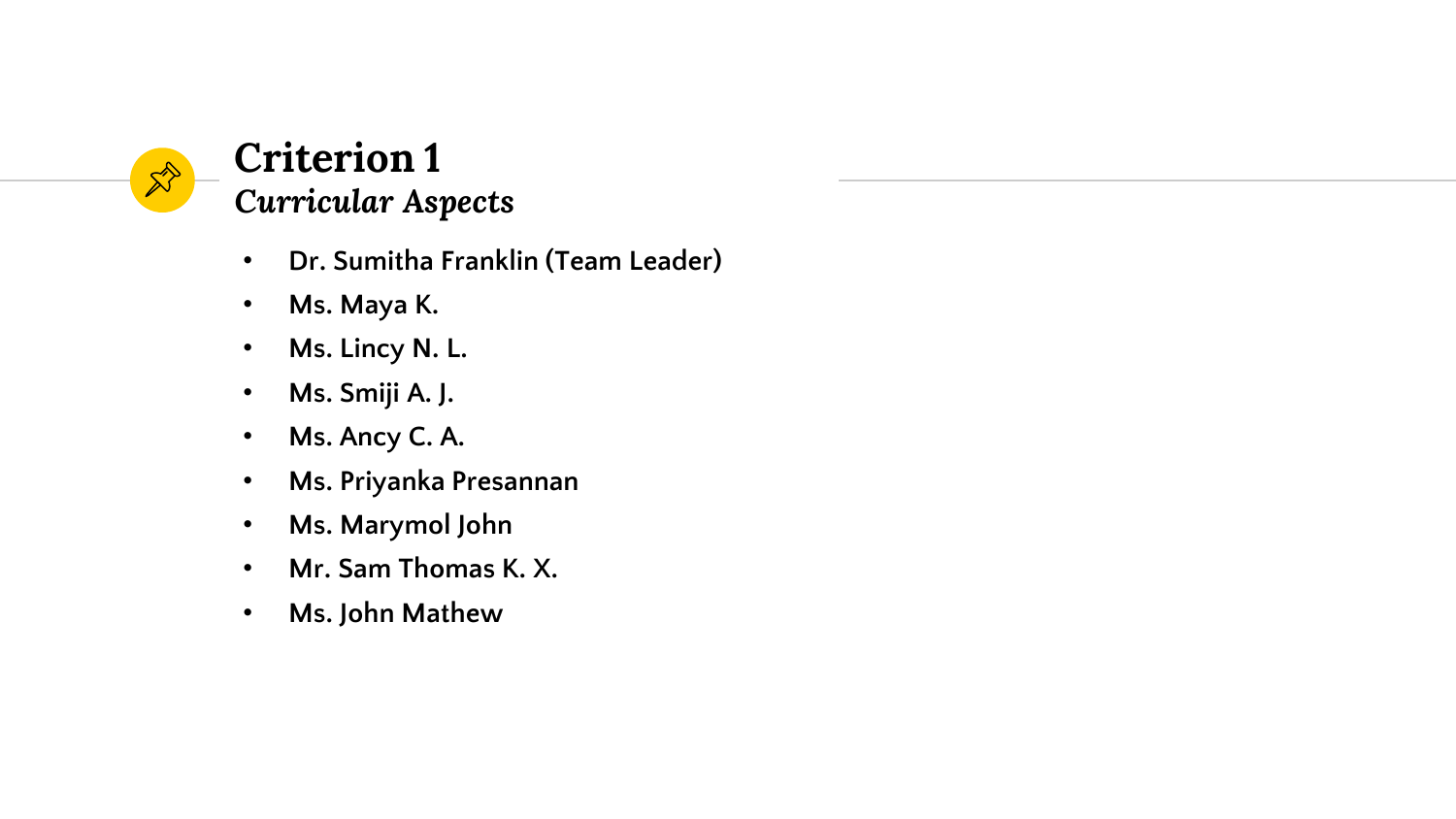

## **Criterion 2** *Teaching, Learning & Evaluation*

- **Ms. Deepa George (Team Leader)**
- **Mr. Texin Joseph**
- **Ms. Priyanka E. Thambi**
- **Ms. Theja Treesa**
- **Ms. Maria Augustine**
- **Ms. Prathibha G. Rao**
- **Dr. Poornima N.**
- **Guest I - Commerce**
- **Dr. Minju Joy**
- **Ms. Roshni C. R.**
- **Ms. Renjitha Johnson**
- **Guest I - Physics**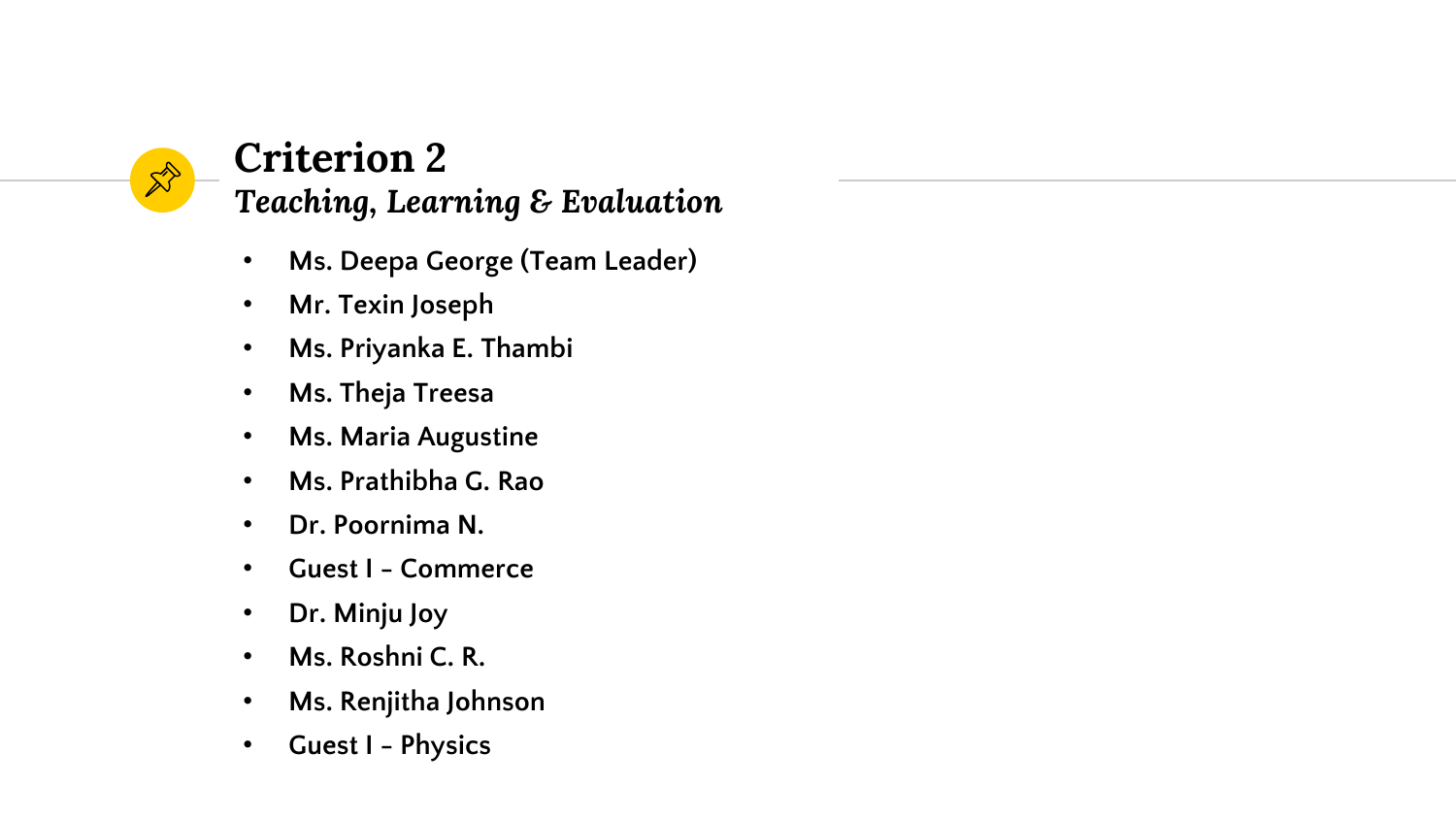# $\hat{\mathbb{X}}$

# **Criterion 3**

*Research, Innovations & Extension*

- **Dr. Manju K. Menon (Team Leader)**
- **Mr. Justine George**
- **Dr. Treasa Sunitha George**
- **Ms. Nisha V. M.**
- **Mr. Haritha B.**
- **Ms. Hency George**
- **Ms. Anila Tresa K. J.**
- **BBA Commerce Faculty**
- **Ms. Nikitha Pinheiro**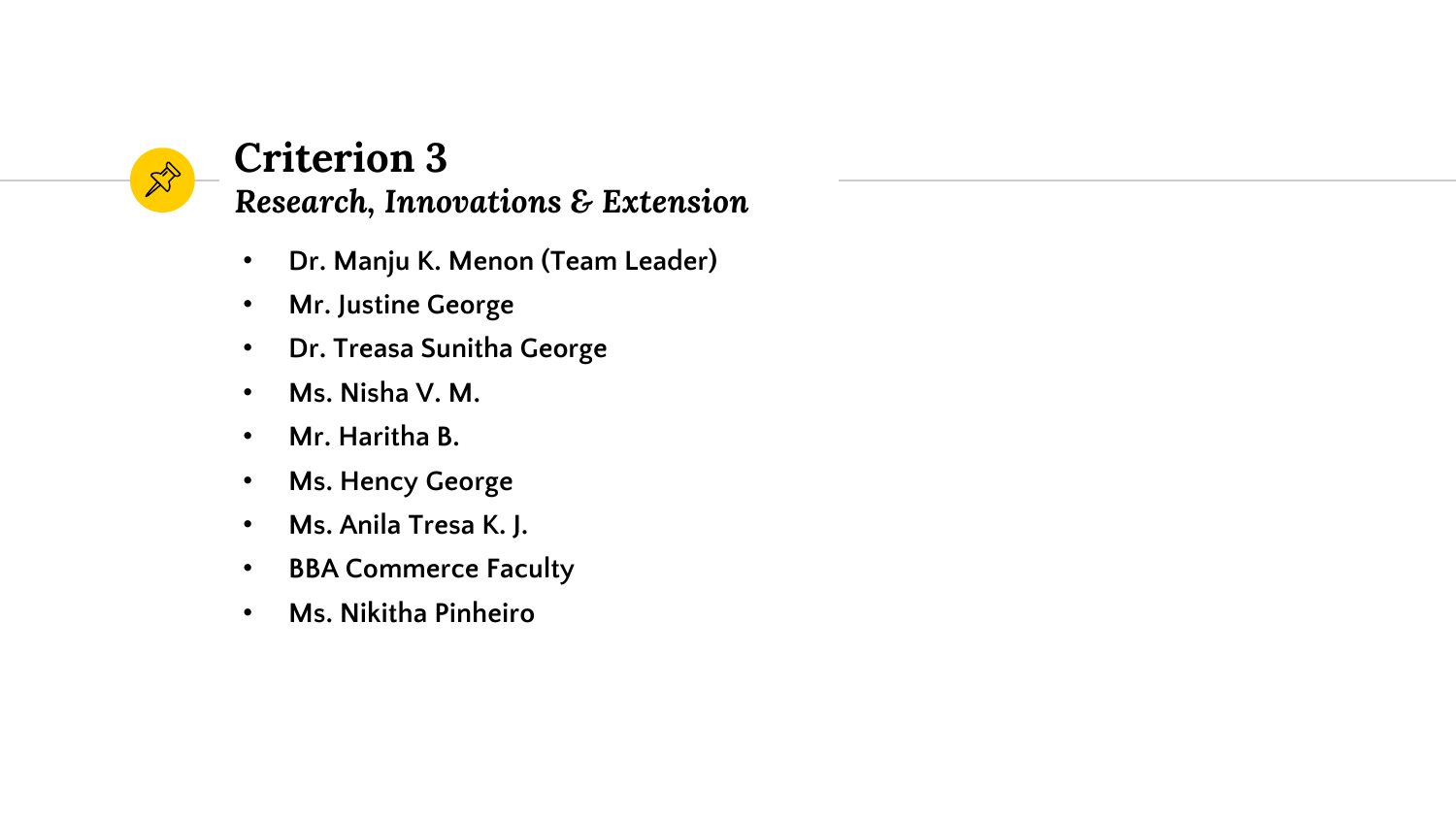# $\mathbb{X}^{\triangleright}$

# **Criterion 4**

- *Infrastructure & Learning Resources*
- **Dr. Asha E. Thomas (Team Leader)**
- **Mr. Christy George**
- **Dr. Binu P. C.**
- **Ms. Deepti Gopinath**
- **Fr. Alias P. George**
- **Guest - Statistics**
- **Ms. Jinu Rose E. V.**
- **Mr. Rajkumar Varman**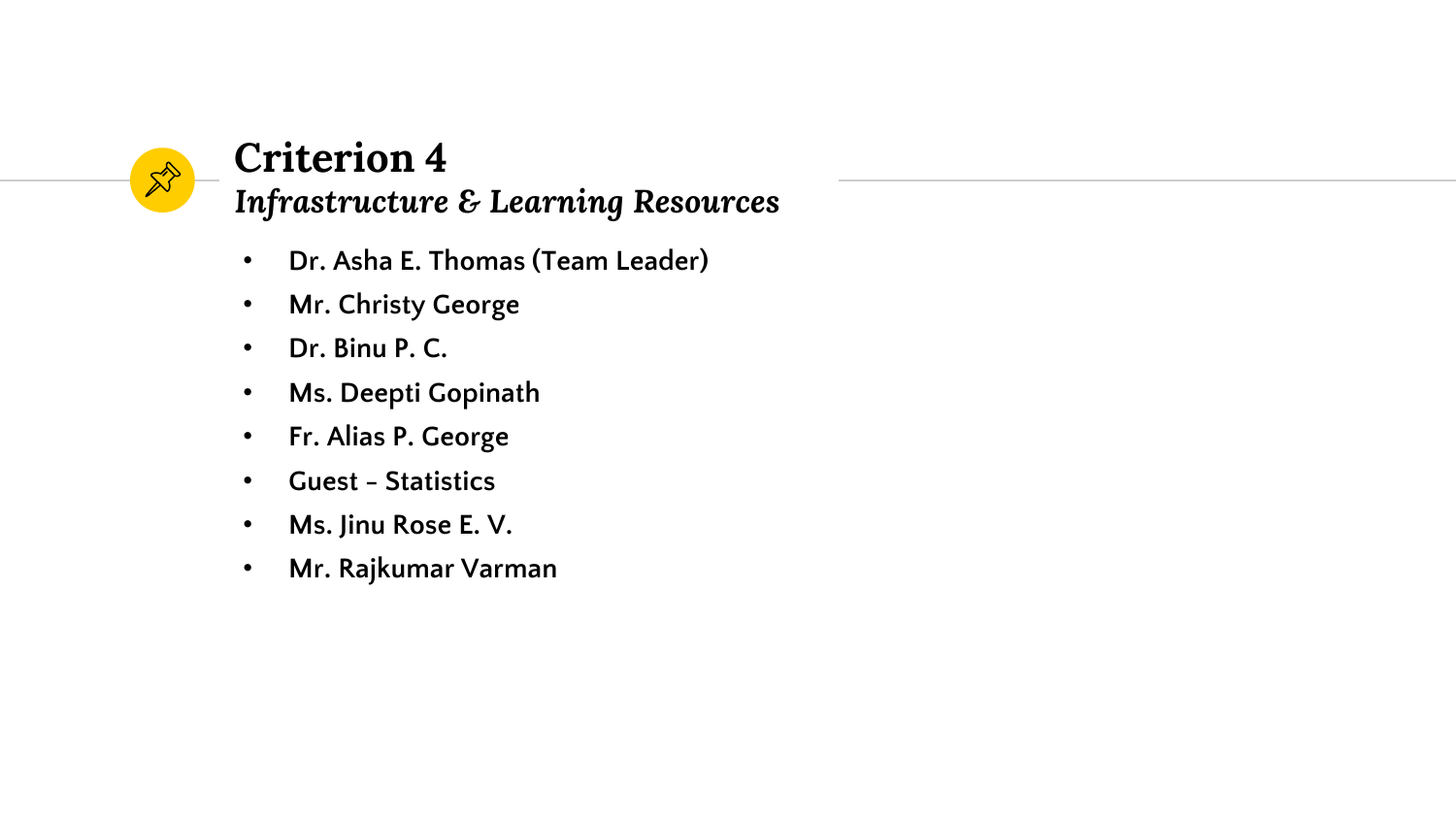

## **Criterion 5** *Student Support & Progression*

- **Mr. Shiju C. R. (Team Leader)**
- **Mr. Stalin P. C.**
- **Ms. Teresa Stephen**
- **Dr. Varun V. Varghese**
- **Mr. Jollychan James**
- **Ms. Reshma Mariam Mohan**
- **Ms. Fiona P. Jojan**
- **Ms. Anu Varghese**
- **Commerce SF Faculty**
- **Guest V – Commerce**
- **Guest VI - Commerce**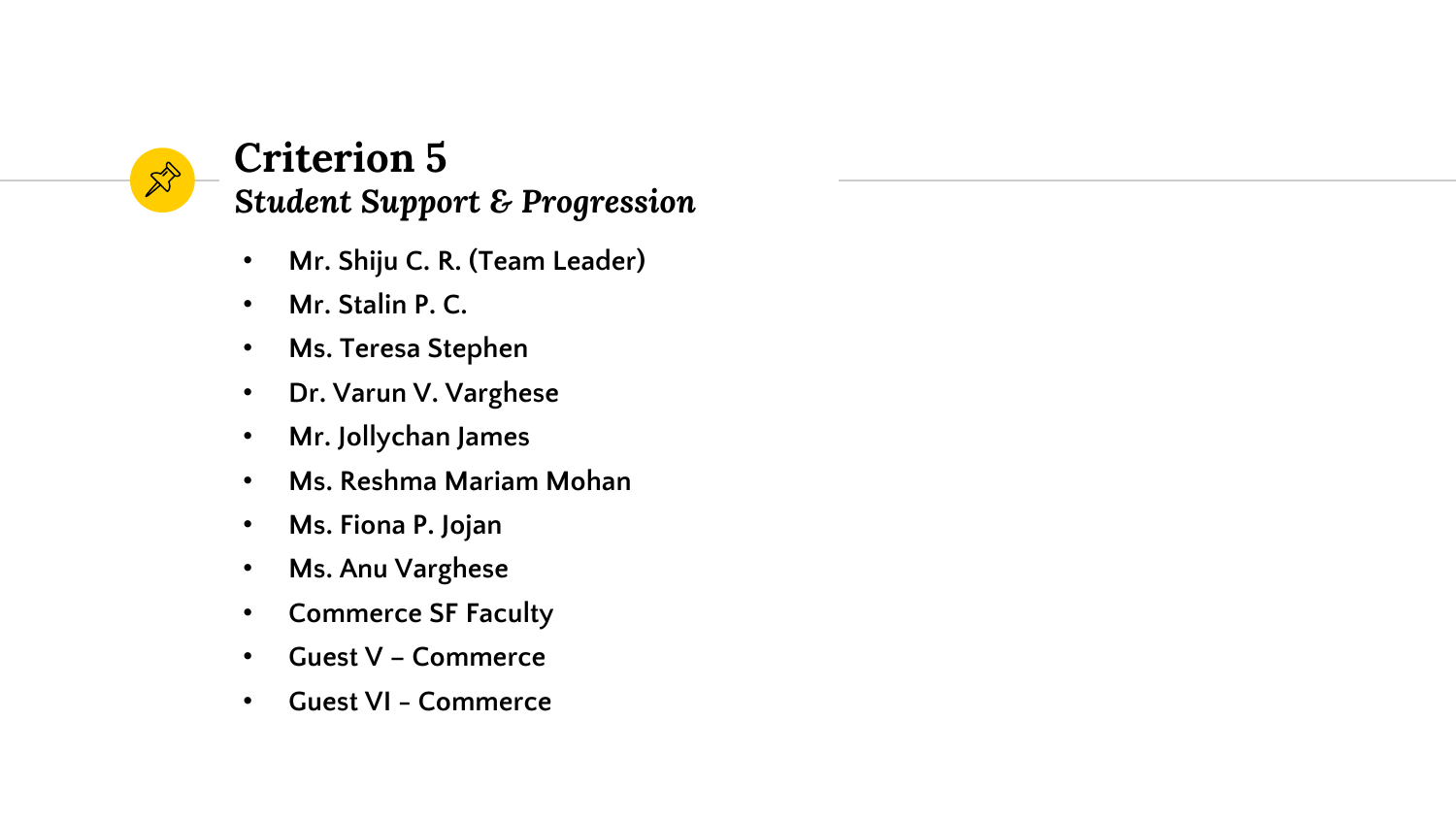

## **Criterion 6** *Governance & Leadership*

- **Dr. Rajeshmon V. G. (Team Leader)**
- **Dr. Salia Rex**
- **Ms. Mary Vijila**
- **Ms. Remyamol K. P.**
- **Ms. Amala Mathew**
- **Ms. Sruthy M.**
- **Ms. Aleena Varghese**
- **Guest - Politics**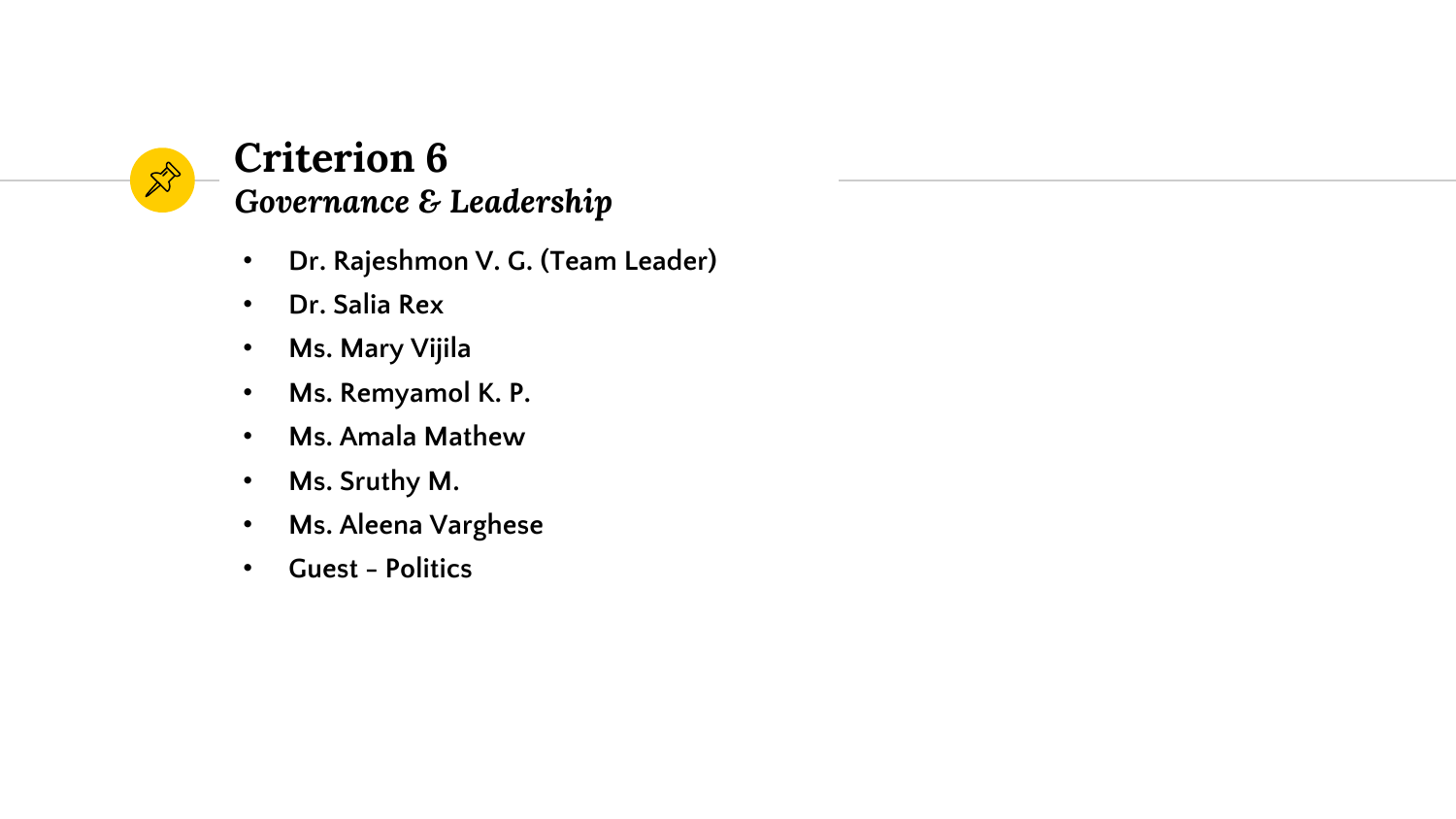

## **Criterion 7** *Institutional Values & Best Practices*

- **Dr. Pramada Ramchandran (Team Leader)**
- **Mr. Binil Kumar**
- **Ms. Jixy Joseph**
- **Ms. Lima Sunny**
- **Mr. Gibin Jacob**
- **Ms. Meera Jacob**
- **Dr. Priyesh K. V.**
- **Guest - Hindi**
- **Guest VII – Commerce**
- **Guest VIII - Commerce**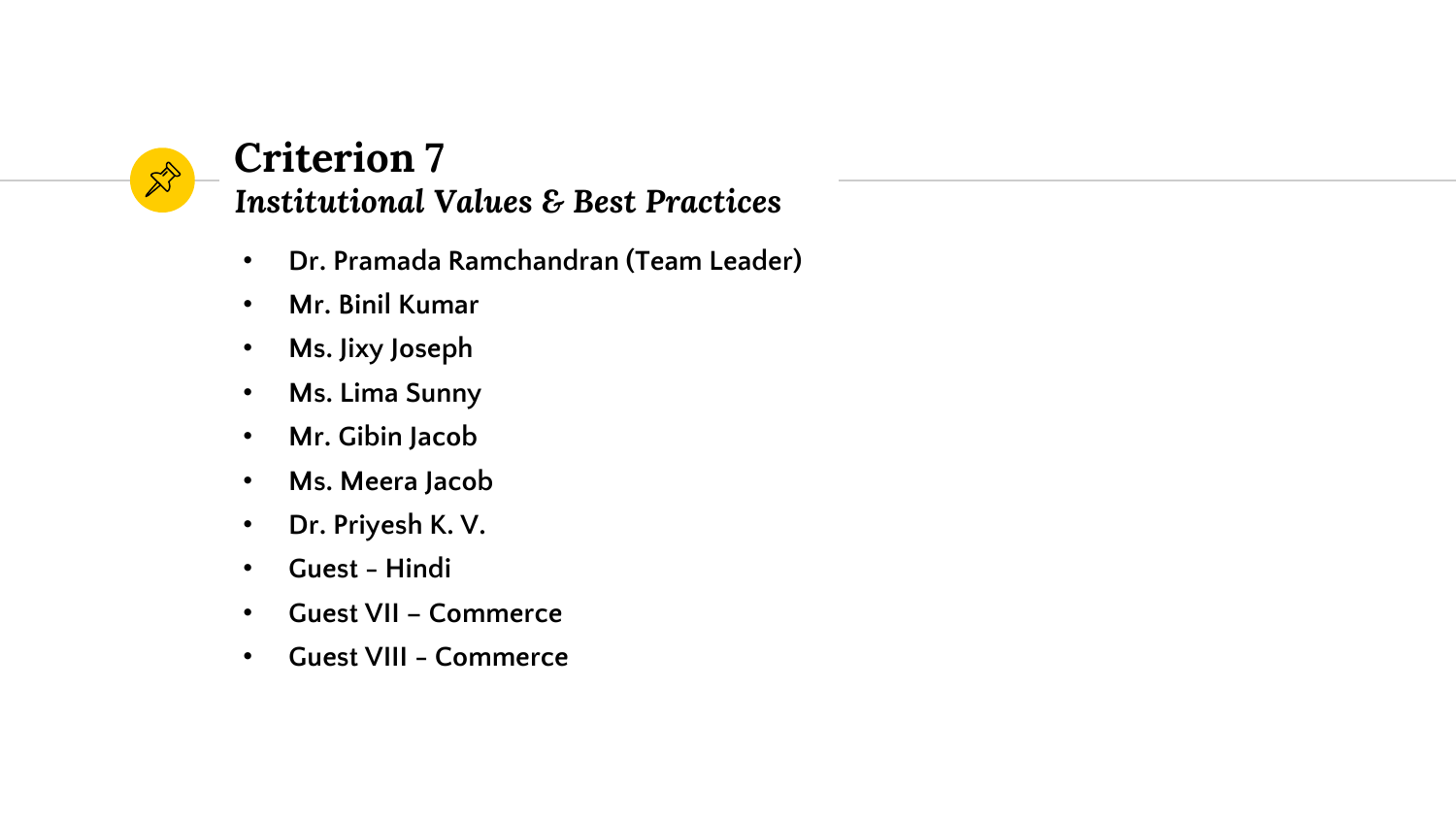# *Changes will be effective from 01st June 2022 to 31st May 2023*